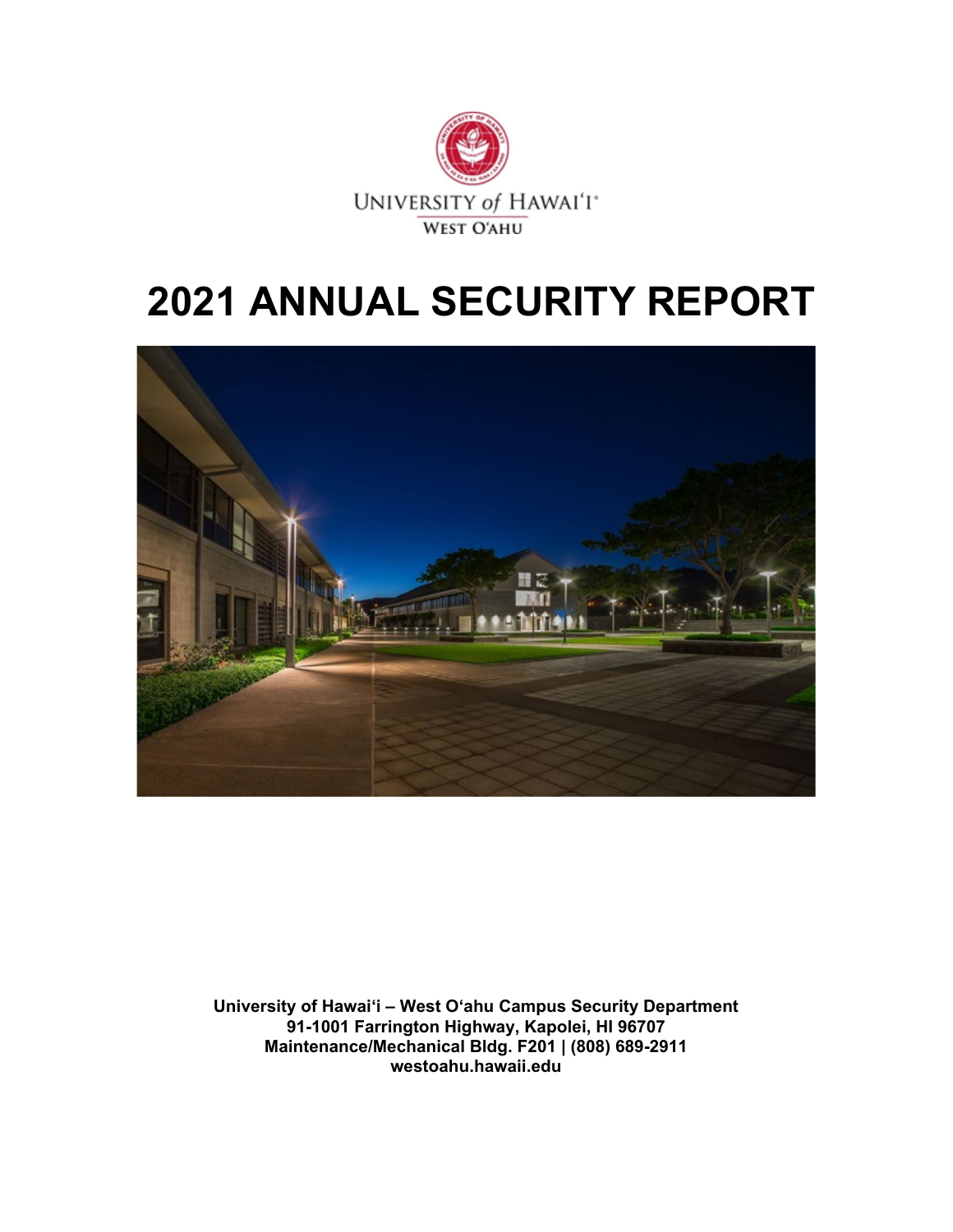

# **Table of Contents**

| <b>Introduction</b>                                                     | 6              |
|-------------------------------------------------------------------------|----------------|
| UH West O'ahu Campus Security                                           | $\overline{7}$ |
| <b>Campus Security Jurisdiction and Authority</b>                       | $\tau$         |
| <b>Jurisdiction</b>                                                     | $\overline{7}$ |
| Authority                                                               | $\tau$         |
| <b>Interagency Cooperation</b>                                          | $\tau$         |
| <b>Campus Security and Security Awareness</b>                           | 7              |
| <b>Access</b>                                                           | 8              |
| Routine Facility and Landscaping Assessments                            | 8              |
| <b>Educational Presentations</b>                                        | 8              |
| Safety, Security, and Crime Prevention Tips                             | 8              |
| <b>Safety Escort</b>                                                    | 8              |
| Code Blue Phones (aka Emergency Call Boxes)                             | 8              |
| <b>Security Cameras</b>                                                 | 9              |
| Reporting a Crime on Campus                                             | 9              |
| Response                                                                | 9              |
| <b>Campus Security Authorities</b>                                      | 10             |
| <b>Confidential Reporting</b>                                           | 10             |
| <b>Anonymous Reporting</b>                                              | 11             |
| Daily Crime Log                                                         | 11             |
| <b>Clery Crime Statistics</b>                                           | 11             |
| Clery Geography as Determined for UH West O'ahu (See map in Appendix A) | 12             |
| On-Campus Property, as defined in 34 CRF 668.46(a):                     | 12             |
| Public property, as defined in 34 CFR 668.46(a):                        | 12             |
| Non-Campus Buildings or Property, as defined in 34 CFR 668.46(a):       | 12             |
| <b>Clery Crime Statistics Table</b>                                     | 12             |
| <b>Criminal Homicide</b>                                                | 13             |
| <b>Sex Offenses</b>                                                     | 13             |
| Robbery                                                                 | 14             |
| <b>Aggravated Assault</b>                                               | 14             |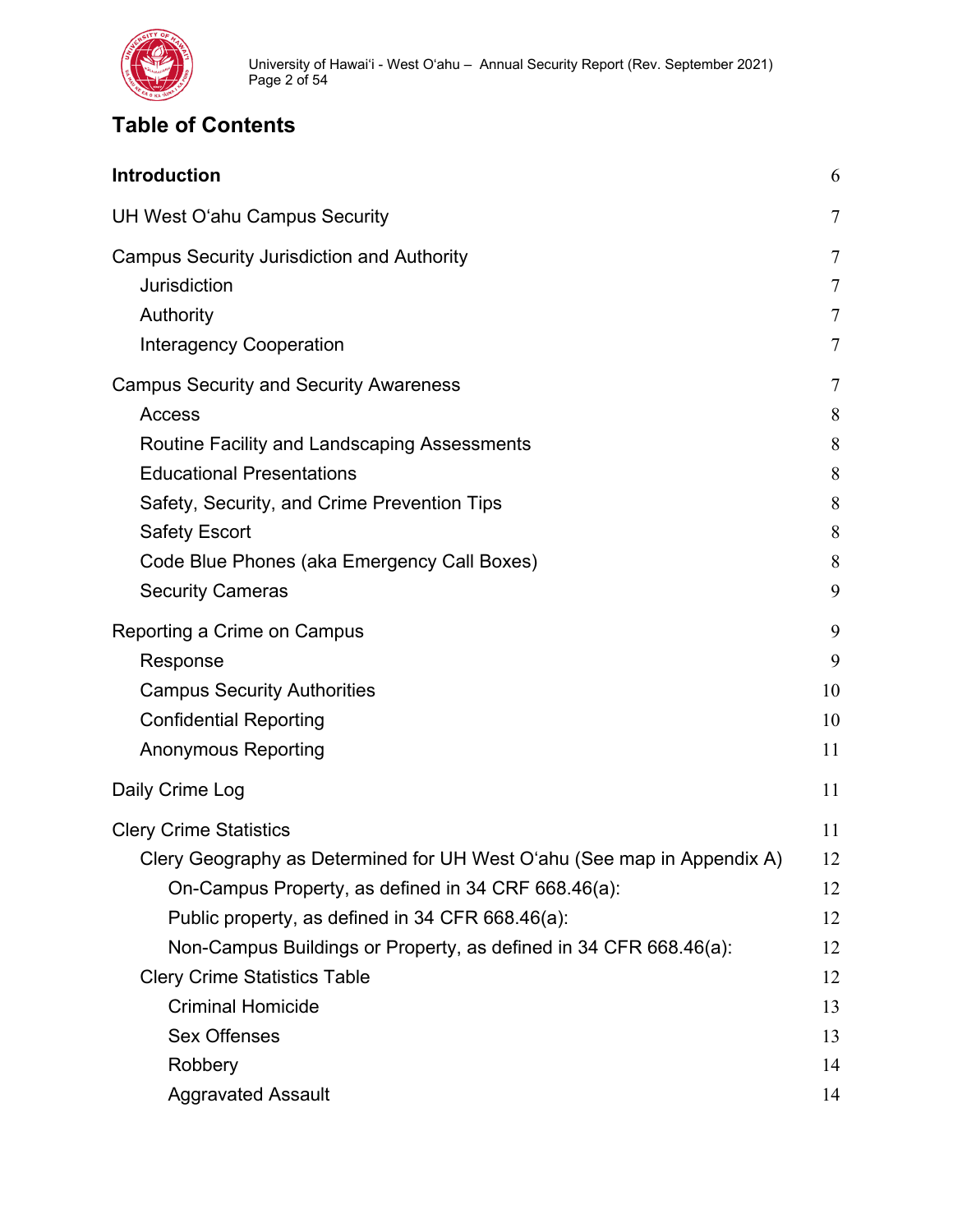| <b>Burglary</b>                                                                                         | 14 |
|---------------------------------------------------------------------------------------------------------|----|
| <b>Motor Vehicle Theft</b>                                                                              | 14 |
| Robbery                                                                                                 | 15 |
| <b>Arrests</b>                                                                                          | 15 |
| <b>Disciplinary Referrals</b>                                                                           | 16 |
| <b>Hate Crimes</b>                                                                                      | 16 |
| <b>VAWA Offenses</b>                                                                                    | 17 |
| <b>Dating Violence</b>                                                                                  | 17 |
| <b>Domestic Violence</b>                                                                                | 17 |
| Stalking                                                                                                | 17 |
| Timely Warnings and Emergency Notifications                                                             | 17 |
| <b>Emergency Response and Evacuation Procedures</b>                                                     | 20 |
| <b>UH Alert</b>                                                                                         | 21 |
| <b>Emergency Response and Evacuation Exercises</b>                                                      | 22 |
| Drug and Alcohol Abuse - Programs and Standards of Conduct                                              | 23 |
| <b>Employees</b>                                                                                        | 23 |
| <b>Currently Enrolled Students</b>                                                                      | 23 |
| <b>Disciplinary Sanctions</b>                                                                           | 24 |
| <b>Employees</b>                                                                                        | 24 |
| <b>Currently Enrolled Students</b>                                                                      | 25 |
| <b>Legal Sanctions</b>                                                                                  | 26 |
| Federal                                                                                                 | 26 |
| <b>State</b>                                                                                            | 26 |
| City and County of Honolulu                                                                             | 27 |
| <b>Health Risks</b>                                                                                     | 27 |
| Drug Abuse                                                                                              | 27 |
| Drug and Alcohol Programs                                                                               | 27 |
| <b>Employees</b>                                                                                        | 27 |
| <b>Currently Enrolled Students</b>                                                                      | 27 |
| Other Counseling, Treatment, and Rehabilitation Programs Available for<br><b>Students and Employees</b> | 27 |
| Annual Notification of the Drug and Alcohol Prevention Program (DAAPP) and<br><b>Biennial Report</b>    | 28 |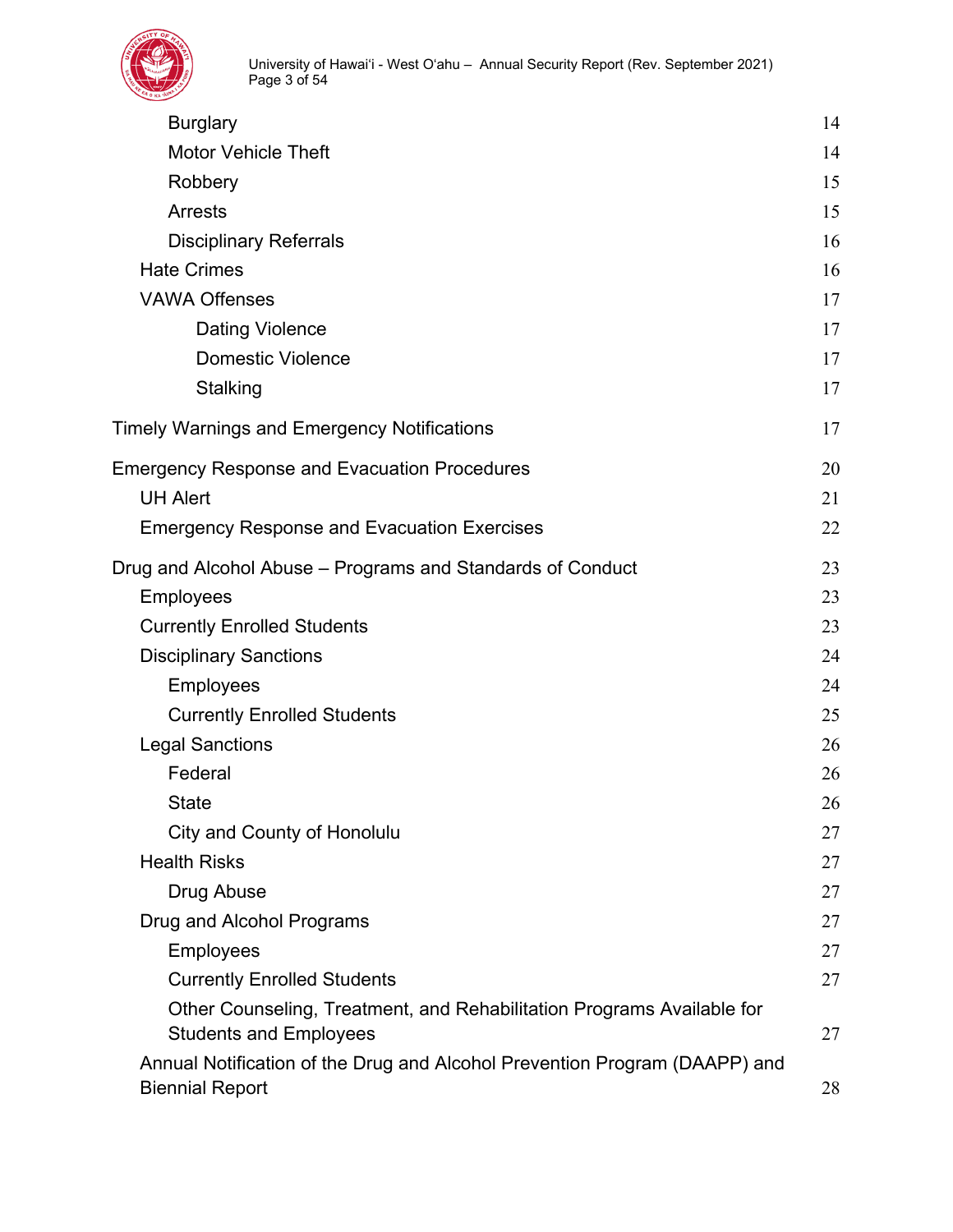

| Notification                                                                       | 28 |
|------------------------------------------------------------------------------------|----|
| <b>Oversight Responsibility</b>                                                    | 28 |
| <b>Biennial Report</b>                                                             | 28 |
| <b>Nondiscrimination Policy</b>                                                    | 29 |
| Sex/Gender Based Discrimination (Title IX)                                         | 29 |
| Dating Violence, Domestic Violence, Sexual Assault, Stalking, and Related Terms 32 |    |
| Dating Violence and Domestic Violence                                              | 32 |
| <b>Sexual Assault</b>                                                              | 33 |
| Stalking                                                                           | 36 |
| Consent                                                                            | 37 |
| Campus Compliance Hui (Programming, Training and Awareness)                        | 37 |
| <b>Responding to Sex Offenses</b>                                                  | 40 |
| Sex Offender Registration Information                                              | 43 |
| Appendix A:                                                                        | 44 |
| Appendix B:                                                                        | 44 |
| Ayahuasca                                                                          | 44 |
| <b>Central Nervous System Depressants</b>                                          | 45 |
| Cocaine                                                                            | 45 |
| <b>DMT</b>                                                                         | 45 |
| <b>GHB</b>                                                                         | 46 |
| Hallucinogens (See Ketamine, LSD, Mescaline (Peyote), PCP, Psilocybin, Salvia,     |    |
| DMT, and Ayahuasca.)                                                               | 46 |
| Heroin                                                                             | 46 |
| <b>Inhalants</b>                                                                   | 46 |
| Ketamine                                                                           | 47 |
| Khat                                                                               | 47 |
| Kratom                                                                             | 47 |
| <b>LSD</b>                                                                         | 48 |
| Marijuana (Cannabis)                                                               | 48 |
| MDMA (Ecstasy/Molly)                                                               | 48 |
| Mescaline (Peyote)                                                                 | 49 |
| Methamphetamine                                                                    | 49 |
| Over-the-Counter Cough/Cold Medicines (Dextromethorphan or DXM)                    | 49 |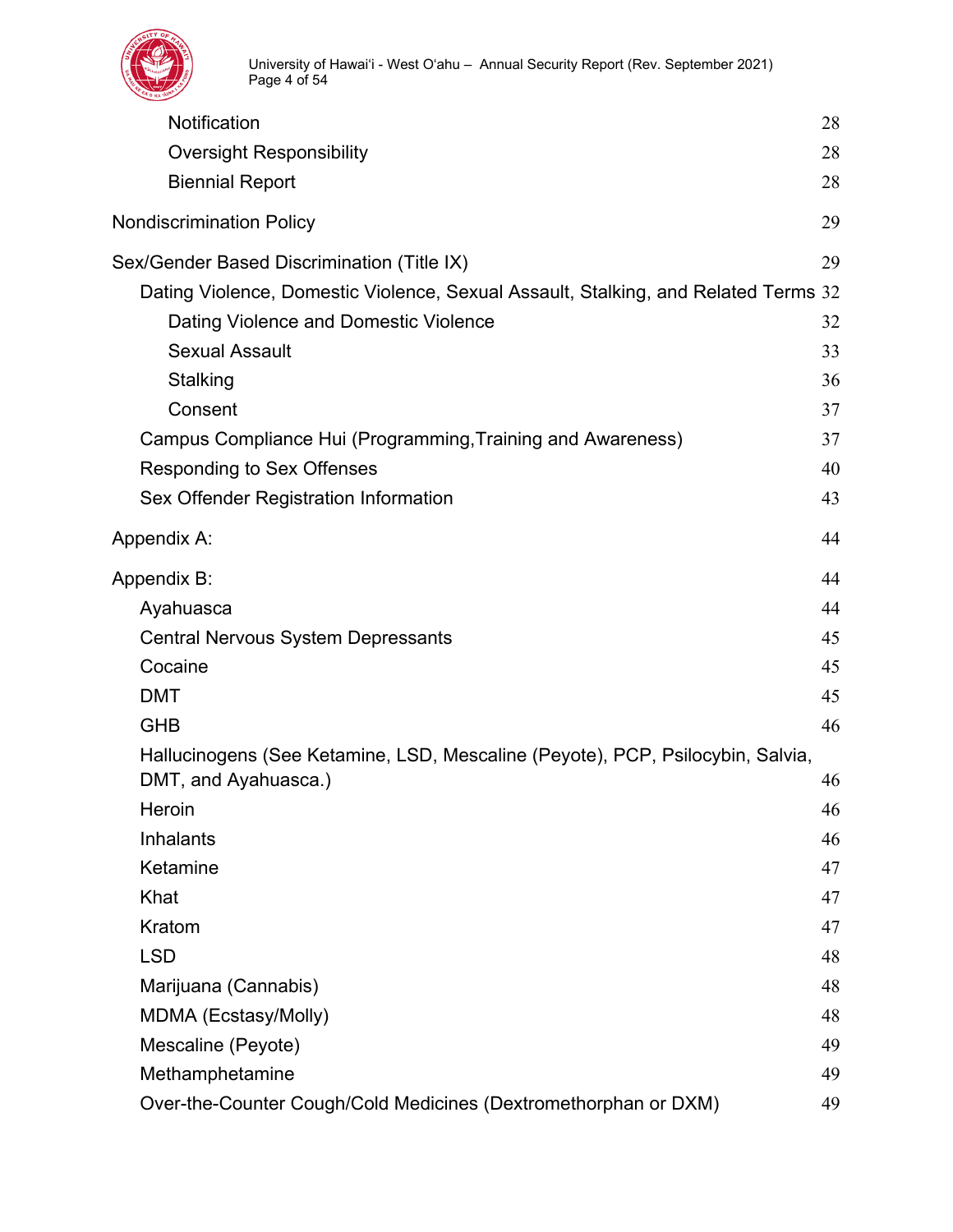

| Over the Counter Medicines - Loperamide  | 49 |
|------------------------------------------|----|
| <b>PCP</b>                               | 50 |
| <b>Prescription Opioids</b>              | 50 |
| <b>Prescription Stimulants</b>           | 51 |
| Psilocybin                               | 51 |
| Rohypnol (Flunitrazepam)                 | 52 |
| Salvia                                   | 52 |
| Steroids (Anabolic)                      | 52 |
| <b>Synthetic Cannabinoids</b>            | 53 |
| <b>Synthetic Cathinones (Bath Salts)</b> | 53 |
| <b>Tobacco</b>                           | 53 |
| <b>Alcohol Abuse</b>                     | 54 |
|                                          |    |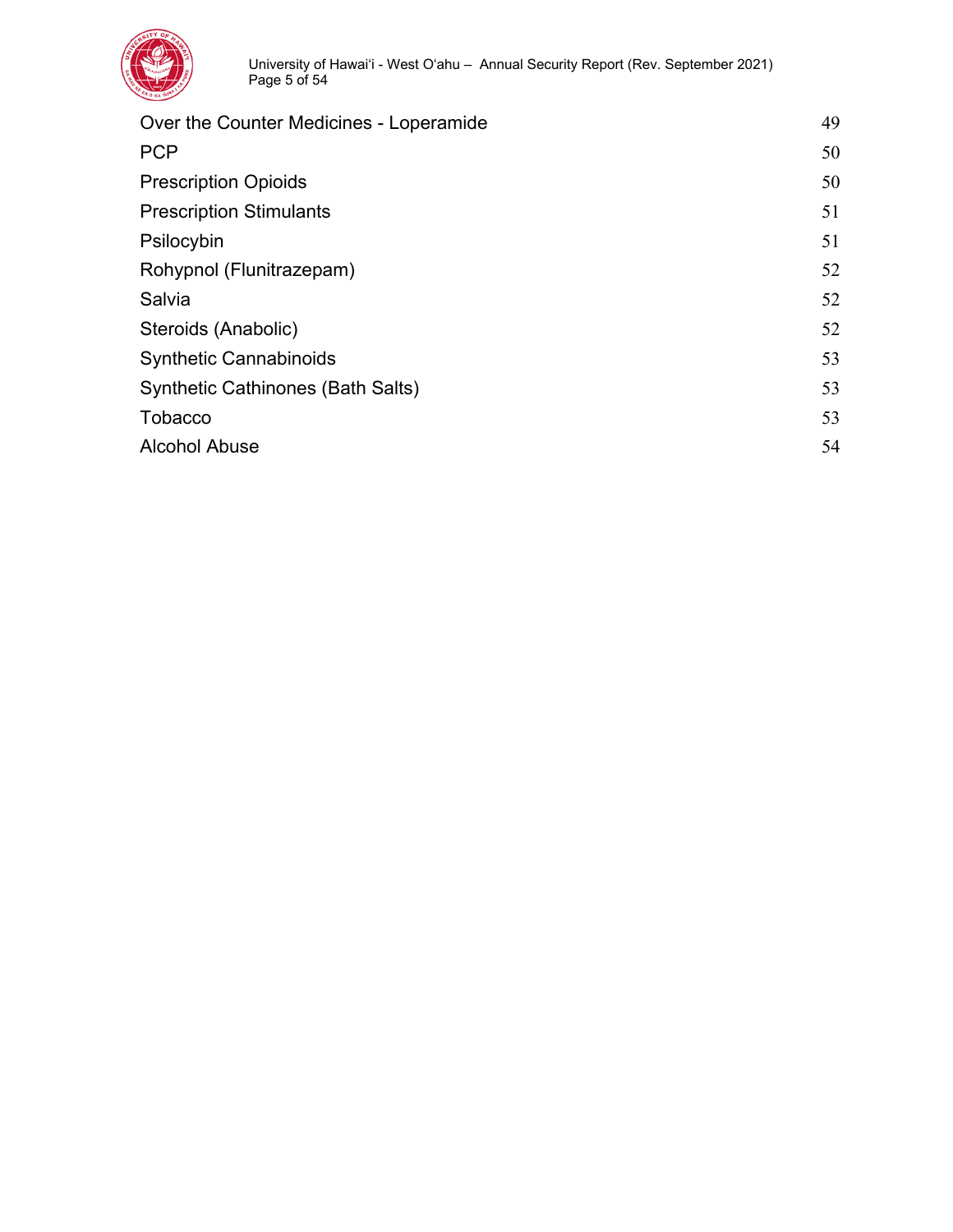

# <span id="page-5-0"></span>**Introduction**

The University of Hawai'i–West O'ahu (UH West O'ahu) is located in the City of Kapolei on the island of O'ahu. The Fall 2020 enrollment was 3,168 students via on-campus and distance learning. UH West O'ahu does not operate any housing on or off campus. UH West O'ahu has no officially recognized student organizations at non-campus locations.

UH West O'ahu, in compliance with the Jeanne Clery Disclosure of Campus Security Policy and Campus Crime Statistics Act (also referred to as the "Clery Act"), has published this Annual Security Report (ASR) to provide its students and employees, as well as prospective students and employees, with an overview of UH West O'ahu resources, policies and procedures regarding campus safety and reporting crime that occurs on or near the UH West O'ahu campus. These policies and procedures may be subject to change at any time. This ASR includes the annual crime statistics reported to the U.S. Department of Education. A searchable database containing those statistics can be found at [http://www.ope.ed.gov/security/.](http://ope.ed.gov/security/)

The ASR is prepared by campus representatives in the areas of Campus Security, Compliance Office, Student Affairs, Communications Department, and Human Resources. The following individuals served as contributing members on the 2021 UH West O'ahu ASR Committee:

Trudy Asato, Student Conduct Officer Beverly Baligad, Director of Compliance/Title IX Coordinator Brian Miyamoto, Graphic Designer John Murakami, Director of Auxiliary Services Beverly Orillo, EHSO Officer Sgt. Gary Rivers, Campus Security Janice Sunouchi, HR Specialist Allison Seo, HR Specialist Leila Shimokawa, Director of Communications Dr. Steven Taketa, Licensed Clinical Psychologist

Each year, by October 1, all students, faculty and staff receive an email notification that the ASR is available. Notice of the availability of the report is provided on an ongoing basis to prospective students and employees when they receive information regarding enrollment or employment at UH West O'ahu. Copies of this ASR may be obtained at the UH West O'ahu Campus Security Department office between 7:45 am and 4:45 pm, Monday-Friday.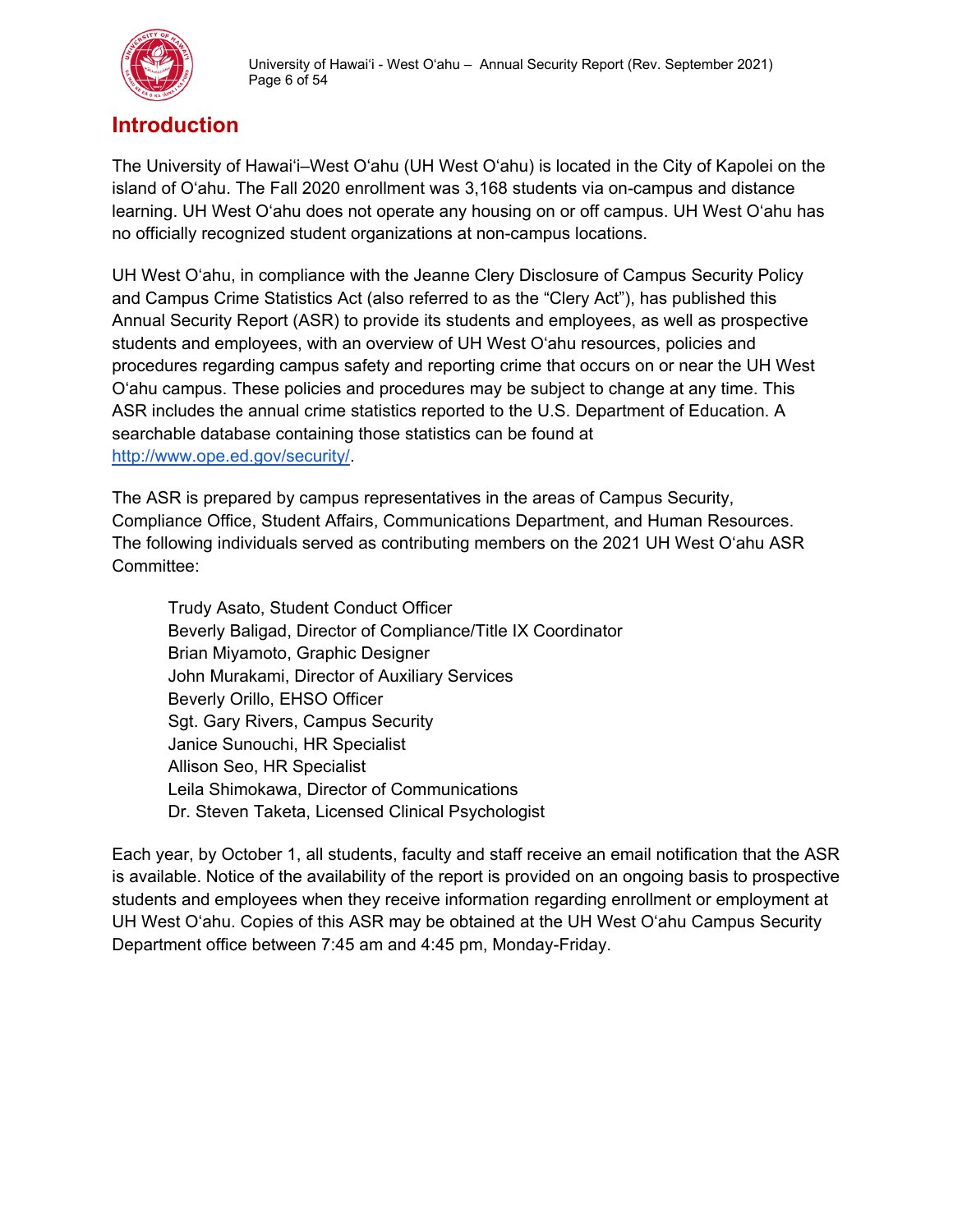

University of Hawai'i - West O'ahu – Annual Security Report (Rev. September 2021) Page 7 of 54

# <span id="page-6-0"></span>**UH West O'ahu Campus Security**

#### **UH West O'ahu Campus Security**

Officers patrol the campus 24/7/365 and are not sworn officers 24/7/365 Phone: 808-689-2911 Temporary Office Location: Admin Building, A116 Normal Business Hours: M-F (except State holidays), 7:45 am - 4:45 pm. Sergeant Phone: 808-689-2536 Email: [uhwocsd@hawaii.edu](mailto:uhwosec@hawaii.edu) Website:<https://westoahu.hawaii.edu/student-experience/campus-safety/security/>

**Supervisor Contact: Sgt. Gary Rivers** Office Location: F202 Phone: 808-689-2536

Email: [grivers@hawaii.edu](mailto:grivers@hawaii.edu)

# **Campus Security Jurisdiction and Authority**

#### <span id="page-6-1"></span>**Jurisdiction**

The jurisdiction of Campus Security is all property that is currently owned or under the control of UH West O'ahu. If criminal and/or code of conduct violations are committed by a student, Campus Security may also refer the individual to the UH West O'ahu Compliance Office/Student Affairs. When a UH West O'ahu student or employee is involved in an off-campus offense, all criminal investigations are handled by the Honolulu Police Department.

#### <span id="page-6-2"></span>**Authority**

Campus Security Officers have the primary responsibility for the safety and security of the campus community. Campus Security Officers receive their authority from the University of Hawai'i – West O'ahu Chancellor. Campus Security Officers may detain person(s) involved in the violation of laws and those involved in criminal acts they personally view, or those positively identified as having committed such an act by victims or witnesses. Campus Security Officers do not have police powers or arrest authority and are not authorized to carry firearms.

#### <span id="page-6-3"></span>Interagency Cooperation

Campus Security has a good working relationship with local, state and federal law enforcement agencies, including the Honolulu Police Department. Although there is no Memoranda of Understanding (MOU) with any local, state, or federal law enforcement agency, Campus Security Officers often work cooperatively with them to assist in resolving cases and issues as they arise.

# <span id="page-6-4"></span>**Campus Security and Security Awareness**

Campus Security patrols the UH West O'ahu campus 24 hours a day, 7 days a week, 365 days a year. Along with routine patrol duties and traffic control, other responsibilities include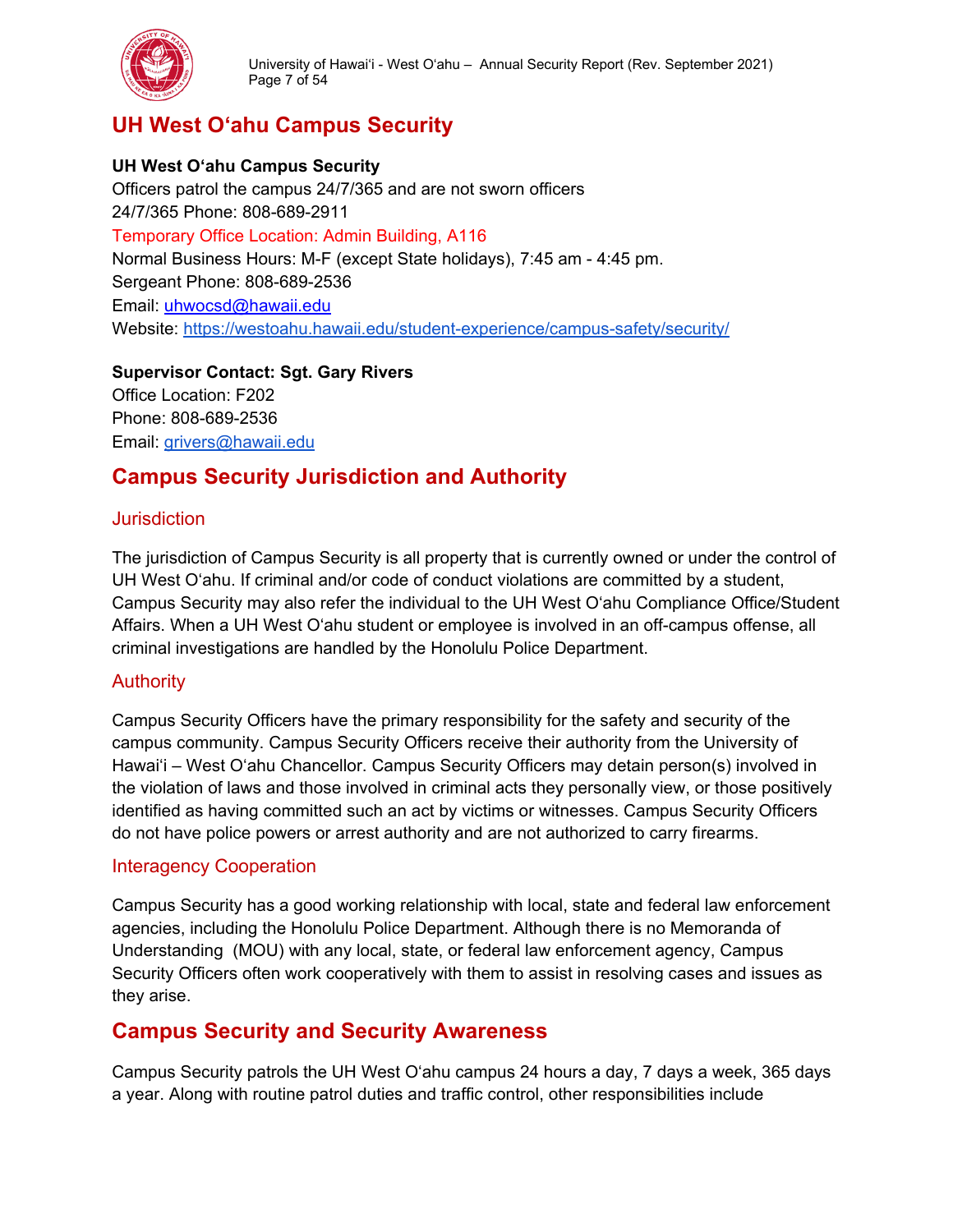

conducting investigations, responding to emergencies and alarms, making emergency notifications, and securing rooms and buildings. Campus Security works on a continuous improvement philosophy and reviews its policies and procedures for the safety and security of the UH West O'ahu. Campus Security reviews safety and security issues on a weekly basis or more frequently when issues arise.

#### <span id="page-7-0"></span>**Access**

The UH West O'ahu campus is open Monday through Saturday, from 5:30 AM to 10:30 PM or current business hours and days. Campus is closed on Sundays and State Holidays. Most UH West O'ahu facilities are open to students, parents, employees, contractors, quests, and invitees, and during designated hours on weekends and in the evenings depending on the wide variety of events and activities taking place outside of normal business hours, and adhering to the current State of Hawaii/UH System/City & County of Honolulu emergency rules. During non-business hours, buildings and non-public areas of campus are secured and access is restricted to authorized individuals who are issued a key/fob or admitted by Campus Security.

# <span id="page-7-1"></span>Routine Facility and Landscaping Assessments

Routine facility and landscaping assessments are made to minimize hazardous conditions. Exterior lighting, doors, and shrubbery are checked for unsafe or hazardous conditions. Security and safety hazards are promptly reported to the responsible unit and security and safety maintenance work is given the highest priority.

#### <span id="page-7-2"></span>Educational Presentations

Educational presentations addressing safety, security, and crime prevention are offered on campus. Presentations by Campus Security are provided to any campus group upon request. Workplace Violence Training is available through the Human Resources Department (for employees). Security and crime prevention information is disseminated during student orientations, new-hire orientations, and face to face training, as requested.

#### <span id="page-7-3"></span>Safety, Security, and Crime Prevention Tips

Safety, security, and crime prevention tips are posted by Campus Security on the Campus Security webpage [\(UH West O'ahu Campus Security\)](https://westoahu.hawaii.edu/student-experience/campus-safety/security/). By taking these simple and common sense precautions, students, faculty and staff are taking actions to help ensure their safety and the safety of others. All students, faculty and staff are encouraged to **Be Aware, Be Alert, Be Safe and Report**.

#### <span id="page-7-4"></span>Safety Escort

Safety escorts for any student or employee when traveling on campus at night may be requested by contacting Campus Security by phone.

#### <span id="page-7-5"></span>Code Blue Phones (aka Emergency Call Boxes)

[Code Blue Phones](https://westoahu.hawaii.edu/student-experience/campus-safety/security/#emergency-call-boxes) (aka Emergency Call Boxes) are located throughout campus. When activated by pressing a single button, the Code Blue Phone is programmed to identify its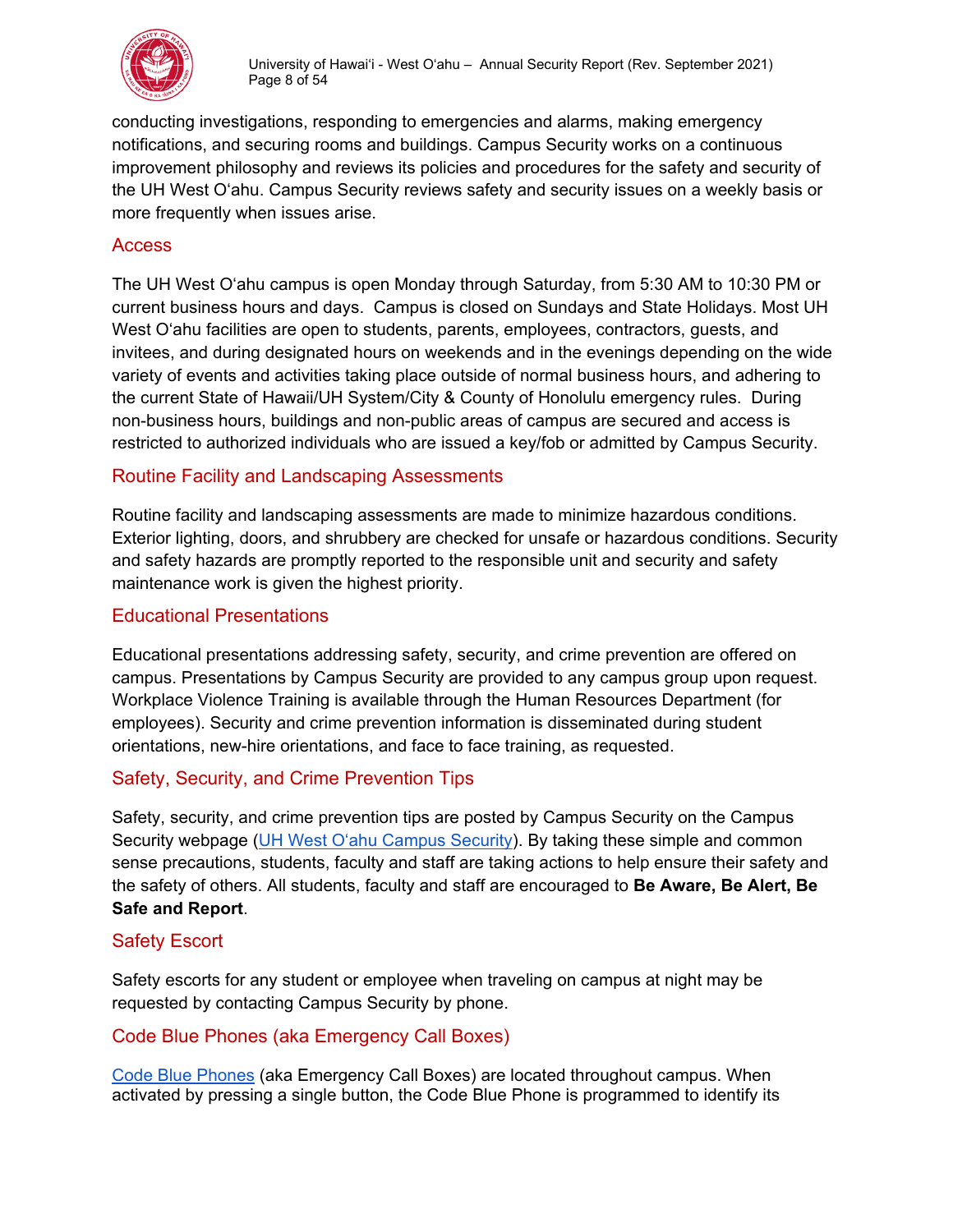

location to Campus Security, and enable communication with security.

#### <span id="page-8-0"></span>Security Cameras

Security cameras are installed throughout the campus in public areas. In the event that an incident is reported, camera footage may be available for review for information that will aid in the investigation. There are limitations to the security camera system, including but not limited to video retention capacity.

# <span id="page-8-1"></span>**Reporting a Crime on Campus**

Community members, students, faculty, and staff are **encouraged to promptly report** all crimes, public safety related incidents, and suspicious activity to Campus Security and/or the appropriate law enforcement agency, including when a victim of a crime elects not to, or is unable to make such a report. Preventing crime and helping to keep the campus safe is everyone's responsibility. Make a difference and call, even if you are unsure that a crime has been committed. If something looks wrong, trust your instincts and report it. Reporting helps to ensure a victim is informed of his/her rights, a victim is provided information about helpful resources, dangerous situations can be mitigated, and timely warnings or emergency notifications are issued to the campus community when necessary.

**To report a crime or emergency, call Campus Security at (808) 689-2911 or dial 2911 from any campus phone.** Dialing 911 from a cell phone or 911 from a campus phone will connect the caller to the local 911 dispatch center who will direct calls to local emergency response agencies (Honolulu Police Department (HPD), Honolulu Fire Department (HFD) and Emergency Medical Services (EMS)).

If you are a victim of or witness to a crime, report the incident immediately. If you are able, try to remember information such as suspect's age, sex, race, hair color, body size and height, clothing description, scars or tattoos, mode of transportation (on foot, in a car, on a bicycle), vehicle make/model/color/license. When reporting an incident, be prepared to provide your name, location of the incident, type of incident, description of the suspect/vehicles, your contact number.

#### <span id="page-8-2"></span>Response

When responding to a report of a crime, emergency, or dangerous situation, Campus Security will take the appropriate action, such as, but not limited to, dispatching an officer, asking the person to report to the Campus Security Department office to file an incident report, and determining if a timely warning or emergency notification needs to be issued (see [Timely](#page-16-4)  [Warning and Emergency Notification\)](#page-16-4). If the assistance of local emergency response agencies is needed, Campus Security will contact the appropriate agency.

All reports of criminal activity occurring within the jurisdiction of Campus Security will be initially investigated by Campus Security and referred to the Honolulu Police Department if warranted. All Campus Security reports involving UH West O'ahu students are forwarded to the Vice Chancellor of Student Affairs for review and potential action. Campus Security Officers will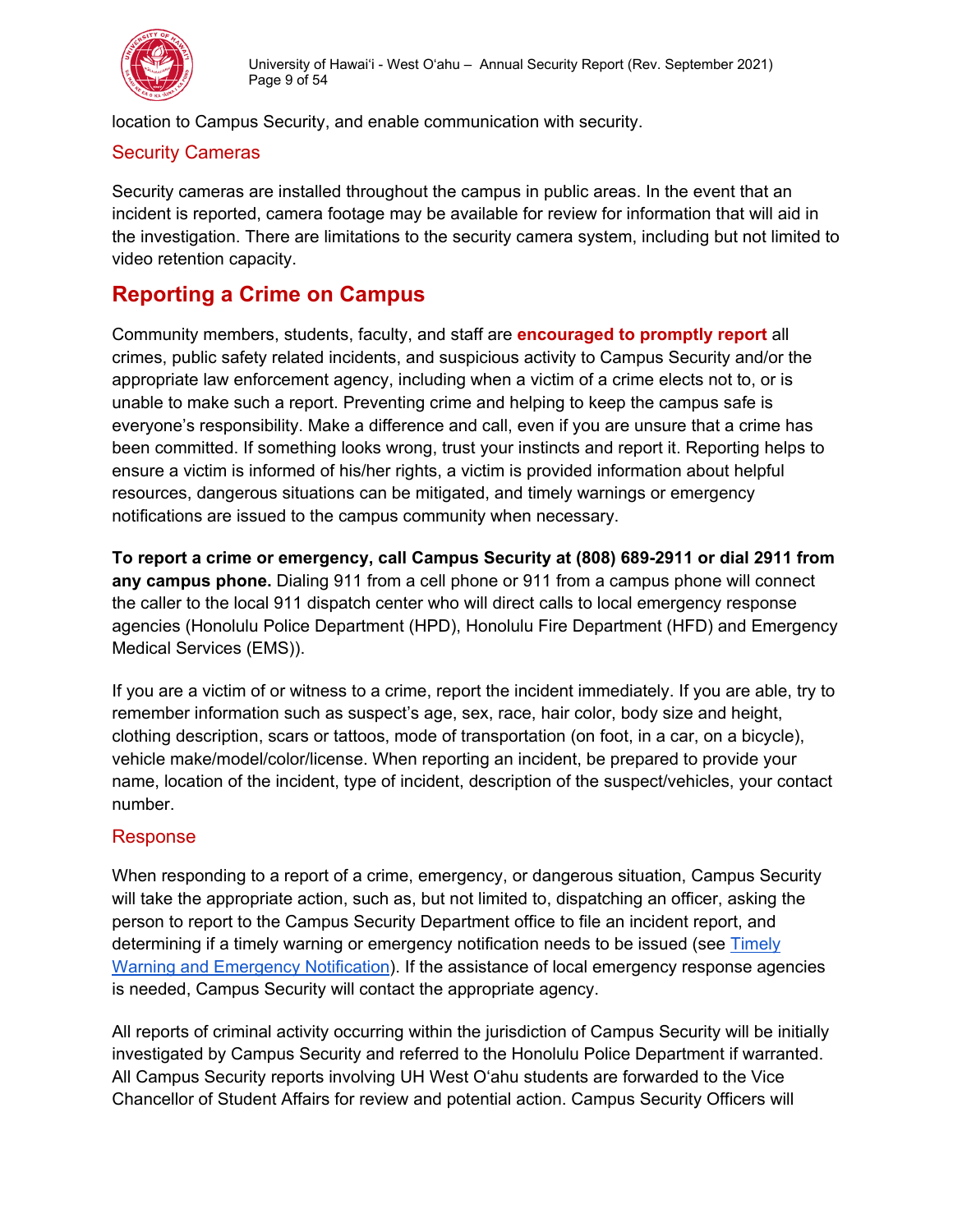

investigate, and any additional information obtained from the investigation will also be forwarded to the Vice Chancellor of Student Affairs.

If a sexual assault is reported, staff on scene, including Campus Security, will inform the victim of available support services. UH West O'ahu has a [Clinical Psychologist on staff and](https://westoahu.hawaii.edu/current-students/health-and-wellness/#counseling-services)  [Counseling Services for students,](https://westoahu.hawaii.edu/current-students/health-and-wellness/#counseling-services) as well as a contract with WorkLife Hawaii [\(http://www.worklifehawaii.org/\)](http://www.worklifehawaii.org/) for employees, all of whom are available to provide assistance to the victim.

# <span id="page-9-0"></span>Campus Security Authorities

An alternative method of reporting crimes, public safety related incidents, and suspicious activity is to contact one of the Campus Security Authorities (CSAs) listed below. CSAs are not confidential reporting resources (see below for [confidential reporting\)](#page-9-1). A form is used to collect information from the CSAs.

The following individuals are identified as CSAs based on their function at UH West O'ahu:

- a. Vice Chancellor of Student Affairs, (808) 689-2671
- b. Director of Student Development, (808) 689-2676
- c. Director of Compliance, (808) 689-2934
- d. Student Conduct Officer/Deputy Title IX Coordinator for Students, (808) 689-2936
- e. Coordinator of Disability Support and Success(808) 689-2935
- f. Student Life Coordinator, (808) 689-2942
	- i. Advisors for Registered Independent (student) Organization (RIsO)
	- ii. Advisors for Chartered Student Organizations (CSO)
- g. International Programs Director, (808) 689-2311
- h. Intramurals Coordinator, (808) 689-2688
- i. Director of Student Engagement, (808) 689-2752
- j. No'eau Center Testing Coordinator, (808) 689-2752
- k. No'eau Center Tutor Coordinator, (808) 689-2753
- l. Kamehameha Schools Native Hawaii Student Success Projects Director, (808) 689- 2927
- m. First Year Experience Coordinator, (808) 689-2918
- n. Academic Advisors, (808) 689-2689
- o. Career Services Coordinator, (808) 689-2676
- p. Healthcare Coordinator, (808) 689-2679
- q. Campus Security, (808) 689-2536
- r. Operational Manager for Student Engagement, (808) 689-2937

# <span id="page-9-1"></span>Confidential Reporting

Victims of a crime have the right not to report the crime at all and can seek counseling from the UH West O'ahu [Clinical Psychologist.](https://westoahu.hawaii.edu/current-students/health-and-wellness/#counseling-services) The UH West O'ahu Clinical Psychologist is not considered to be a CSA and is not required to report crimes for inclusion in the annual disclosure of crime statistics.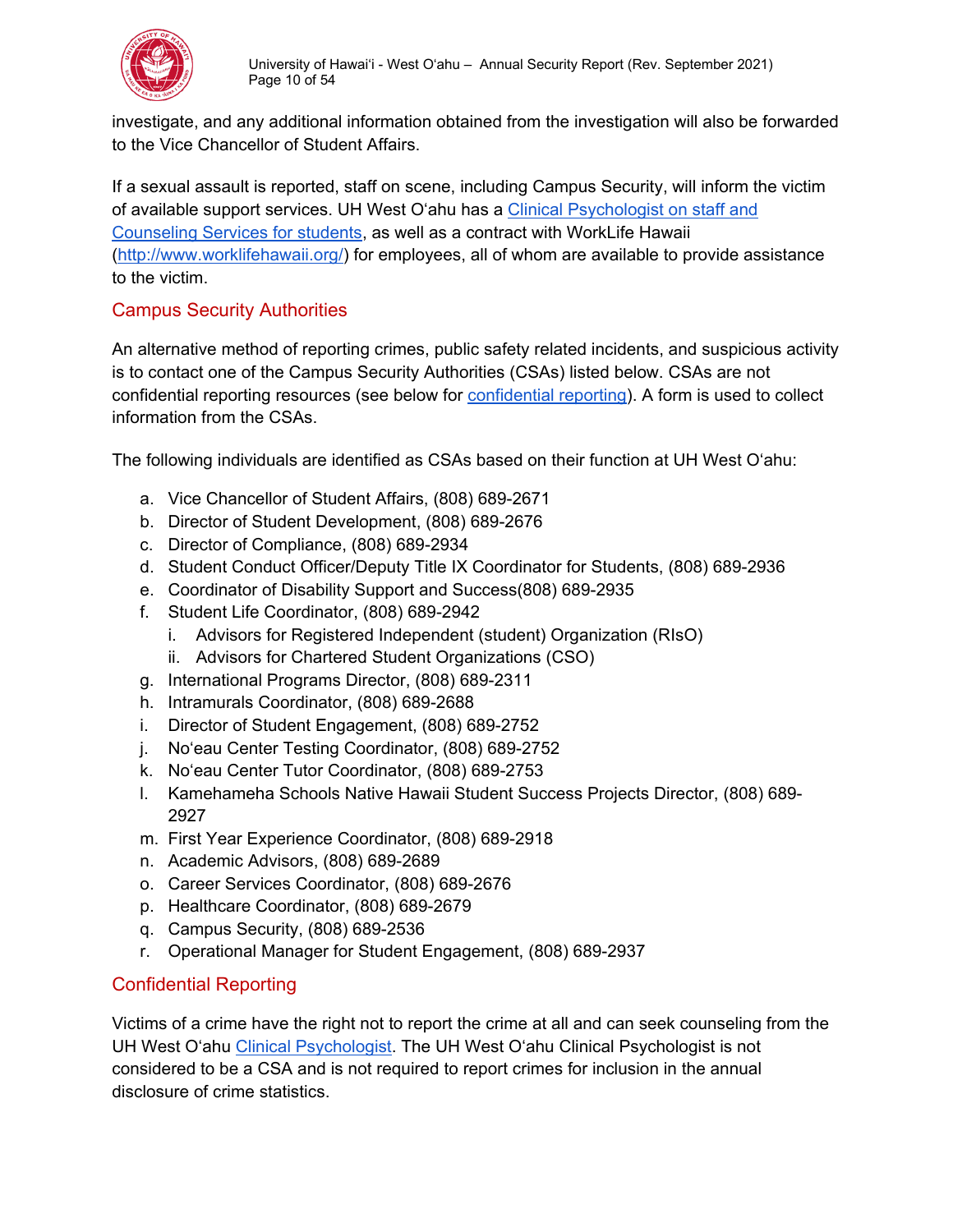

If you are a victim and do not want to pursue action within the UH West O'ahu system or criminal justice system, you may still want to consider making a confidential report. The purpose of a confidential report is to keep the matter confidential, while taking steps to ensure your future safety and the safety of others. With this information, UH West O'ahu can keep an accurate record of the number of incidents occurring on campus, determine if there is a pattern of crime with regard to a particular location and/or method of assailant, and alert the campus community of potential danger and steps to take to ensure personal safety and the safety of others. The UH West O'ahu Clinical Psychologist may voluntarily provide the following anonymous statistical information (date reported, the date of the incident, approximate time of incident, location of incident, brief description of the alleged criminal activity, gender of the victim). This statistical information will be counted and disclosed in the annual crime statistics.

# <span id="page-10-0"></span>Anonymous Reporting

UH West O'ahu accepts reports of crimes anonymously from members of the community. You may mail an anonymous report of a crime to Campus Security or call in an anonymous report of a crime to Campus Security, or email an anonymous report to [uhwocsd@hawaii.edu;](mailto:uhwocsd@hawaii.edu) include the type of crime, when the crime occurred, location(s) where the crime occurred, did you actually witness the crime, description of the incident, and a list of suspects (name or description of appearance/clothing, etc.).

Procedures are in place to capture crime statistics disclosed anonymously and/or confidentially at UH West O'ahu.

# <span id="page-10-1"></span>**Daily Crime Log**

Campus Security maintains a daily crime log, which documents the previous 60 days of all crimes reported to Campus Security (not just Clery mandated crimes). The daily crime log may be viewed by any member of the UH West O'ahu community or the public from 7:45 am to 4:45 pm, Monday through Friday, in the UH West O'ahu Campus Security Department office in the Maintenance/Mechanical Building (temporary location in A116).

# <span id="page-10-2"></span>**Clery Crime Statistics**

UH West O'ahu prepares the annual disclosure of its crime statistics in compliance with the Clery Act, which requires institutions to disclose statistics for reported Clery crimes based on where the crimes occurred, to whom the crimes were reported, the types of crimes that were reported, and the year in which they were reported.

UH West O'ahu's statistics include crimes that occurred on-campus, on public property within or immediately adjacent to the campus, and in or on non-campus buildings or property that UH West O'ahu owns or controls, as defined below. Collectively, these areas are referred to as UH West O'ahu's Clery Geography.

UH West O'ahu's statistics include those reported to the Campus Security Department, identified Campus Security Authorities (CSA), and local law enforcement agencies.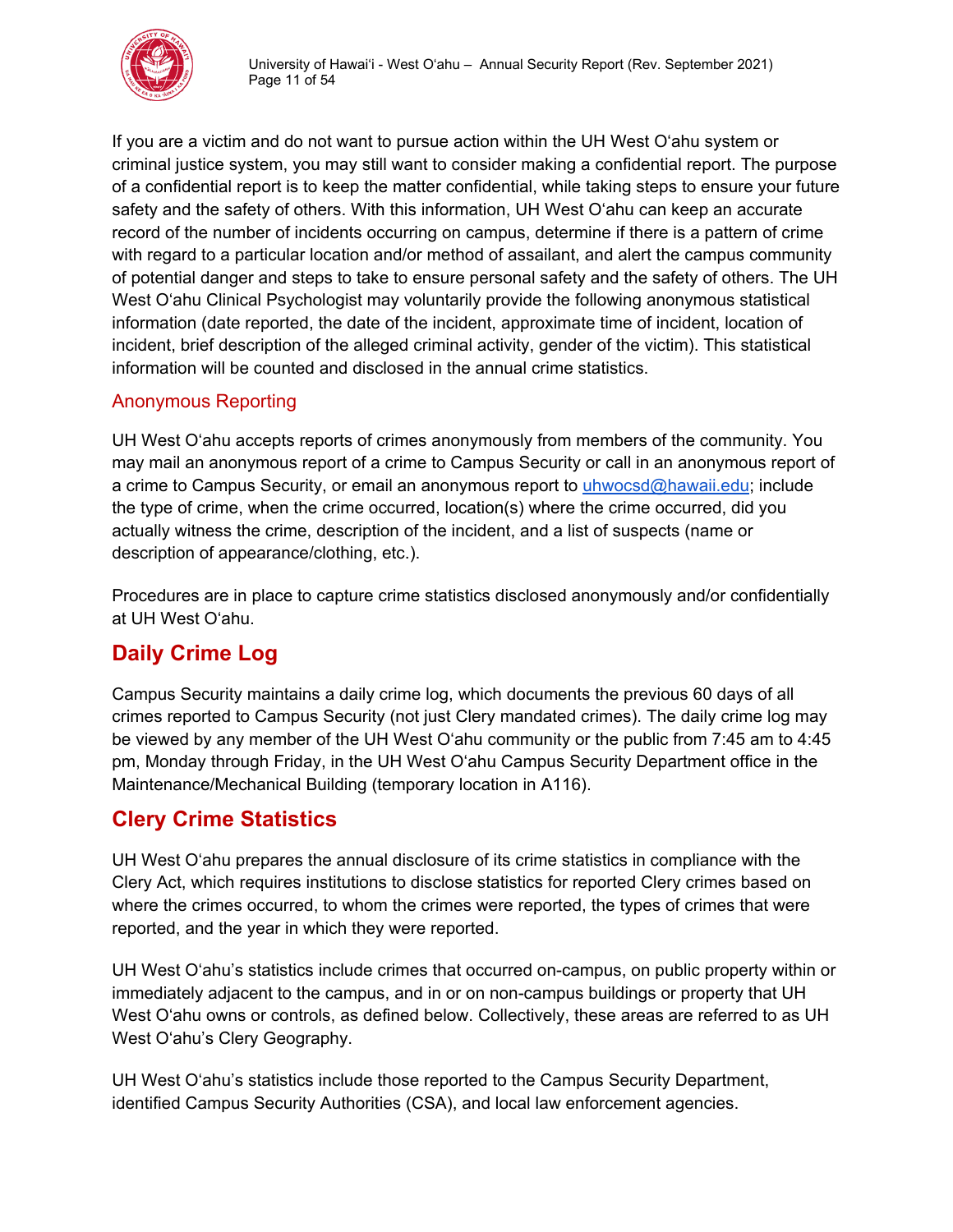

Annually, the crime statistics in this ASR are required to be sent to the U.S. Department of Education, which collects statistical data to be posted on the public website for use by higher education consumers [http://ope.ed.gov/security/.](http://ope.ed.gov/security/)

<span id="page-11-0"></span>Clery Geography as Determined for UH West O'ahu (See map in [Appendix A\)](#page-43-0)

# <span id="page-11-1"></span>On-Campus Property, as defined in 34 CRF 668.46(a):

- 1. Any building or property owned or controlled by an institution within the same reasonably contiguous geographic area and used by the institution in direct support of, or in a manner related to, the institution's educational purposes, including residence halls; and
- 2. Any building or property that is within or reasonably contiguous to the area identified in paragraph (1) of this definition, that is owned by the institution but controlled by another person, is frequently used by students, and supports institutional purposes (such as a food or other retail vendor).

#### *The UH West O'ahu campus buildings and property include seven buildings, parking lots, and interior roads located at 91-1001 Farrington Highway, Kapolei HI 96707. See map in [Appendix A](#page-43-0) for detail.*

<span id="page-11-2"></span>Public property, as defined in 34 CFR 668.46(a):

- 1. All public property, including thoroughfares, streets, sidewalks, and parking facilities, that is within the campus, or immediately adjacent to and accessible from the campus.
	- same reasonably contiguous geographical area of the institution (sidewalk, street, other thoroughfare, parking facility)
	- is adjacent to a facility owned or controlled by the institution (if the facility is used in direct support of or in a manner related to the institution's educational purposes)

#### *Our public property includes a certain portion of Farrington Highway. See map in [Appendix A](#page-43-0) for details.*

<span id="page-11-3"></span>Non-Campus Buildings or Property, as defined in 34 CFR 668.46(a):

- 1. Any building or property owned or controlled by a student organization that is officially recognized by the institution; OR
- 2. Any building or property owned or controlled by an institution that is:
	- a. used in direct support of, or in relation to, the institution's educational purposes;
	- b. is frequently used by students; and
	- c. is not within the same reasonably contiguous geographic area of the institution.

#### *For the recording years 2018, 2019, 2020, there were NO non-campus buildings or property.*

# <span id="page-11-4"></span>Clery Crime Statistics Table

UH West O'ahu Crime Statistics as reported in 2018, 2019, and 2020\* are presented in this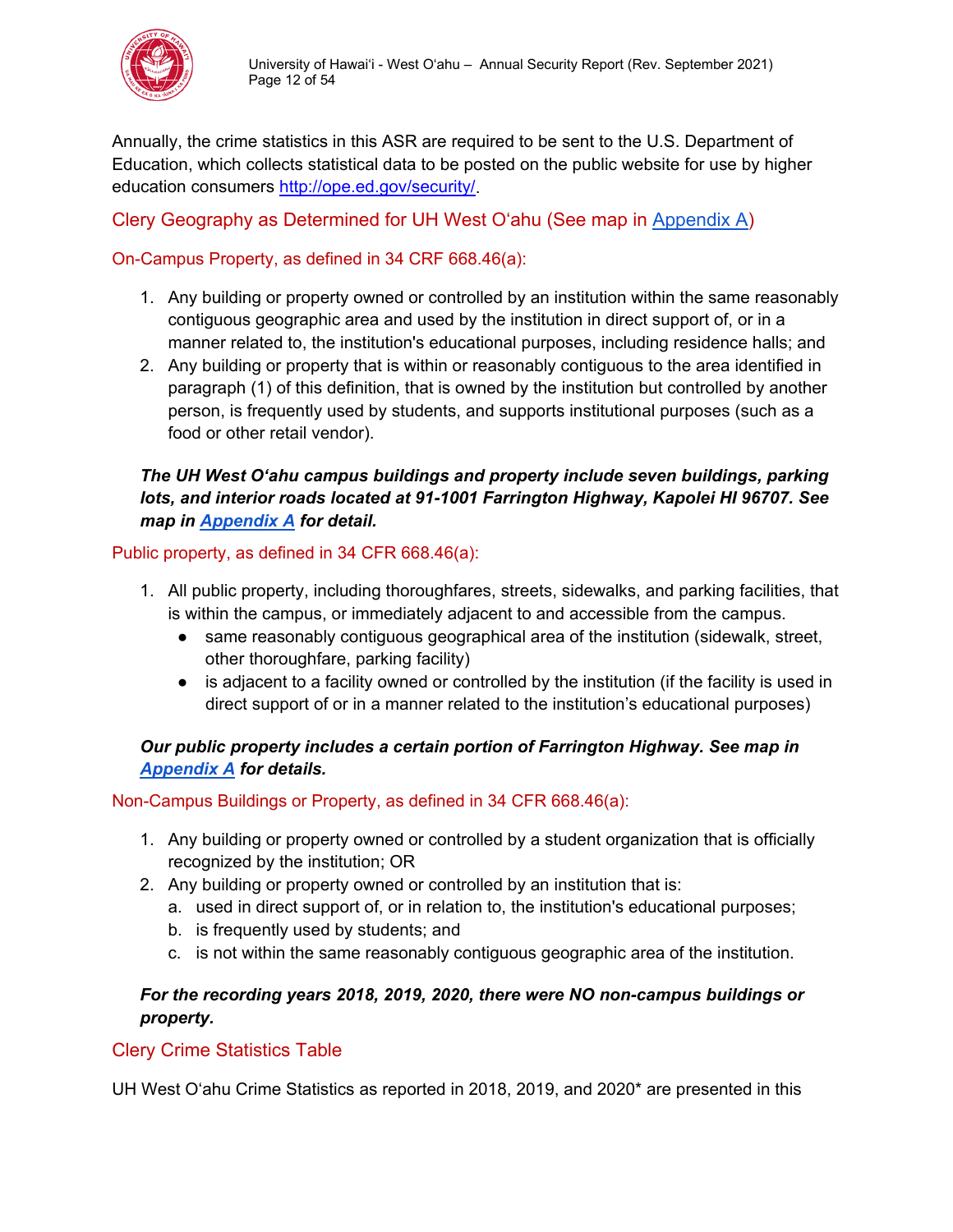

# report, in the table below.

#### <span id="page-12-0"></span>Criminal Homicide

#### Murder/Non-Negligent Manslaughter

| Year | On-campus | <b>Non-Campus Property</b> | <b>Public Property</b> |
|------|-----------|----------------------------|------------------------|
| 2018 |           | N/A                        |                        |
| 2019 |           | N/A                        |                        |
| 2020 |           | N/A                        |                        |

#### Manslaughter by Negligence

| Year | On-campus | <b>Non-Campus Property</b> | <b>Public Property</b> |
|------|-----------|----------------------------|------------------------|
| 2018 |           | N/A                        |                        |
| 2019 |           | N/A                        |                        |
| 2020 |           | N/A                        |                        |

#### <span id="page-12-1"></span>Sex Offenses

Rape

| Year | On-campus | <b>Non-Campus Property</b> | <b>Public Property</b> |
|------|-----------|----------------------------|------------------------|
| 2018 |           | N/A                        |                        |
| 2019 |           | N/A                        |                        |
| 2020 |           | N/A                        |                        |

#### **Incest**

| Year | On-campus | <b>Non-Campus Property</b> | <b>Public Property</b> |
|------|-----------|----------------------------|------------------------|
| 2018 |           | N/A                        |                        |
| 2019 |           | N/A                        |                        |
| 2020 |           | N/A                        |                        |

# **Fondling**

| Year | On-campus | Non-Campus Property | <b>Public Property</b> |
|------|-----------|---------------------|------------------------|
| 2018 |           | N/A                 |                        |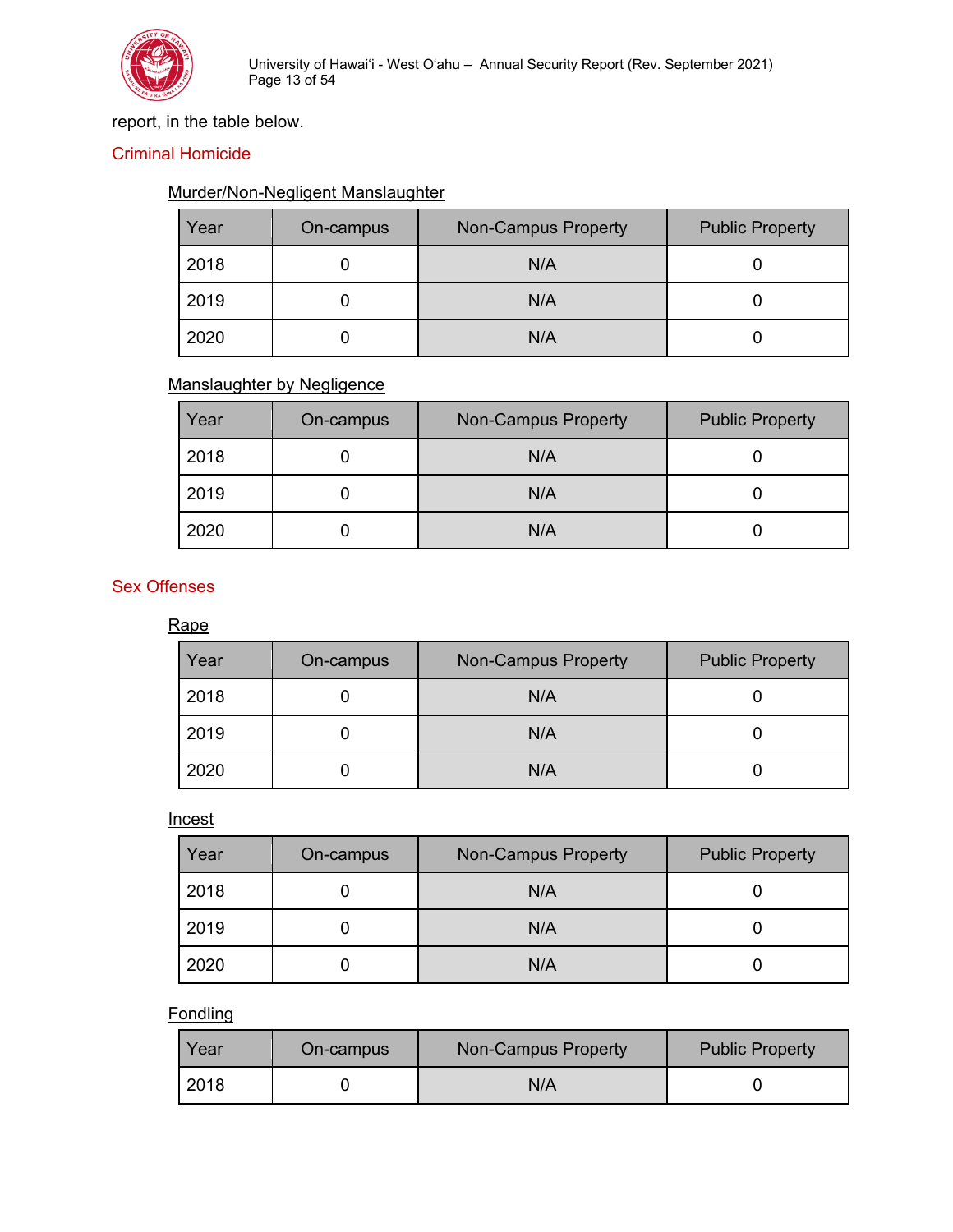

University of Hawai'i - West O'ahu – Annual Security Report (Rev. September 2021) Page 14 of 54

| Year | On-campus | Non-Campus Property | <b>Public Property</b> |
|------|-----------|---------------------|------------------------|
| 2019 |           | N/A                 |                        |
| 2020 |           | N/A                 |                        |

**Statutory Rape** 

| Year | On-campus | <b>Non-Campus Property</b> | <b>Public Property</b> |
|------|-----------|----------------------------|------------------------|
| 2018 |           | N/A                        |                        |
| 2019 |           | N/A                        |                        |
| 2020 |           | N/A                        |                        |

<span id="page-13-0"></span>Robbery

| Year | On-campus | <b>Non-Campus Property</b> | <b>Public Property</b> |
|------|-----------|----------------------------|------------------------|
| 2018 |           | N/A                        |                        |
| 2019 |           | N/A                        |                        |
| 2020 |           | N/A                        |                        |

# <span id="page-13-1"></span>Aggravated Assault

| Year | On-campus | <b>Non-Campus Property</b> | <b>Public Property</b> |
|------|-----------|----------------------------|------------------------|
| 2018 |           | N/A                        |                        |
| 2019 |           | N/A                        |                        |
| 2020 |           | N/A                        |                        |

# <span id="page-13-2"></span>**Burglary**

| Year | On-campus | <b>Non-Campus Property</b> | <b>Public Property</b> |
|------|-----------|----------------------------|------------------------|
| 2018 |           | N/A                        |                        |
| 2019 |           | N/A                        |                        |
| 2020 |           | N/A                        |                        |

#### <span id="page-13-3"></span>Motor Vehicle Theft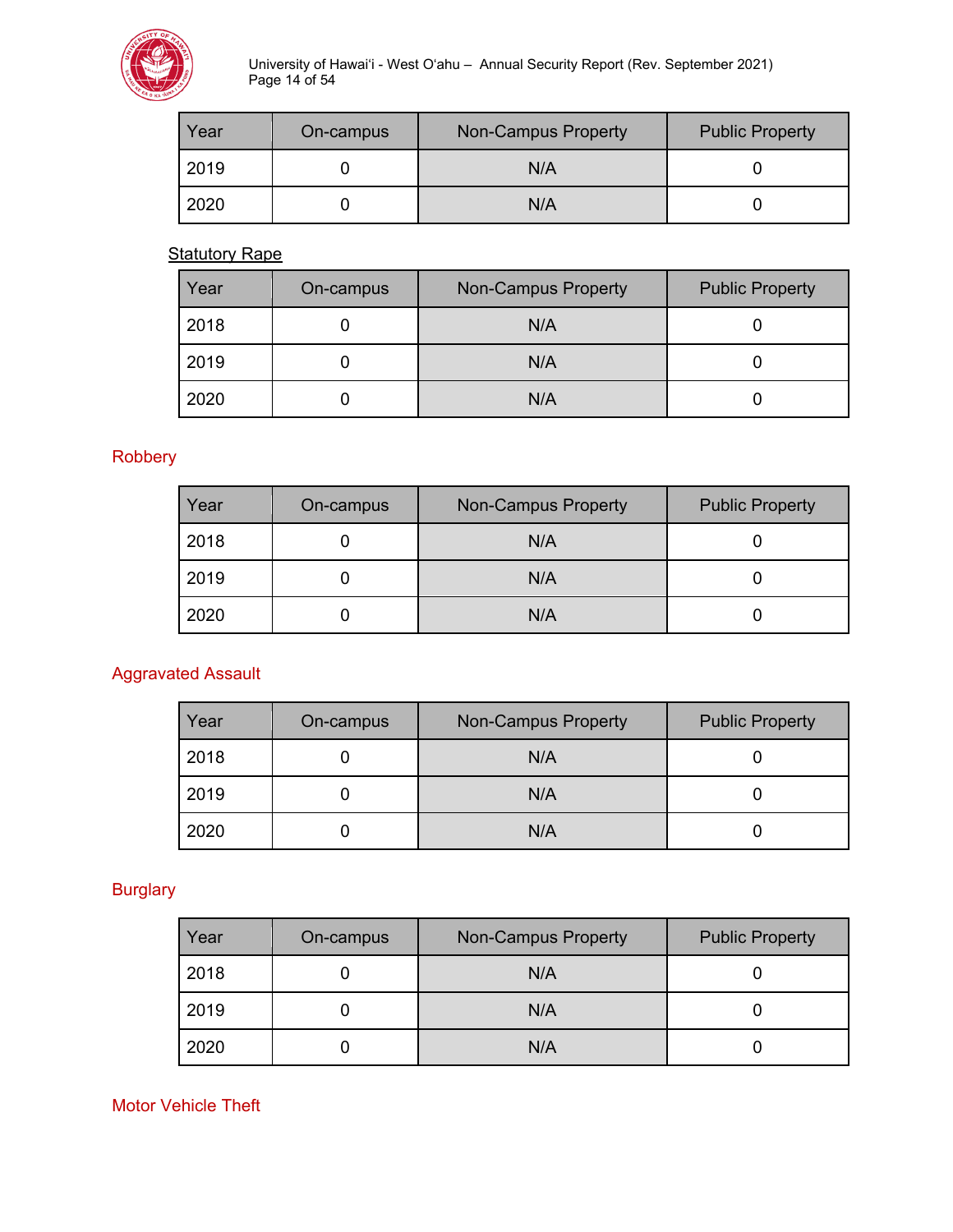

University of Hawai'i - West O'ahu – Annual Security Report (Rev. September 2021) Page 15 of 54

| Year | On-campus | <b>Non-Campus Property</b> | <b>Public Property</b> |
|------|-----------|----------------------------|------------------------|
| 2018 |           | N/A                        |                        |
| 2019 |           | N/A                        |                        |
| 2020 |           | N/A                        |                        |

#### <span id="page-14-0"></span>Robbery

| Year | On-campus | <b>Non-Campus Property</b> | <b>Public Property</b> |
|------|-----------|----------------------------|------------------------|
| 2018 |           | N/A                        |                        |
| 2019 |           | N/A                        |                        |
| 2020 |           | N/A                        |                        |

#### <span id="page-14-1"></span>Arrests

Liquor Law Violations

| Year | On-campus | <b>Non-Campus Property</b> | <b>Public Property</b> |
|------|-----------|----------------------------|------------------------|
| 2018 |           | N/A                        |                        |
| 2019 |           | N/A                        |                        |
| 2020 |           | N/A                        |                        |

#### **Drug Law Violations**

| Year | On-campus | <b>Non-Campus Property</b> | <b>Public Property</b> |
|------|-----------|----------------------------|------------------------|
| 2018 |           | N/A                        |                        |
| 2019 |           | N/A                        |                        |
| 2020 |           | N/A                        |                        |

Illegal Weapons

| Year | On-campus | <b>Non-Campus Property</b> | <b>Public Property</b> |
|------|-----------|----------------------------|------------------------|
| 2018 |           | N/A                        |                        |
| 2019 |           | N/A                        |                        |
| 2020 |           | N/A                        |                        |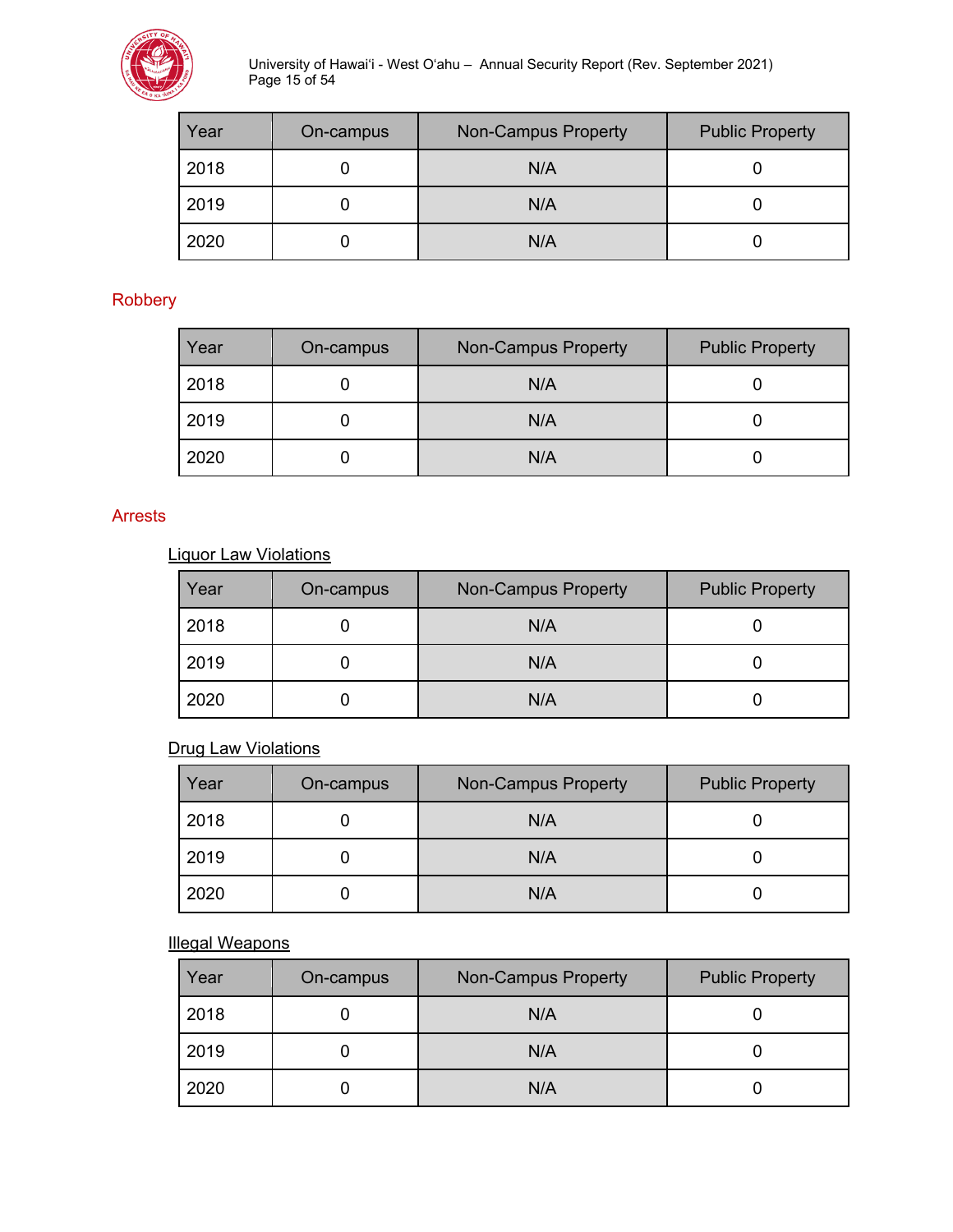

# <span id="page-15-0"></span>Disciplinary Referrals

#### Liquor Law Violations

| Year | On-campus | <b>Non-Campus Property</b> | <b>Public Property</b> |
|------|-----------|----------------------------|------------------------|
| 2018 |           | N/A                        |                        |
| 2019 |           | N/A                        |                        |
| 2019 |           | N/A                        |                        |

#### Drug Law Violations

| Year | On-campus | <b>Non-Campus Property</b> | <b>Public Property</b> |
|------|-----------|----------------------------|------------------------|
| 2018 |           | N/A                        |                        |
| 2019 |           | N/A                        |                        |
| 2020 |           | N/A                        |                        |

#### Illegal Weapons Possession

| Year | On-campus | <b>Non-Campus Property</b> | <b>Public Property</b> |
|------|-----------|----------------------------|------------------------|
| 2018 |           | N/A                        |                        |
| 2019 |           | N/A                        |                        |
| 2020 |           | N/A                        |                        |

\*There were no unfounded crimes to report for UH West Oahu in 2018, 2019 and 2020.

#### <span id="page-15-1"></span>Hate Crimes

Hate crimes include any offenses or attempted offense of criminal homicide (murder/nonnegligent manslaughter, negligent manslaughter), sex offenses (rape, fondling, incest, statutory rape), robbery, aggravated assault, burglary, motor vehicle theft, arson, larceny-theft, simple assault, intimidation, and destruction/damage/vandalism of property that was motivated by a bias of race, ethnicity, national origin, gender, gender identity, sexual orientation, religion, or disability that occurred within UH West O'ahu's Clery geography (see [Clery Crime Statistics](#page-10-2) and [Appendix A\)](#page-43-0).

**2018: No hate crimes were reported 2019: No hate crimes were reported 2020: No hate crimes were reported**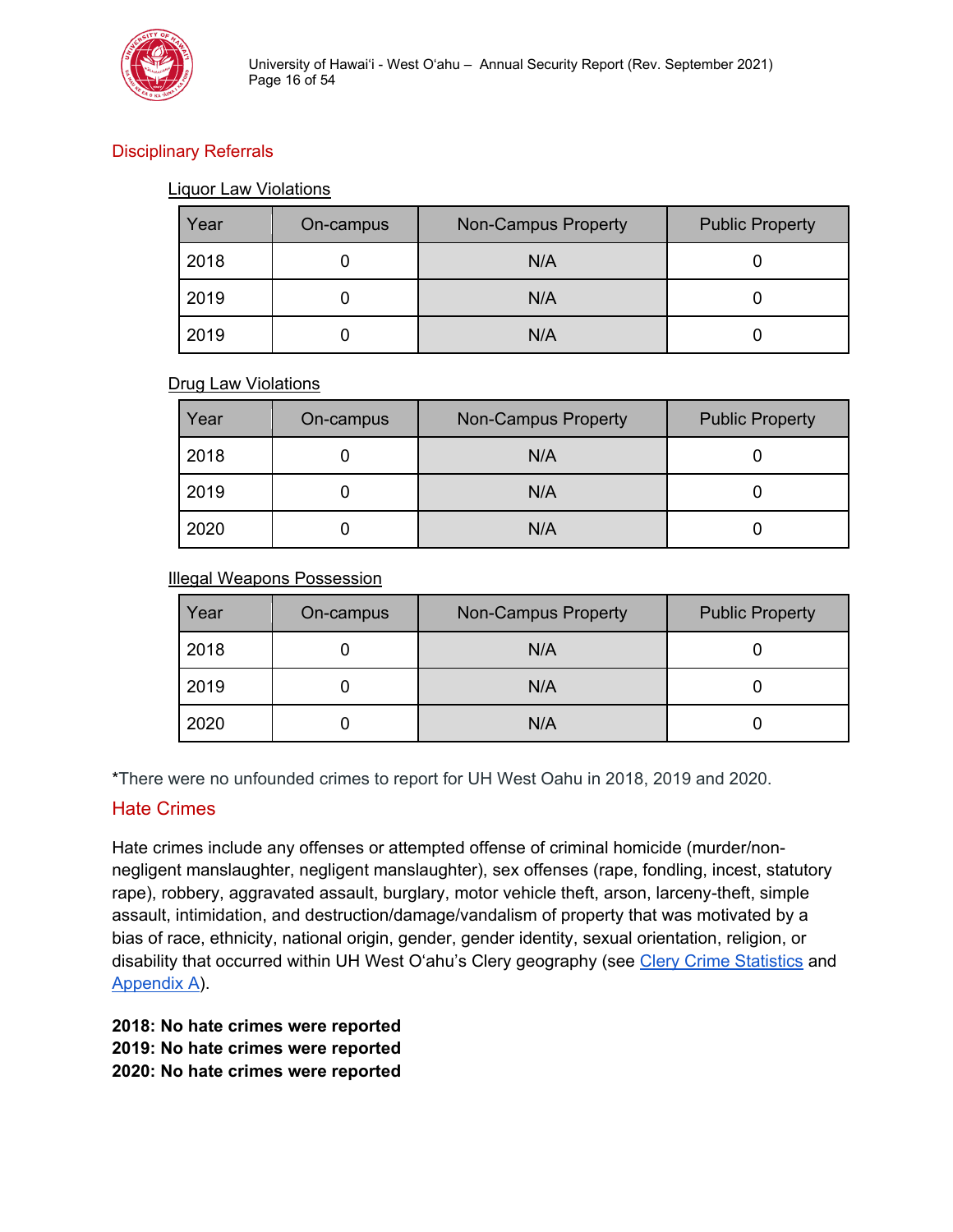

# <span id="page-16-0"></span>VAWA Offenses

#### <span id="page-16-1"></span>Dating Violence

| Year | On-campus | <b>Non-Campus Property</b> | <b>Public Property</b> |
|------|-----------|----------------------------|------------------------|
| 2018 |           | N/A                        |                        |
| 2019 |           | N/A                        |                        |
| 2020 |           | N/A                        |                        |

#### <span id="page-16-2"></span>Domestic Violence

| Year | On-campus | <b>Non-Campus Property</b> | <b>Public Property</b> |
|------|-----------|----------------------------|------------------------|
| 2018 |           | N/A                        |                        |
| 2019 |           | N/A                        |                        |
| 2020 |           | N/A                        |                        |

#### <span id="page-16-3"></span>**Stalking**

| Year | On-campus | <b>Non-Campus Property</b> | <b>Public Property</b> |
|------|-----------|----------------------------|------------------------|
| 2018 |           | N/A                        |                        |
| 2019 |           | N/A                        |                        |
| 2020 |           | N/A                        |                        |

# <span id="page-16-4"></span>**Timely Warnings and Emergency Notifications**

UH West O'ahu strives to keep the campus community informed about issues related to their safety by utilizing either timely warnings or emergency notifications to apprise them of situations related to their safety. When the need for a timely warning or emergency notification is confirmed, UH West O'ahu will draft and distribute the notification in the interest of the safety of the community. However, community notification may be withheld if in the professional judgment of responsible authorities, such notification will compromise efforts to assist a victim or to contain, respond to, or otherwise mitigate the emergency. The UH West O'ahu Communications Department will determine and communicate the appropriate message.

The following table clarifies the differences between timely warnings and emergency notifications and is utilized by UH West O'ahu to determine whether a timely warning or emergency notification shall be issued: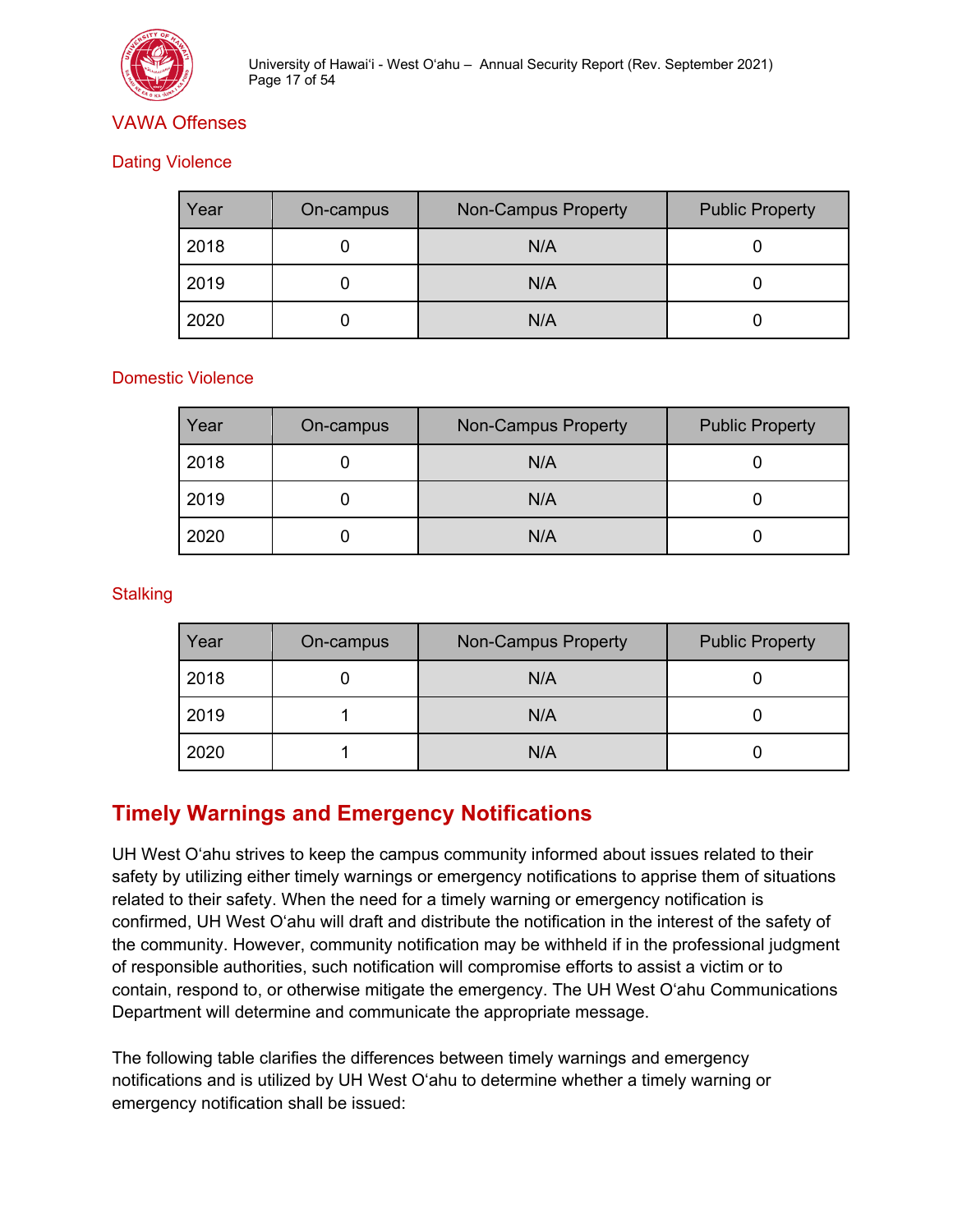

|            | <b>Timely Warning</b>                                                                                                                                                                                                                                                                                                                                                                                                                                                                                                                                                                                                                                                                                                                        | <b>Emergency Notifications</b>                                                                                                                                                                                                                                                                                                                                                                                                                                |
|------------|----------------------------------------------------------------------------------------------------------------------------------------------------------------------------------------------------------------------------------------------------------------------------------------------------------------------------------------------------------------------------------------------------------------------------------------------------------------------------------------------------------------------------------------------------------------------------------------------------------------------------------------------------------------------------------------------------------------------------------------------|---------------------------------------------------------------------------------------------------------------------------------------------------------------------------------------------------------------------------------------------------------------------------------------------------------------------------------------------------------------------------------------------------------------------------------------------------------------|
| Definition | Warnings to the campus community<br>regarding criminal offenses, hate crimes,<br>and reports regarding the occurrence of<br>crime considered to be a threat to<br>students and employees by the<br>institution. <sup>1</sup>                                                                                                                                                                                                                                                                                                                                                                                                                                                                                                                 | Broad focus notifications based on any<br>significant emergency or dangerous situation<br>involving an immediate threat to the health and<br>safety of students or employees occurring on a<br>campus. <sup>2</sup>                                                                                                                                                                                                                                           |
| Examples   | A. Criminal offenses<br>$\bullet$ murder<br>• non-negligent manslaughter<br>• negligent manslaughter<br>• sex offenses:<br>$\circ$ rape<br>$\circ$ incest<br>$\circ$ fondling<br>o statutory rape<br>• robbery<br>• aggravated assault<br>• burglary<br>• motor vehicle theft<br>$\bullet$ arson<br>B. Hate Crimes: any of the above-<br>mentioned offenses, and any incidents<br>of larceny-theft, simple assault,<br>intimidation, or<br>destruction/damage/vandalism of<br>property that were motivated by bias<br>C. Arrests and Referrals for Disciplinary<br>Action<br>• weapons: carrying/possessing<br>· drug abuse violations<br>· liquor law violations<br>Timely warnings can be issued for threats<br>to persons or to property. | natural disaster<br>$\bullet$<br>environmental<br>$\bullet$<br>armed intruder<br>outbreak of meningitis, norovirus, or other<br>serious illness<br>gas leak<br>terrorist attack<br>bomb threat<br>$\bullet$<br>civil unrest or rioting<br>$\bullet$<br>explosion<br>nearby chemical or hazardous waste spill<br>fire<br>(Examples of situations that would not<br>necessitate an emergency response under<br>Clery include power outage; string of larcenies) |

<span id="page-17-0"></span> $^{\rm 1}$  34 CFR §668.46(e)(i-iii)

<span id="page-17-1"></span> $^2$  34 CFR §668.46(g)(1)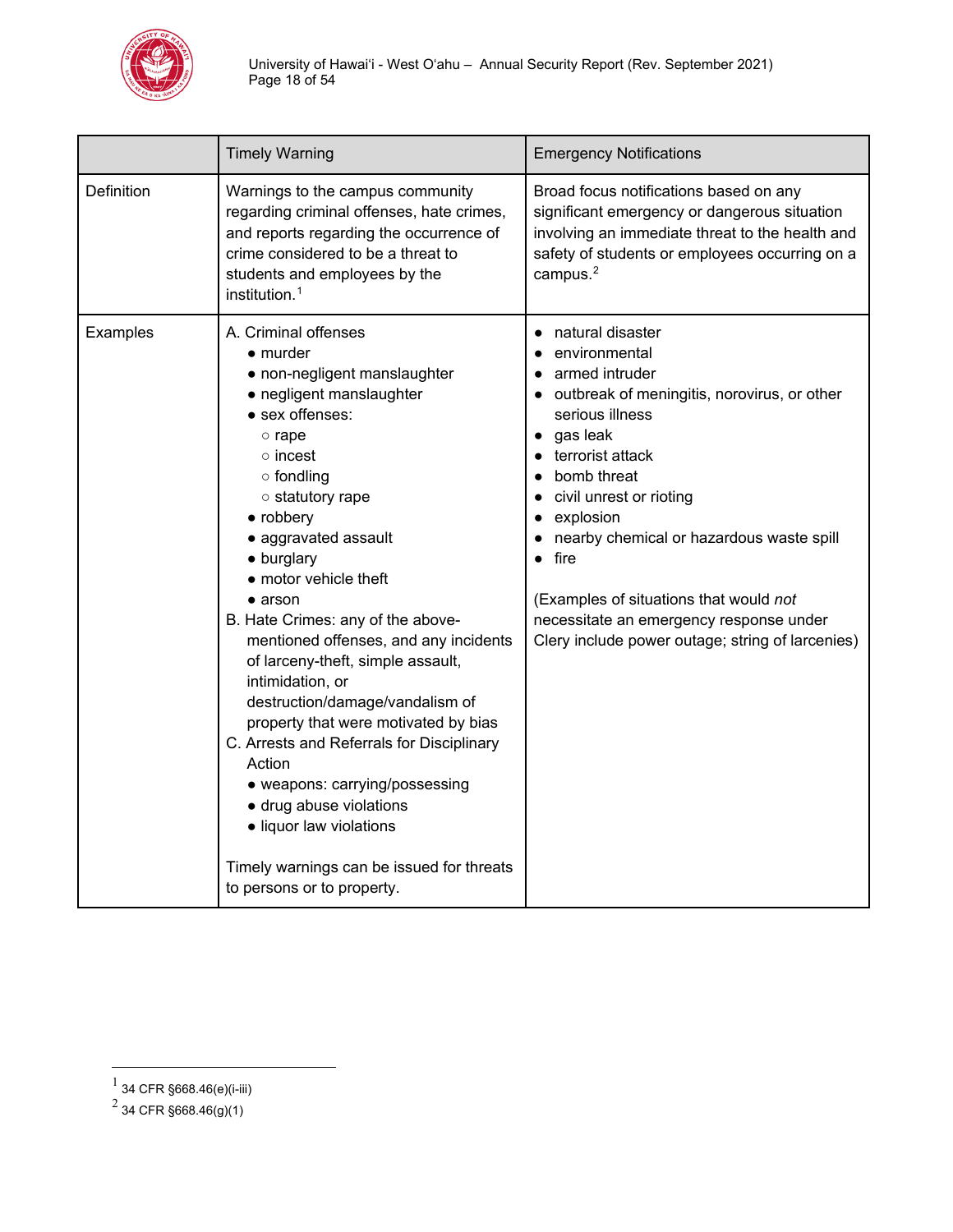

|              | <b>Timely Warning</b>                                                                                                                                                                                                                                                                                                                                                                                                                                                                                                                                                                    | <b>Emergency Notifications</b>                                                                                                                                                                                                                                                                                                                                                                                                |
|--------------|------------------------------------------------------------------------------------------------------------------------------------------------------------------------------------------------------------------------------------------------------------------------------------------------------------------------------------------------------------------------------------------------------------------------------------------------------------------------------------------------------------------------------------------------------------------------------------------|-------------------------------------------------------------------------------------------------------------------------------------------------------------------------------------------------------------------------------------------------------------------------------------------------------------------------------------------------------------------------------------------------------------------------------|
| Requirements | UH West O'ahu is required to alert the<br>campus community to certain crimes in a<br>manner that is timely and will aid in the<br>prevention of similar crimes. The intent of<br>a warning regarding a criminal incident(s)<br>is to enable people to protect themselves.<br>UH West O'ahu must issue a timely<br>warning for an incident that occurs on its<br>Clery geography that is:<br>• Reported to Campus Security<br>authorities or local police agencies; or<br>• Is considered by the institution to<br>represent a serious or continuing threat<br>to students and employees. | UH West O'ahu will immediately notify the<br>campus community upon confirmation of a<br>significant emergency or dangerous situation<br>involving an immediate threat to the health or<br>safety of students or employees occurring on<br>the campus. An "immediate" threat as used<br>here encompasses an imminent or impending<br>threat, such as an approaching fire, as well as<br>a fire in one of the campus buildings. |
| Timing       | A warning should be issued as soon as<br>the pertinent information is available. It is<br>expected that even if UH West O'ahu<br>does not have all of the facts surrounding<br>a criminal incident or incidents, it will issue<br>a timely warning. It may then follow up<br>with additional information as it becomes<br>available.                                                                                                                                                                                                                                                     | Alert issued immediately upon confirmation that<br>a dangerous situation or emergency exists or<br>threatens.                                                                                                                                                                                                                                                                                                                 |
|              | Determined on a case-by-case basis and<br>considers the following factors: the nature<br>of the crime; the continuing danger to the<br>campus community; and the possible risk<br>of compromising law enforcement efforts.                                                                                                                                                                                                                                                                                                                                                               |                                                                                                                                                                                                                                                                                                                                                                                                                               |
| Audience     | Notifications will reach the UH West<br>O'ahu community within UH West O'ahu's<br>Clery geography                                                                                                                                                                                                                                                                                                                                                                                                                                                                                        | Send to entire campus.                                                                                                                                                                                                                                                                                                                                                                                                        |
| Geography    | See Appendix A.                                                                                                                                                                                                                                                                                                                                                                                                                                                                                                                                                                          | Incidents occurring on or near the UH West<br>O'ahu campus, and those that may affect the<br>UH West O'ahu campus                                                                                                                                                                                                                                                                                                             |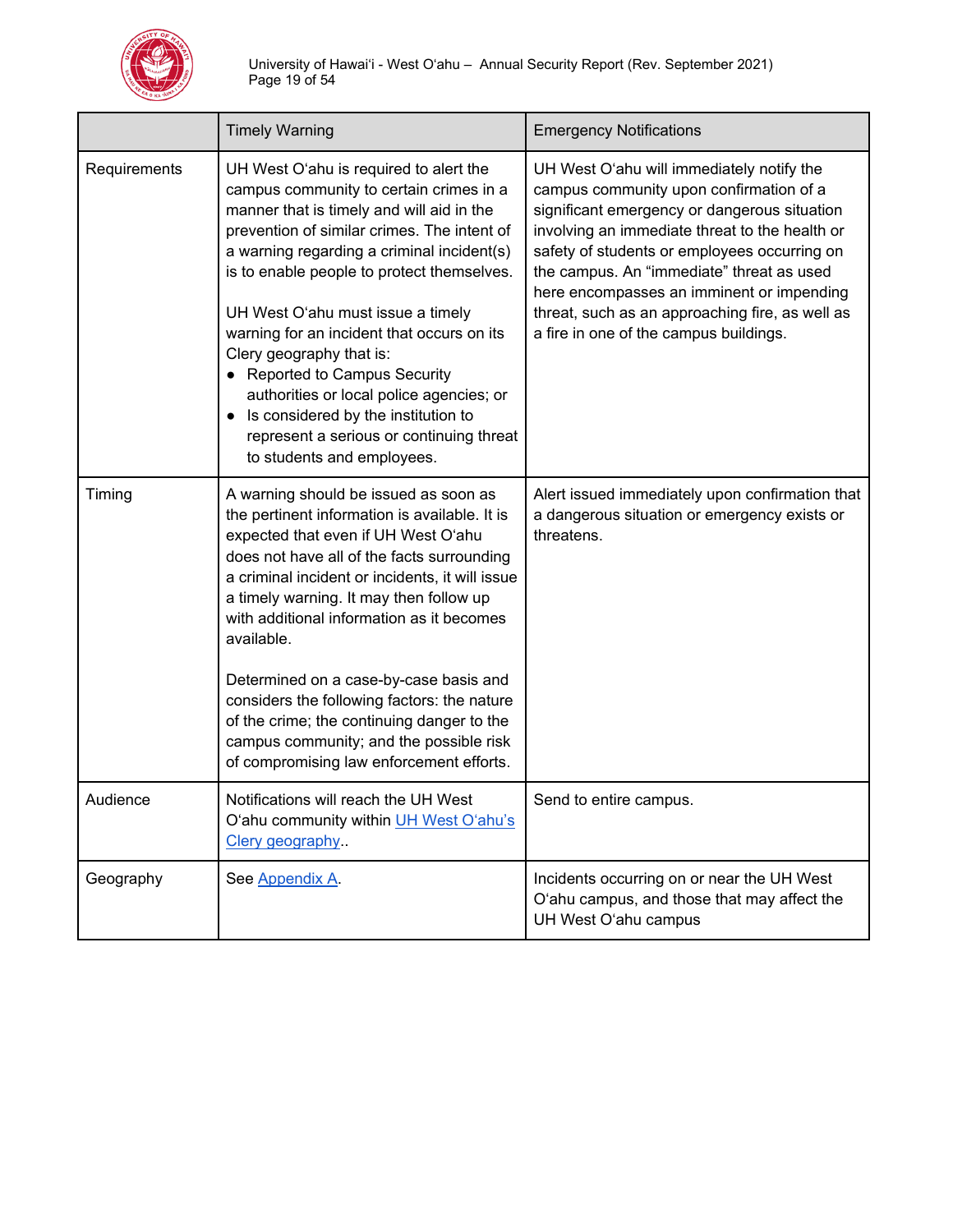

|                       | <b>Timely Warning</b>                                                                                                                                                                                                                                                                                                                                                   | <b>Emergency Notifications</b>                                                                                                                                                                                                                                                                                                                                                                           |
|-----------------------|-------------------------------------------------------------------------------------------------------------------------------------------------------------------------------------------------------------------------------------------------------------------------------------------------------------------------------------------------------------------------|----------------------------------------------------------------------------------------------------------------------------------------------------------------------------------------------------------------------------------------------------------------------------------------------------------------------------------------------------------------------------------------------------------|
| Content of<br>message | The warning should include all information<br>that would promote safety and that would<br>aid in the prevention of similar crimes.<br>Must include information about the crime<br>that triggered the warning. Timely<br>warnings withhold as confidential the<br>names and other identifying information of<br>victims.                                                 | The notification should include information<br>about: the emergency or dangerous situation;<br>the affected area and/or campus operation;<br>information about the campus response,<br>guidance on evacuation or shelter in place;<br>information on how updates will be provided.<br>Emergency notifications may withhold as<br>confidential the names and other identifying<br>information of victims. |
| Method                | UH West O'ahu may use one or a<br>combination of the following<br>communication techniques:<br>UH Alert (Email and/or text)<br>Website<br>$\bullet$<br>Digital Signage (Library, A and D<br>Buildings, Dining Hall)<br>Social Media (UH West O'ahu's official<br>Facebook and/or Twitter accounts)                                                                      | UH West O'ahu may use one or a combination<br>of the following communication techniques:<br>UH Alert (Email and/or text)<br>$\bullet$<br>Website<br>Digital Signage (Library, A and D Buildings,<br>Dining Hall)<br>• Social Media (UH West O'ahu's official<br>Facebook and/or Twitter accounts)                                                                                                        |
| Scope                 | Narrow focus on Clery Crimes                                                                                                                                                                                                                                                                                                                                            | Wide focus on any significant emergency or<br>dangerous situation (may include Clery crimes)                                                                                                                                                                                                                                                                                                             |
| Why                   | Triggered by crimes that have already<br>occurred but represent an ongoing threat.<br>Issued for any Clery crime committed on<br>your Clery geography that is reported to<br>your campus security authorities or a local<br>law enforcement agency and is<br>considered by the institution to represent<br>a serious or continuing threat to students<br>and employees. | Triggered by an event that is currently<br>occurring on or imminently threatening the<br>campus. Initiated for any significant emergency<br>or dangerous situation involving an immediate<br>threat to the health or safety of students or<br>employees occurring on the campus.                                                                                                                         |

# <span id="page-19-0"></span>**Emergency Response and Evacuation Procedures**

The [UH West O'ahu](https://westoahu.hawaii.edu/wp-content/uploads/docs/security/UHWO_EOP_2020.pdf) [Emergency Operations Plan](https://westoahu.hawaii.edu/wp-content/uploads/docs/security/UHWO_EOP_2020.pdf) can be found on the [campus website.](https://westoahu.hawaii.edu/student-experience/campus-safety/#emergency-management-) UH West O'ahu Campus Security, members of the Communications Department, and other emergency management team members have completed ICS/NIMS trainings and participated in emergency management trainings provided by FEMA and other resources.

Upon becoming aware of or receiving a report of a significant emergency or dangerous situation, Campus Security will contact emergency responders as necessary and take immediate action to mitigate the situation. Campus Security will determine if the situation does in fact pose a threat to the campus community. Once Campus Security confirms that there is an emergency or dangerous situation that poses an immediate threat to the health and safety of all or some members of the campus community, the Auxiliary Services Director will send out a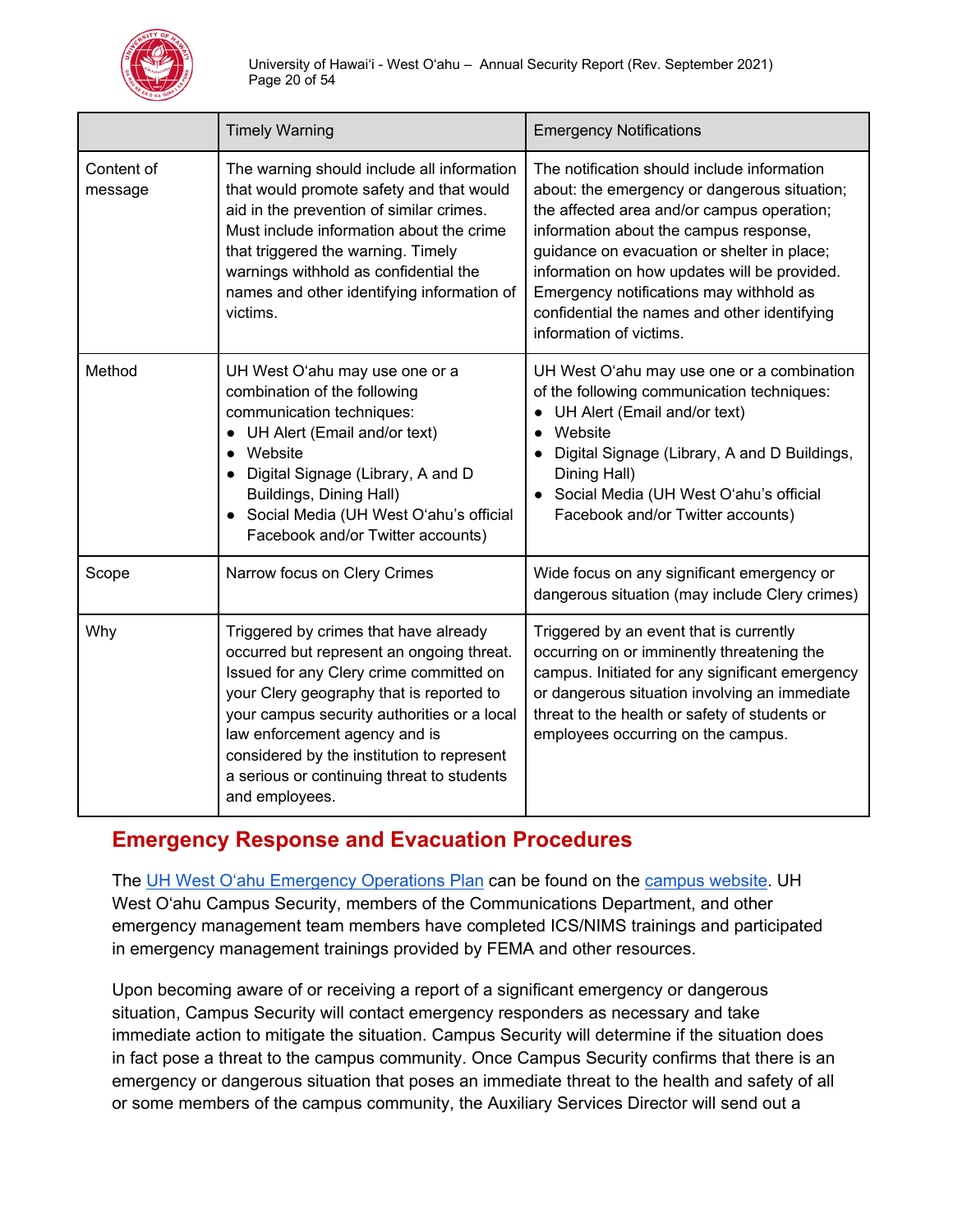

notification. Following the initial notification, the Communications Department will use some or all of the communication methods described below to communicate to the entire UH West O'ahu community (UH West O'ahu does not send communications to only segments of the campus, even if the threat only affects a particular building).

- 1. In the event of an imminent emergency (i.e. Active Threat, Evacuation), compose initial UH Alert notification [\(https://www.hawaii.edu/alert/\)](https://www.hawaii.edu/alert/) . See document templates. Note: you will need a hawaii.edu email address to be able to opt-in to receive UH Alerts texts.
	- a. Determine if message should be sent via text and/or email and distribute to all UH West O'ahu students, faculty and staff.
		- 1. Direct users to emergency website: [www.westoahu.hawaii.edu/emergency](http://www.westoahu.hawaii.edu/emergency)
		- 2. As of September 1, 2020, the following UH West O'ahu employees have access and are trained to utilize the UH Alert system
			- a. Director of Communications, Leila Wai Shimokawa
			- b. Public Information Officer, Zenaida Serrano Arvman
			- c. Auxiliary Services Director, John Murakami
- 2. If appropriate, notify UH System Media Relations team of emergency actions taken by UH West O'ahu to ensure all communication related to UH West O'ahu is correctly identified on UH System website emergency page and other media.
- 3. Notifying Key Constituencies: The Communications Team shall determine which groups need to be informed first. Potential groups include:
	- a. Students
	- b. Faculty
	- c. Staff
	- d. Parents of students
	- e. Board of Regents
	- f. UH System Leadership
	- g. Public officials (i.e. Governor, Legislators, Mayors)
	- h. Alumni
	- i. Neighbors
	- j. General Public
- 4. The Director of Communications will decide on the appropriate method of disseminating timely warning/emergency notification to the larger community, e.g. by reaching out to the news media, social media, etc.
- 5. Once the Emergency Operations Center Manager determines that an emergency has been adequately managed and the University can return to normal operations, the Director of Communications will authorize an "all clear" notification.
- 6. The Communications Department will relay the "all clear" information using the same methods by which it informed the UH West O'ahu community about the event.
- 7. Following the event, UH West O'ahu will undergo an assessment of its response to the situation and make the appropriate changes to its procedures.

# <span id="page-20-0"></span>UH Alert

The UH Alert emergency notification system [\(https://www.hawaii.edu/alert/\)](https://www.hawaii.edu/alert/) alerts the university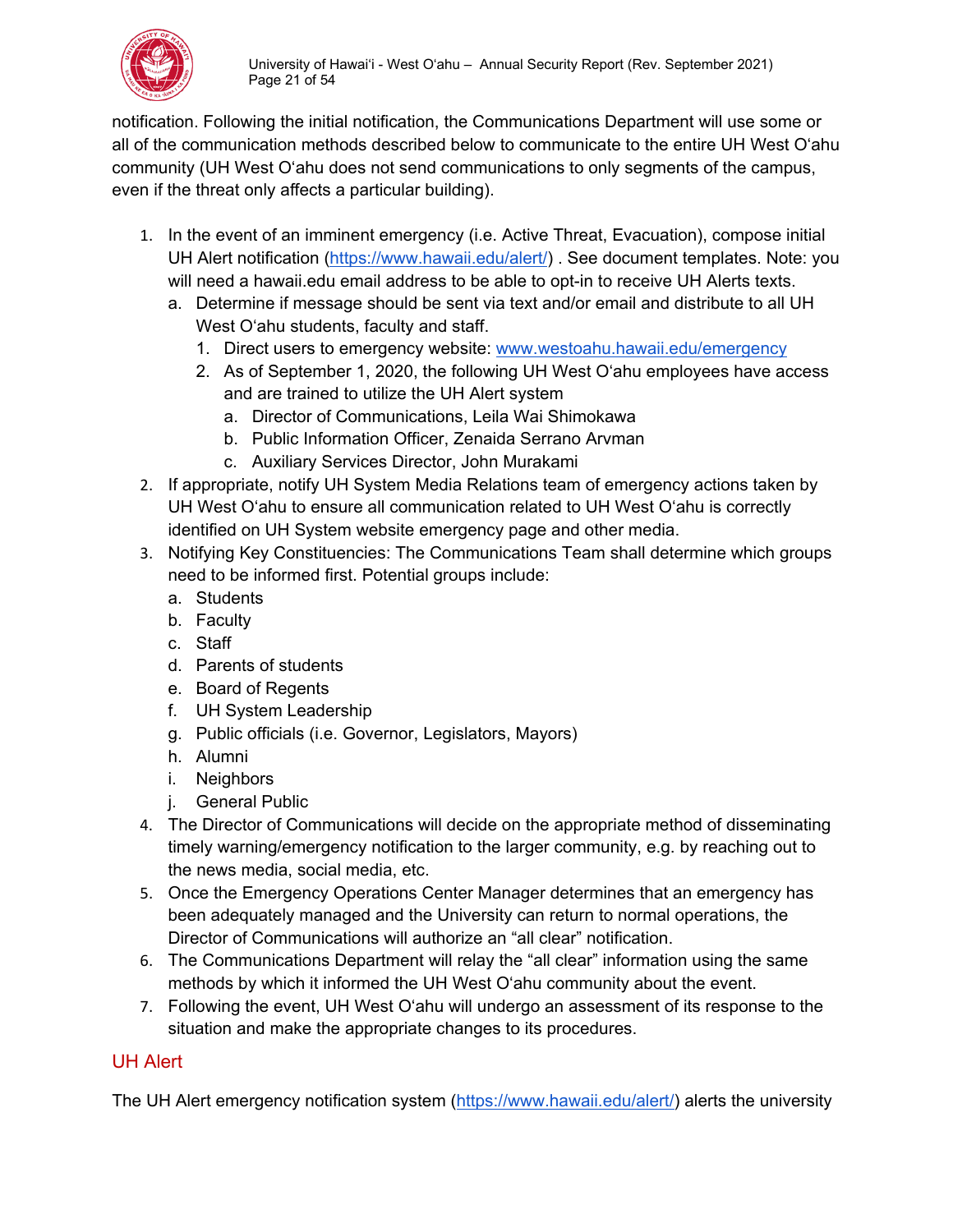

community in the event of a natural, health, or civil emergency. The system will only be used in the event of an emergency that impacts the health and safety of the UH community or closures of whole campuses.

All UH West O'ahu students and employees are encouraged to sign up for UH Alert SMS/text messages. For information on UH Alert and how to sign up for the UH Alert SMS/text notification, go to the UH Alert website at [www.hawaii.edu/alert/.](http://www.hawaii.edu/alert/) Personal information will not be shared with others or used for routine UH communications or announcements. UH email addresses are automatically subscribed to UH Broadcast, which sends out email for administrative and health and safety alerts.

# <span id="page-21-0"></span>Emergency Response and Evacuation Exercises

UH West O'ahu conducts several emergency response and evacuation exercises each year, such as tabletop exercises, live evacuation drills, and testing of the emergency notification system on campus.

The Communications Department schedules and tests the UH Alert emergency notification system once every semester (Fall/Spring). Prior to the drill, an email announcement is sent to the UH West O'ahu campus community as well as a notice in the weekly bulletin, Makahaiwaʻa (for students and employees). The announcements of the test encourage the campus community to sign up to the UH Alert opt-in text feature and provides a link to the UH Alert website that provides instructions on how to sign up. The Communications Department documents the drill expectations (e.g. emergency notification is featured on [westoahu.hawaii.edu,](http://westoahu.hawaii.edu/) digital signage monitors, and UH West O'ahu social media accounts on Facebook and Twitter) and meets to debrief and assess the drill. Improvements are discussed and procedures are revised as necessary. Documentation of these tests is maintained by the UH System's Information Technology Service Department and the UH West O'ahu Communications Department.

Evacuation exercises are scheduled and conducted at least once each Fall and Spring semester, with a live exercise conducted for at least one building once a year. The live exercise is announced and contains the emergency response and evacuation procedures, as well as statements about the importance of emergency exercise participation and feedback. The live exercise also involves a test of the UH Alert system. The evacuation exercise provides the following opportunities: for students, faculty and staff to familiarize themselves with the building exits, exit and assembly procedures, sound of the building alarms (and PA system for the library); for building faculty and staff to practice guiding and assisting colleagues, students and visitors; for new students, faculty and staff to see how the UH Alert system works, as well as how the emergency notification announcements are shown on the digital display boards and the website; and for Campus Security officers and the Communications Department staff to test and evaluate internal communication procedures and emergency response. Evacuation exercises are monitored by Campus Security. Local emergency responders (HFD, HPD, EMS), as appropriate, are asked to observe and critique, when available. Debrief meetings are conducted after the exercise to evaluate the strengths and weaknesses of the emergency plan and the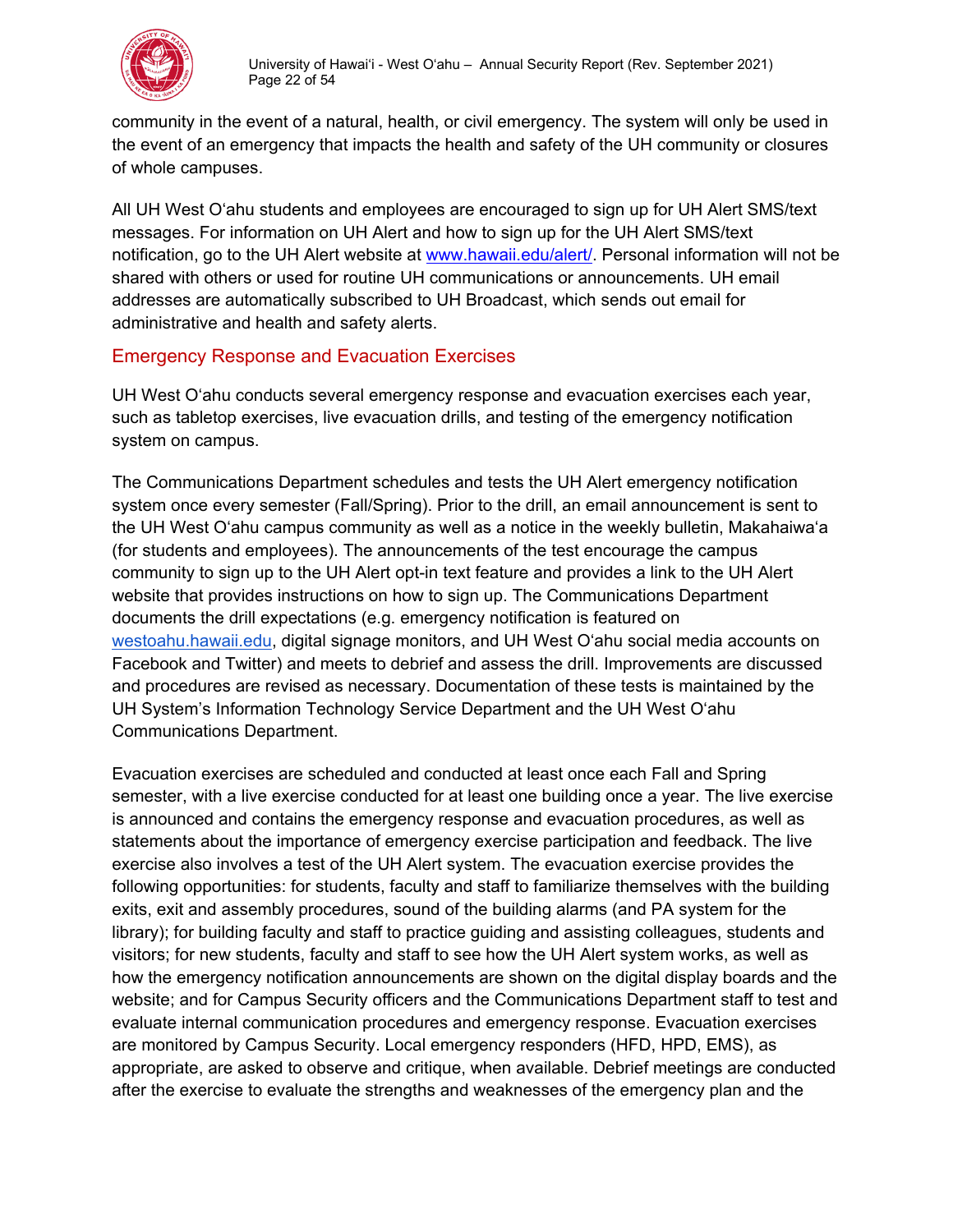

actions of the participants. Procedures are revised to reflect the lessons learned.

# <span id="page-22-0"></span>**Drug and Alcohol Abuse – Programs and Standards of Conduct**

The Drug Free Schools and Campuses Regulations (34 CFR Part 86) of the Drug-Free Schools and Communities Act (DFSCA) require an institution of higher education such as UH West O'ahu to certify that it has implemented programs to prevent the abuse of alcohol and use and/or distribution of illicit drugs by UH West O'ahu students and employees, both on its premises and as a part of any of its activities. At a minimum, UH West O'ahu must annually distribute the following in writing to all students and employees:

- Standards of conduct that clearly prohibit the unlawful possession, use or distribution of illicit drugs and alcohol by students and employees;
- A description of the legal sanctions under local, state, and federal law for the unlawful possession or distribution of illicit drugs and alcohol;
- A description of the health risks associated with the use of illicit drugs and alcohol abuse;
- A description of any drug or alcohol counseling, treatment, or rehabilitation or reentry programs that are available to employees or students; and
- A clear statement that the institution will impose sanctions on students and employees and a description of those sanctions, up to and including expulsion or termination of employment and referral for prosecution, for violations of the standards of conduct.

# <span id="page-22-1"></span>**Employees**

The University of Hawai'i has developed a system-wide policy, which is applicable at UH West O'ahu, entitled [EP 11.201 "Illegal Drugs, Alcohol, and Substance Abuse"](https://www.hawaii.edu/policy/?action=viewPolicy&policySection=ep&policyChapter=11&policyNumber=201&menuView=closed) (in accordance with the Drug Free Workplace Act of 1988) to ensure a safe environment for employees, students, and guests.

The current policy states, "Substance abuse interferes with the physiological and abstract processes through which mental activity occurs and with social behaviors required for research and learning. Consequently, the University expects that students, faculty and staff will carry out their responsibilities free of any substance abuse."

Employees are required to adhere to the requirements of this policy. Failure to adhere to this policy may result in disciplinary action as listed in the section ["Disciplinary Sanctions"](#page-23-1). The University of Hawai'i, Office of the Vice President for Administration is responsible for EP 11.201. Please contact the UH System Director of Human Resources at 808-956-6855 with any questions.

#### <span id="page-22-2"></span>Currently Enrolled Students

Currently enrolled students are required to abide by the [University of Hawai'i - West Oahu](https://westoahu.hawaii.edu/studentconduct/)  [Student Code of Conduct](https://westoahu.hawaii.edu/studentconduct/) ("the Code"). Per Article III(B)(11) & (12), the following is prohibited:

"11. Use, possession, manufacturing, distribution/sale, or being under the influence of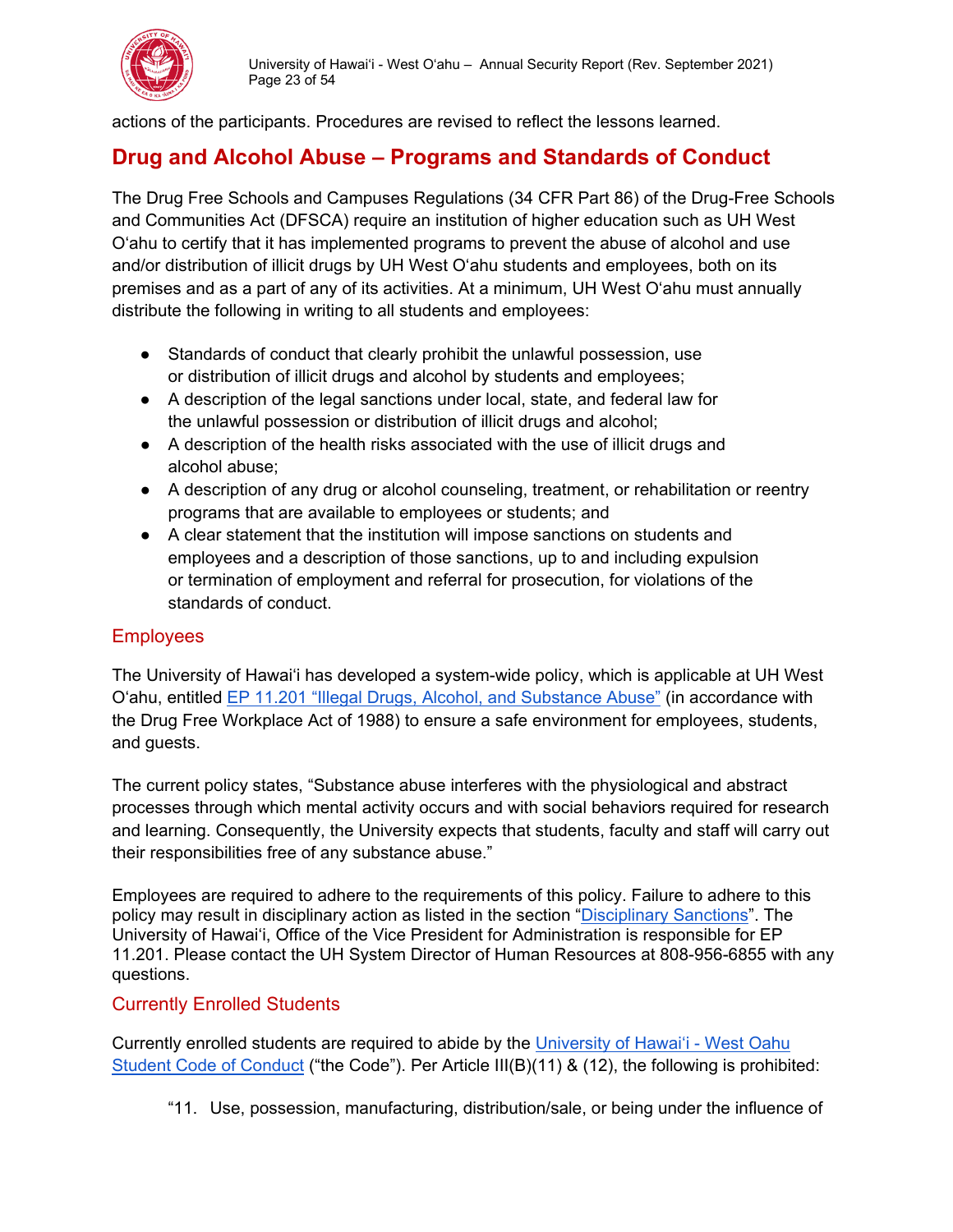

marijuana, methamphetamine, opioids, heroin, narcotics, or other controlled substances (except as expressly permitted by state and federal law) while on any UH West Oʻahu premises or at any UH West Oʻahu sponsored event or ancillary site. Possession of drug paraphernalia is also prohibited on UH West Oʻahu premises.

12. Use, possession, manufacturing, distribution/sale, or being under the influence of alcoholic beverages (except as expressly permitted by UH System Policies, state or federal law), or public intoxication while on any UH West Oʻahu premises or at any UH West Oʻahu sponsored event or ancillary site. Alcoholic beverages may not, in any circumstances, be used, possessed, or distributed to any person under twenty-one (21) years of age."

Students found responsible for a violation(s) of the code may be subject to the sanctions listed in the section ["Disciplinary Sanctions"](#page-24-0).

#### <span id="page-23-0"></span>Disciplinary Sanctions

#### <span id="page-23-1"></span>**Employees**

The introductory language of Section III of the University of Hawai'iʻs system policy, entitled ["Illegal Drugs, Alcohol, and Substance Abuse"](http://www0.hawaii.edu/policy/index.php?action=viewPolicy&policySection=ep&policyChapter=11&policyNumber=201&menuView=closed) (EP 11.201) Section III states: "The University can best achieve its mission by creating a supportive working environment in which individuals encourage one another to pursue excellence in their professional and personal lives. Students, faculty and staff share a responsibility to help one another by learning to recognize the signs and behaviors associated with substance abuse and addiction, and by encouraging those with such problems to seek appropriate help and rehabilitation. Once an individual has undergone treatment for substance abuse or addiction, the University should extend support and encouragement during the recovery phase."

Section III(F)(4) of EP 11.201 states:

"Within thirty days after receiving notice from an employee of a conviction under subparagraph F.2. above, the University shall (a) take appropriate personnel action against such an employee, up to and including termination; or (b) require such employee to satisfactorily participate in a drug abuse or rehabilitation program approved for such purposes by a federal, state, or local health, law enforcement, or other appropriate agency."

Furthermore, as a condition of continued employment, any employee who is convicted for a violation occurring in the workplace of any state or federal criminal statute involving manufacture, distribution, dispensation, use, or possession of any controlled substance shall notify the UH West O'ahu Human Resources Office of the conviction no later than five (5) working days after such conviction. Failure to timely report such conviction shall subject an employee to disciplinary action, up to and including discharge. Any employee who is convicted as described above shall be subject to (1) participation in a drug abuse assistance or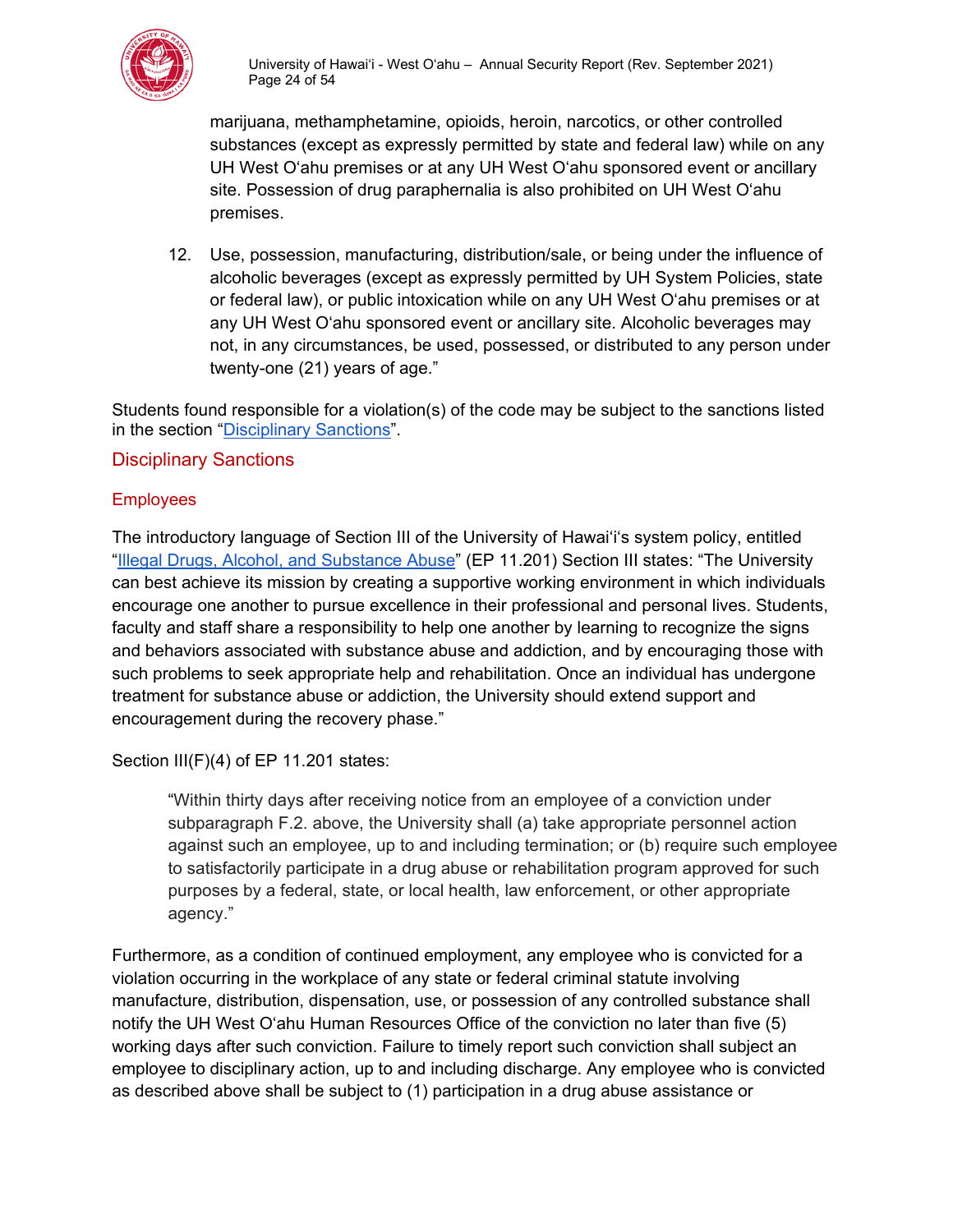

rehabilitation program as a condition of continued employment; and/or (2) disciplinary action, up to and including discharge."

#### <span id="page-24-0"></span>Currently Enrolled Students

Violations of the [UH System Code of Conduct](http://www0.hawaii.edu/policy/?action=viewPolicy&policySection=ep&policyChapter=7&policyNumber=208) are taken very seriously. When a currently enrolled student violates the Code, the following language in Article V of the Code applies. It states:

"Authority to hear and decide on whether or not alleged violations of the student conduct code have occurred as well as to determine subsequent disciplinary sanctions is delegated to senior student affairs officers, student conduct administrators, student conduct board, or appellate boards as described in this policy."

Given this broad delegation of authority, UH West O'ahu has developed its own [Student Code](https://westoahu.hawaii.edu/studentconduct/)  [of Conduct](https://westoahu.hawaii.edu/studentconduct/) and the following sanctions<sup>[3](#page-24-1)</sup> may be imposed for a violation:

- **a. Written Warning** A notice in writing to the student that the student is violating or has violated institutional regulations and a copy of the warning letter is placed in the student's disciplinary file.
- **b. Probation** Probation is for a designated period of time (which may include the remainder of their enrollment at UH West O'ahu) and includes the probability of more severe disciplinary sanctions if the student is found to violate any institutional regulation(s) during the probationary period. This sanction may require the student to meet with the Vice Chancellor of Student Affairs (or his or her designee) upon request.
- **c. Loss of Privileges** Denial of specified privileges for a designated period of time.
- **d. Restitution** Compensation for loss, damage, or injury. This may take the form of appropriate service and/or monetary or material replacement.
- **e. Discretionary Sanctions** Work assignments, essays, service to UH West O'ahu, Community Service or other related discretionary or educational related assignments.
- **f. No contact orders** Between the Responding Party and the Complainant, and others (such as witnesses) when appropriate.
- **g. Suspension** Separation of the student from UH West O'ahu for a definite period of time (usually 1 year or less) after which the student is eligible to return. Conditions for readmission may be specified. Suspensions may be effective immediately or deferred.
- **h. Dismissal** Separation of the student from UH West O'ahu for more than 1 year. The student may be eligible for return. Conditions for readmission may be specified. Dismissals will be effective immediately.
- **i. Expulsion** Separation of the student from UH West O'ahu permanently. Expulsions will be effective immediately.

<span id="page-24-1"></span> $^3$  UH West Oʻahu Student Code of Conduct, IV.B.1.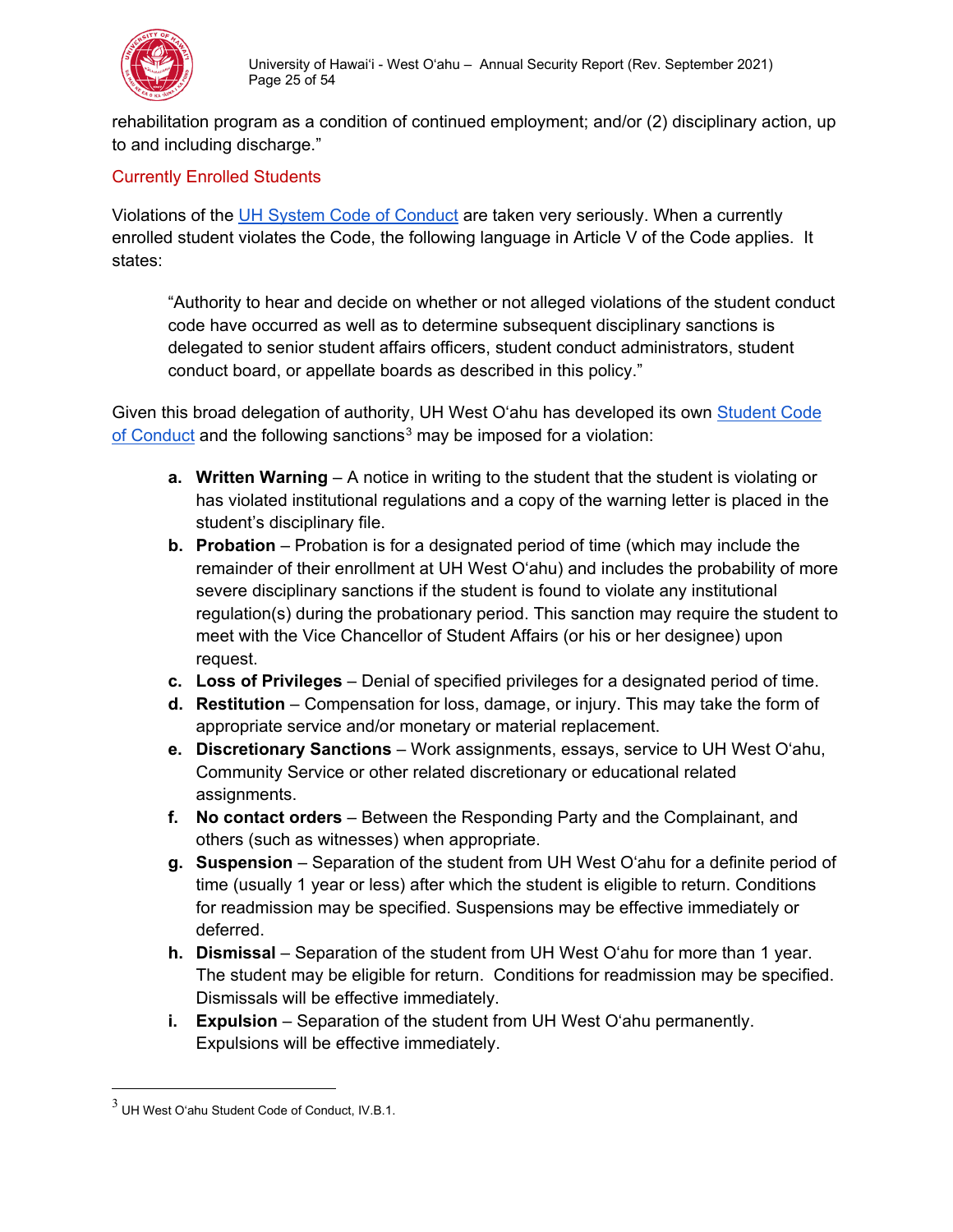

**j. Revocation of Admission and/or Degree** – Admission to or a degree awarded from UH West O'ahu may be revoked for fraud, misrepresentation, or other violation of UH West O'ahu standards in obtaining the degree, or for other serious violations committed by a student prior to graduation.

Sanctions are administered on a case by case basis, taking into consideration the unique facts and/or mitigating or aggravating circumstances presented. One or more of the listed sanctions may be imposed for any violation of the Code. The ultimate goal of the sanctions is to reinforce UH West O'ahu's commitment to a positive and safe learning environment consistent with acceptable social standards, and in accordance with federal, state and local laws. To achieve this goal, one or more of the sanctions listed above may be assigned.

Furthermore, when applicable, the Director of Compliance will work closely with Campus Security when a student has also violated the law. Campus Security will seek assistance from local law enforcement regarding drug and alcohol related offenses that occur on the UH West O'ahu campus and involve currently enrolled students when warranted.

#### <span id="page-25-0"></span>Legal Sanctions

#### <span id="page-25-1"></span>Federal

Federal law provides criminal and civil penalties for unlawful possession or distribution/sale of a controlled substance. Under the Controlled Substance Act<sup>[4](#page-25-3)</sup> as well as other related federal laws, the penalties for controlled substance violations include, but are not limited to, incarceration, fines, potential for the forfeiture of property used in possession or to facilitate possession of a controlled substance (which may include homes, vehicles, boats, aircrafts and any other personal or real property), ineligibility to possess a firearm, and potential ineligibility to receive federal benefits (such as student loans and grants).

#### <span id="page-25-2"></span>**State**

Hawai'i state law prohibits unauthorized possession and distribution/sale of various controlled substances.<sup>[5](#page-25-4)</sup> If an individual is found guilty of a violation of the state law, they may be subject to large fines and/or imprisonment depending on the dangerousness of the substance and other factors.

Further, Hawai'i state law prohibits any person under the age of 21 from possessing alcohol: "No [person under the age of 21] shall consume or purchase liquor and no [person under the age of 21] shall consume or have liquor in [their] possession or custody in any public place, public gathering, or public amusement, at any public beach or public park, or in any motor vehicle on a public highway" except according to certain specific exceptions (possession related to employment, religious services, or assistance with police).<sup>[6](#page-25-5)</sup>

<span id="page-25-3"></span><sup>4</sup> 21 USC §801, *et seq.*

<span id="page-25-4"></span><sup>5</sup> HRS 712-1240, *et seq.*

<span id="page-25-5"></span> $^6$  HRS 281-101.5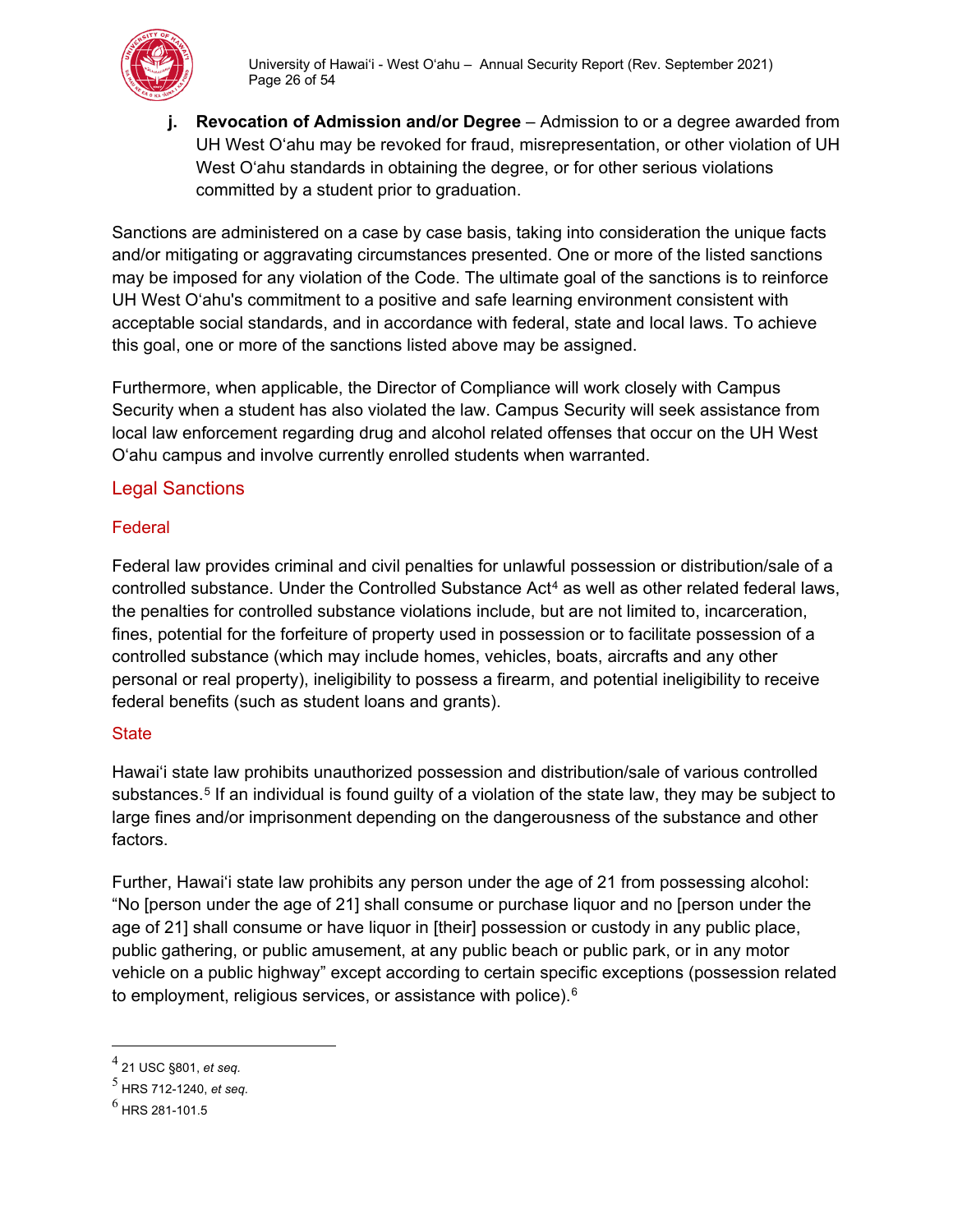

#### <span id="page-26-0"></span>City and County of Honolulu

The Revised Ordinances of the City and County of Honolulu 1990 (ROH 1990) regulate alcohol and controlled substances in various ways that impact UH West O'ahu. For example, one may not possess alcohol in an open container on public property (with narrow exceptions), or possess GHB (a date-rape drug) at any time.[7](#page-26-7) Certain organic solvents and ephedrine are also regulated.<sup>[8](#page-26-8)</sup> Penalties for violations of these ordinances may include jail, probation, and fines.

#### <span id="page-26-1"></span>Health Risks

According to the National Institute of Drug Abuse (NIDA), the following are risks associated with drugs and alcohol abuse.

#### <span id="page-26-2"></span>Drug Abuse

See [Appendix B](#page-43-1) for the most commonly abused drugs, listed with their associated risks and associated categories, per NIDA.

#### <span id="page-26-3"></span>Drug and Alcohol Programs

#### <span id="page-26-4"></span>**Employees**

WorkLife Hawai'i, an employee assistance program, is available for employees at UH West O'ahu. Information regarding this program is available at <https://www.eapacific.com/?customer=UH>. However, employees may also find additional assistance and resources from community based organizations listed below.

Substance abuse needs may also be covered by an employee's medical benefits.

#### <span id="page-26-5"></span>Currently Enrolled Students

The following programs are available to currently enrolled students at UH West O'ahu:

- Individual counseling by UH West O'ahu Counseling Services for students who need assistance with substance and/or alcohol abuse issues
- Informational booths on substance and alcohol abuse at various student events
- Mental Health Moments are periodic communications via email from UH West O'ahu Counseling Services, regarding alcohol and drug awareness

<span id="page-26-6"></span>Other Counseling, Treatment, and Rehabilitation Programs Available for Students and **Employees** 

**Hina Mauka Waipahu Outreach Office** Substance Abuse Outpatient Program 94-830 Hikimoe Street

<span id="page-26-7"></span> $^7$  ROH 1990, Sec. 40-1.1-40-1.3; Sec. 40-14.1-40-14.3.

<span id="page-26-8"></span> $^8$  ROH 1990, Sec. 40-5.1-40-5.6; Sec. 40.13.1-40-13.3.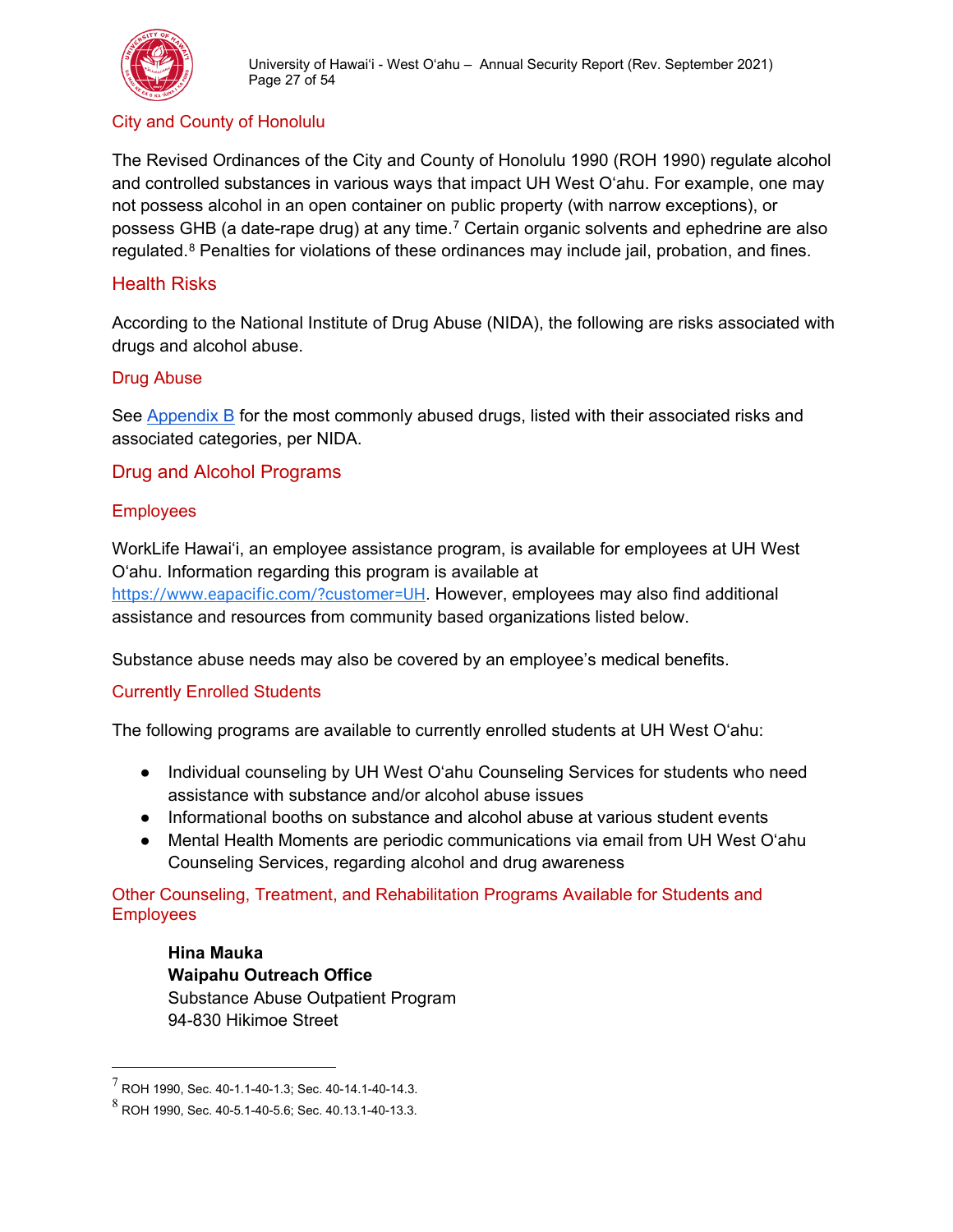

Waipahu, HI 96797 Ph. (808) 671-6900 [http://www.hinamauka.org](http://www.hinamauka.org/)

# **Wai'anae Coast Comprehensive Health Center Malama Recovery Services**

Substance Abuse Outpatient Program 86-260 Farrington Hwy Wai'anae, HI 96792 Ph. (808) 697-3722 [http://www.wcchc.com](http://www.wcchc.com/)

# **Action with Aloha**

Substance Abuse Outpatient Program and Individual Counseling 98-1256 Ka'ahumanu Street Suite #E301 Aiea, Hi 96701 Ph. (808) 484-4489 [http://www.actionwithaloha.com](http://www.actionwithaloha.com/)

#### **Ho'omau Ke Ola**

Substance Abuse Outpatient and Inpatient Program 85-761 Farrington Highway Waianae, Hi 96792 Ph. (808) 696-4266 [http://www.hoomaukeola.org](http://www.hoomaukeola.org/)

# Annual Notification of the Drug and Alcohol Prevention Program (DAAPP) and Biennial Report

#### <span id="page-27-0"></span>**Notification**

Notification of the information contained in the DAAPP will be distributed to all currently enrolled students and current employees of UH West O'ahu via email on or before September 25<sup>th</sup> of each year by the UH System Office of Human Resources.

#### <span id="page-27-1"></span>Oversight Responsibility

The Director of Compliance shall have oversight responsibility of the DAAPP including, but not limited to: updates, coordination of information required in the DAAPP, and coordination of the annual notification to employees and students.

#### <span id="page-27-2"></span>Biennial Report

Every two years, UH West O'ahu reviews its drug and alcohol prevention programs to determine the effectiveness of the programs and implement necessary changes; to determine the number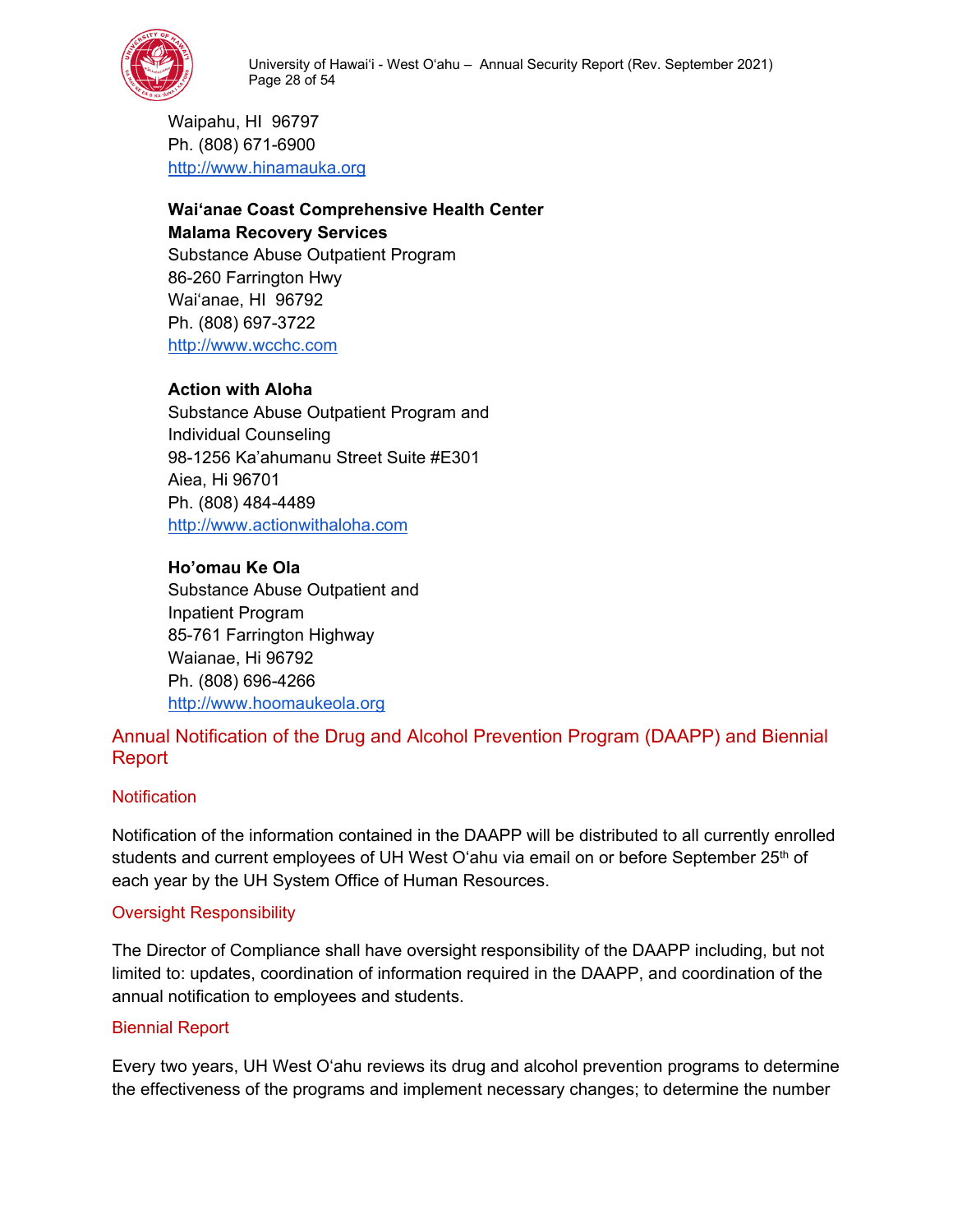

of drug and alcohol related issues reported to UH West O'ahu officials that occur on campus or at UH West O'ahu activities; to determine the number and types of sanctions imposed by UH West O'ahu as a result of drug and alcohol related violations and fatalities on campus or at any UH West O'ahu activities; to ensure that sanctions imposed by UH West O'ahu for drug and alcohol violations are consistently enforced. The next biennial review will be reviewed and published in 2022.

The current published Biennial Report can be found on here: [UH West O'ahu 2018 Biennial](https://westoahu.hawaii.edu/wp-content/uploads/docs/general_info/2018_BiennialReview_AY1617_1718.pdf)  **Review** 

# <span id="page-28-0"></span>**Nondiscrimination Policy**

UH West O'ahu is committed to maintaining a fair and respectful environment for work and study and to protect students and prospective students, and employees and prospective employees from prohibited discrimination or harassment, consistent with federal, state and local law, other policies adopted by the Board of Regents, and rules and standards of conduct adopted by UH West O'ahu.

UH West O'ahu prohibits any member of the UH West O'ahu Community (including students, employees, staff, faculty, supervisors, administrators, officials, volunteers, guests, vendors, contractors and visitors) from discriminating against or harassing any other member of the UH West O'ahu Community on the basis of the member's race, sex, gender, sexual orientation, age, religion, color, national origin, ancestry, disability, domestic violence, marital status, arrest and court record, and veteran status. Prohibited discrimination occurs when one of these factors is the basis for treating a person worse than other people who are "similarly situated."

University of Hawai'i Board of Regents' [Policy on Nondiscrimination and Affirmative Action RP](http://www.hawaii.edu/policy/?action=viewPolicy&&policySection=rp&policyChapter=1&policyNumber=205)  [1.205](http://www.hawaii.edu/policy/?action=viewPolicy&&policySection=rp&policyChapter=1&policyNumber=205) applies to all students, employees, staff, faculty, supervisors, administrators, officials, volunteers, guests, vendors, contractors and visitors to campus. The Policy applies to all UH West O'ahu programs and activities, including all academic, educational, extracurricular, athletic, social and other programs and activities related to UH West O'ahu. Application of the Policy is not limited to the UH West O'ahu campus, or to facilities or premises at which any UH West O'ahu-related programs or activities occur[.](http://www.hawaii.edu/policy/?action=viewPolicy&&policySection=rp&policyChapter=1&policyNumber=205)

# **Sex/Gender Based Discrimination (Title IX)**

As a recipient of Federal funds, UH West O'ahu is required to comply with Title IXof the Higher Education Amendments of 1972[9](#page-28-1) ("Title IX") which prohibits discrimination on the basis of sex in education programs or activities. Sex discrimination and gender-based violence are broad terms which encompass forms of prohibited discrimination under Title IX. Examples of prohibited conduct include various types of sexual harassment: quid pro quo, hostile environment, and other sex based offenses such as sexual assault, dating violence, domestic violence, and

<span id="page-28-1"></span> $^9$  20 U.S.C. Section 1681 et seq.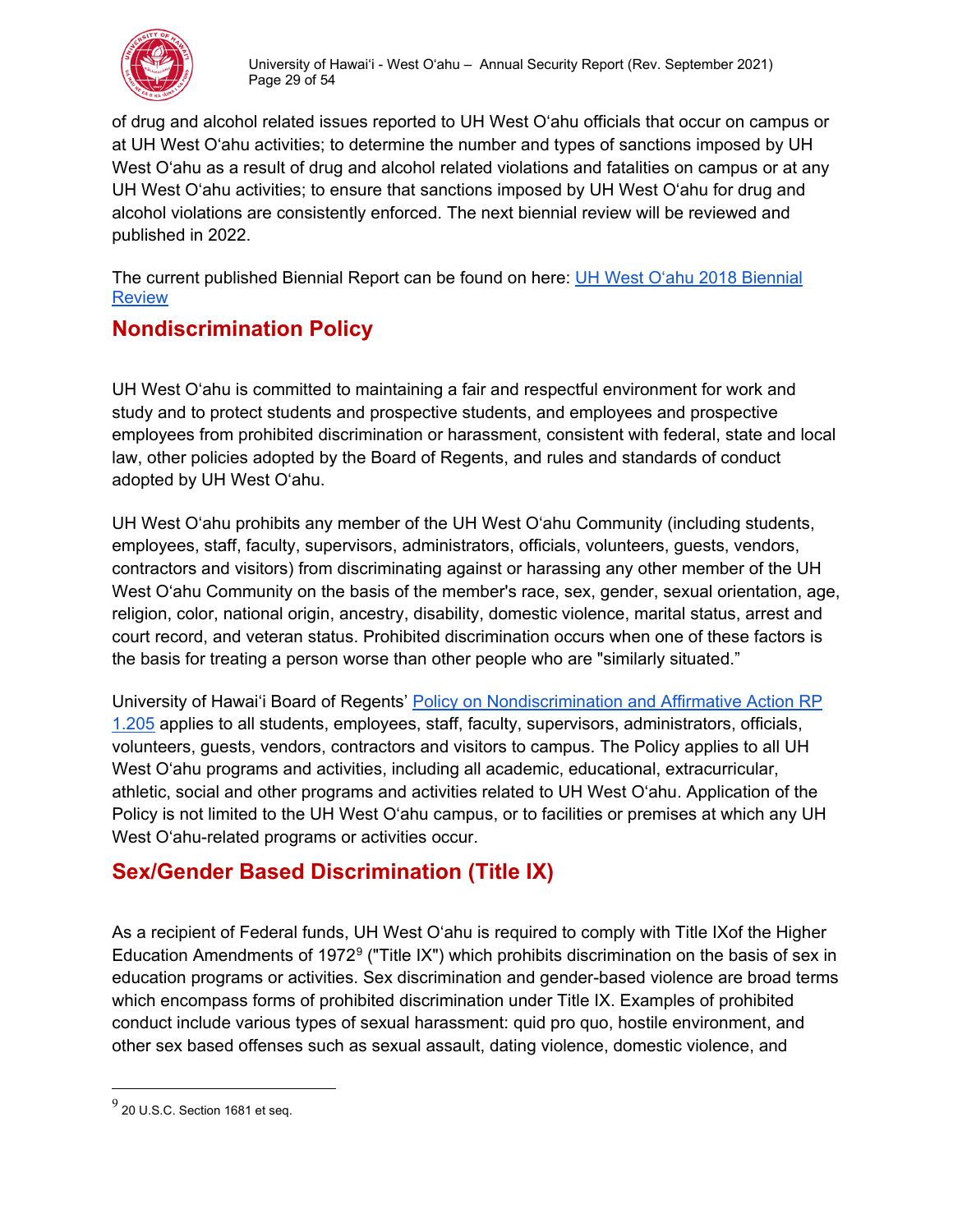

stalking.

UH West O'ahu is committed to providing programs, activities, and a work and educational environment free from sexual harassment, sex discrimination and gender-based violence.

In accordance with the Title IX federal regulations, UH West O'ahu has designated the following individual as the campus Title IX Coordinator. For more information regarding Title IX, please contact:

Beverly Baligad, J.D. Director of Compliance/Title IX Coordinator Email: [bbaligad@hawaii.edu](mailto:bbaligad@hawaii.edu) or [uhwot9c@hawaii.edu](mailto:uhwot9c@hawaii.edu)  Tel.: 808.689.2934

This individual, as well as any designated Investigators, Decision-makers and Informal Resolution Officers, has received formal and appropriate Title IX training through the Association of Title IX Administrators (ATIXA), Thompson Coburn, LLC, Academic Impressions and ATIXA. These organizations are nationally recognized in providing Title IX compliance training. For more information regarding UH West O'ahu's Title IX Coordinator, information and resources, please visit: [https://westoahu.hawaii.edu/compliance/title-ix/.](https://westoahu.hawaii.edu/compliance/title-ix/)

UH West O'ahu utilizes the UH System Title IX Interim Executive Policy [EP 1.204: Interim Policy](http://hawaii.edu/policy/docs/temp/ep1.204.pdf)  [on Title IX Sexual Harassment \("policy"\).](http://hawaii.edu/policy/docs/temp/ep1.204.pdf) The policy identifies "sexual harassment" which includes sexual assault, domestic violence, dating violence and stalking as prohibited conduct. The UH System Interim Administrative Procedure [AP 1.204: Interim Title IX Sexual Harassment](https://www.hawaii.edu/policy/docs/temp/ap1.204.pdf)  [Grievance Process](https://www.hawaii.edu/policy/docs/temp/ap1.204.pdf) ("grievance process") is the process the campus follows once a written formal complaint has been submitted to the campus Title IX Coordinator.

Under the grievance process, reports regarding sexual assault, domestic violence dating violence or stalking may be submitted to the campus' Title IX Coordinator. Once a written formal complaint has been filed, the Title IX Coordinator will make an initial determination formal complaint is sufficient to move forward under EP 1.204. If the formal complaint is sufficient, the Title IX Coordinator will initiate the Grievance Process by appointing a neutral investigator(s), who has no conflict of interest or bias for or against any of the parties, to conduct an investigation. Under certain circumstances, UH West O'ahu may initiate an investigation even absent a written formal complaint or if the formal complaint has been withdrawn.

Under specific circumstances, the Title IX Coordinator **must** dismiss a formal complaint, or any allegations, if at any time during the grievance process it is determined that: the conduct alleged in the formal complaint would not constitute sexual harassment as defined under the policy, even if proved; and/or the conduct did not occur in an educational program or activity controlled by the University (including buildings or property owned or controlled by recognized student organizations); and/or the University does not have control of the Respondent; and/or the conduct did not occur against a person in the United States; and/or at the time of filing a formal complaint, a complainant is not participating in or attempting to participate in the education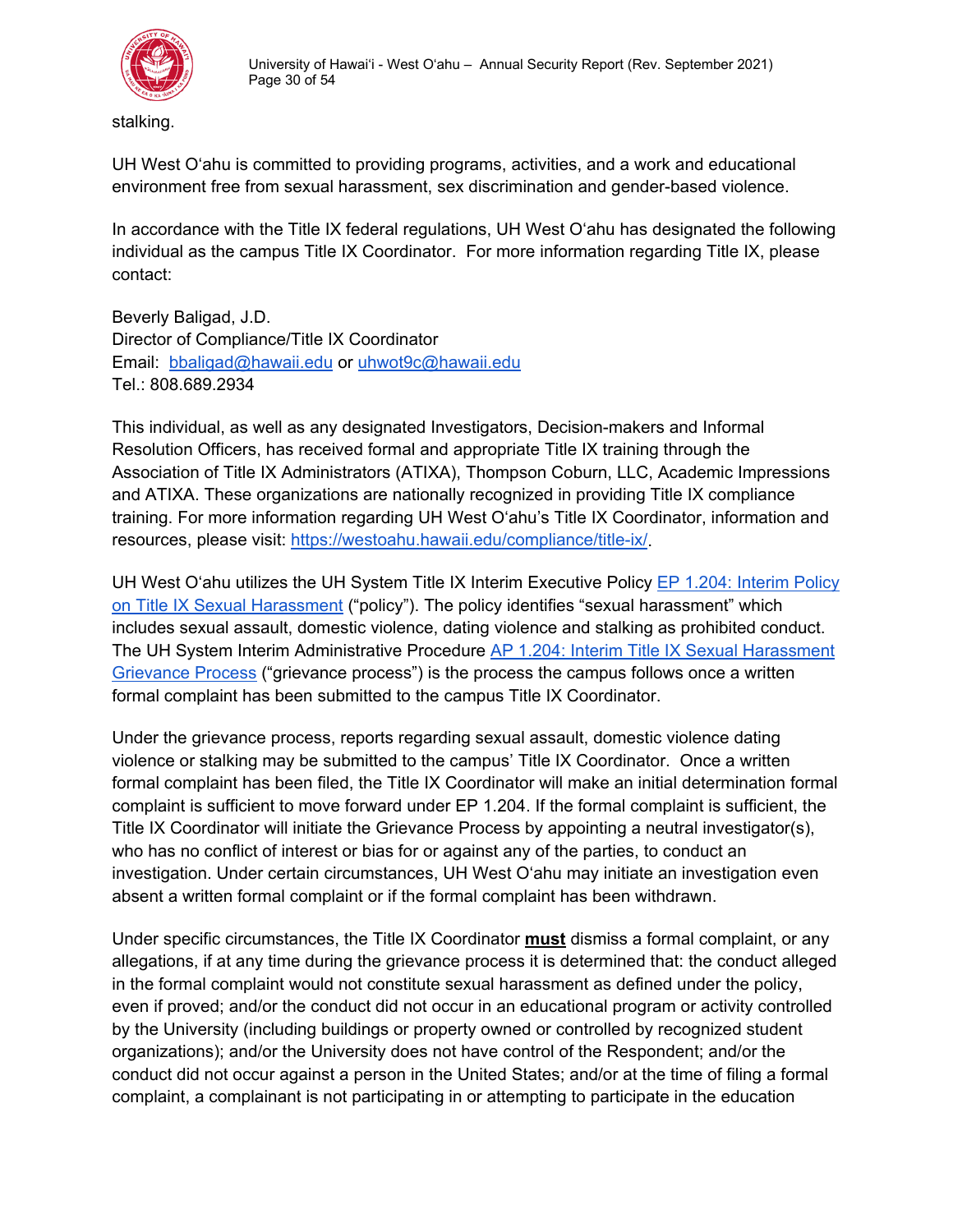

program or activity of the University. In certain circumstances, UH West O'ahu **may** also dismiss a formal complaint or any allegations at any time during the grievance process.

Any time after a formal complaint has been submitted, and prior to reaching a determination following a hearing, the Complainant and Respondent may agree to informally resolve the complaint through an alternate resolution mechanism.

The UH West O'ahu Title IX Coordinator, Investigators, Adjudicators, and Informal Resolution Officers who are associated with the implementation of the Interim Policy, are required to receive annual training in addition to periodic subject-matter specific training to ensure and protect the safety of victims and to promote integrity and accountability within the process.

As a public institution, UH West O'ahu must provide an equitable process to both a Complainant and a Respondent. This includes conducting a prompt and impartial investigation and resolution. For example, both the Complainant and the Respondent must have the same opportunities to present information/witnesses during the Grievance Process and will be allowed the opportunity to select and be accompanied by an advisor of their choice at any meeting or proceeding relating to the charge(s). However, the role of the advisor will be limited as allowed under the Interim Process.

Information regarding the policies, and timely notification of meetings and hearings will be given to all participants. Deadlines and other time frames may be extended for good cause. Both parties will have an opportunity to review the investigatory materials used in the decision making process. In addition, both the Complainant and the Respondent will be simultaneously informed of the final outcome of any institutional disciplinary proceeding involving prohibited conduct, including any specific sanction imposed against the Respondent that is reasonable given the facts and the circumstances of each case, and does not violate FERPA requirements regarding educational records. Both parties will also be given information about how to appeal the outcome of their case, and when results become final.

The standard of review required for all sexual harassment cases is the "preponderance of the evidence" standard. In other words, a determination will be made (based on all the evidence presented) as to "whether more likely than not" a Respondent has engaged in prohibited behavior defined under the Interim Policy.

If UH West O'ahu determines that a Respondent engaged in prohibited behavior as defined by the Interim Policy, the possible disciplinary action and sanctions may include a warning, disciplinary probation, suspension (with or without conditions), withholding of degree, expulsion/discharge, censure, housing restrictions, restriction of access to space, resources, and activities, other sanctions such as work assignments, essays, and/or service to a university campus, counseling, participation in an alcohol or other drug education programs, restorative justice activities, or other assignments as appropriate. Both parties may appeal the decision of a Decision Maker for specific reasons.

In addition, UH West O'ahu is also required and committed to upholding the First Amendment of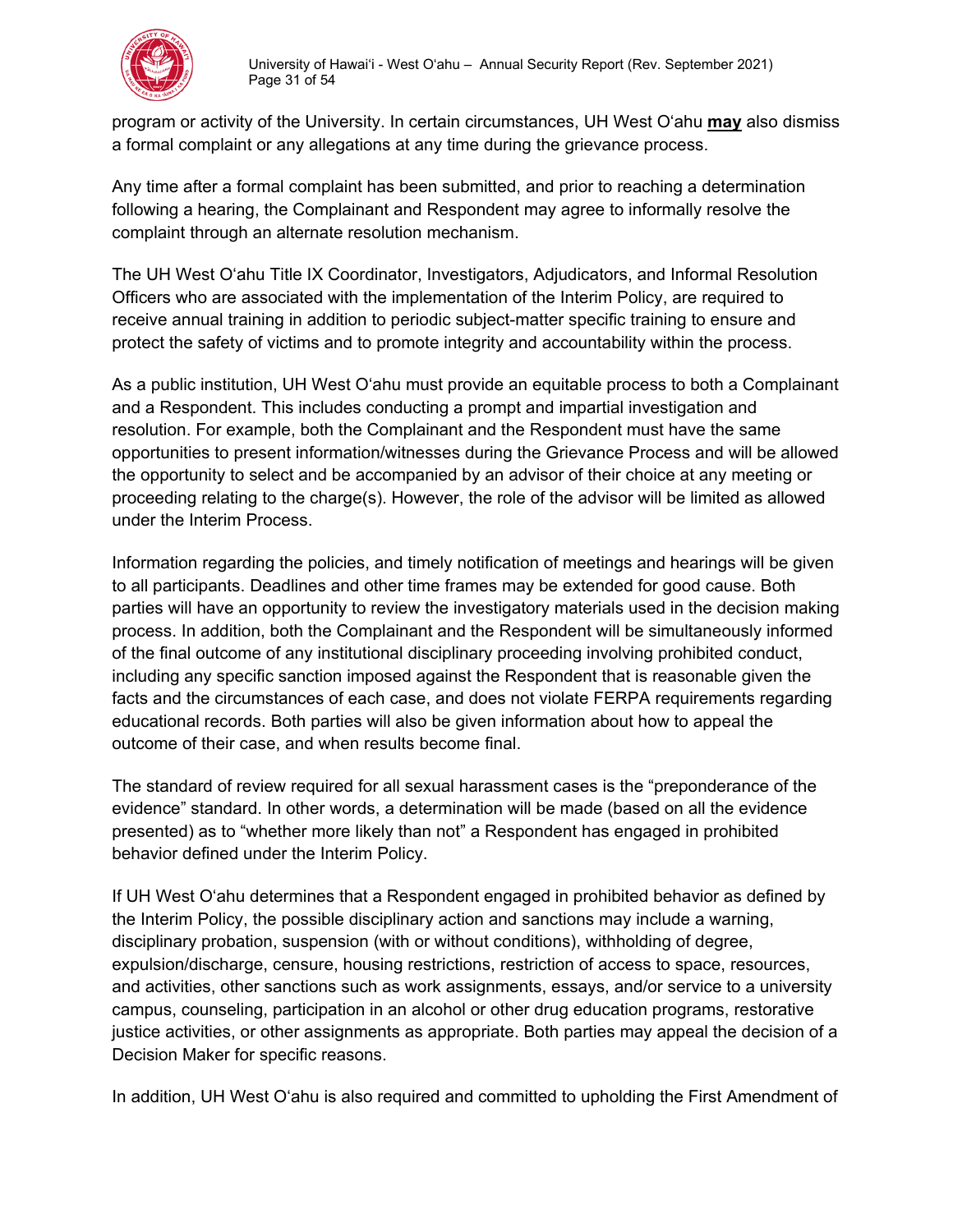

the United States Constitution as well as any other constitution based protections for all of its students. Compliance with the provisions of Violence Against Women Act (VAWA) Reauthorization 2013 and the Campus Sexual Violence Elimination Act (Campus SaVE Act) does not constitute a violation of section 444 of the General Education Provisions Act<sup>[10](#page-31-2)</sup> commonly known as the [Family Educational Rights and Privacy Act of 1974 \(FERPA\).](https://www2.ed.gov/policy/gen/guid/fpco/ferpa/index.html)

Finally, UH West O'ahu has a Confidential Advocate (Complainant /Victim Resources), Leslie Cabingbang, who can assist complainants/victims when requested. She is available in person every other Wednesday on the UH West O'ahu campus, and remotely via email or telephone throughout the week. Leslie may be reached directly via email at [leslie.cabingabang@hawaii.edu](mailto:leslie.cabingabang@hawaii.edu) or via telephone at 808-348-0432.

The Confidential Advocate also serves as a member of the Chancellor's Compliance Hui (which provides programming and awareness events on campus) and attends regular Hui meetings and events.

# <span id="page-31-0"></span>Dating Violence, Domestic Violence, Sexual Assault, Stalking, and Related Terms

UH West O'ahu prohibits crimes involving dating violence, domestic violence, sexual assault, and stalking as those terms are defined in Section 304 of the Violence Against Women's Act (VAWA), known as the Campus Sexual Violence Elimination Act ("Campus SaVE Act"). For the purpose of community education and awareness, these crimes and related terms are defined in Hawaiʻi law as follows:

# <span id="page-31-1"></span>Dating Violence and Domestic Violence

In the *Hawaiʻi Revised Statutes (HRS)*, *Penal Code,* the State of Hawaiʻi does not differentiate between "dating violence" and "domestic violence." Both crimes are prohibited in the same section as follows:

# **HRS 709-906. Abuse of Family or Household Members[11](#page-31-3)**

(1) It shall be unlawful for any person, singly or in concert, to physically abuse a family or household member or to refuse compliance with the lawful order of a police officer under subsection (4). The police, in investigating any complaint of abuse of a family or household member, upon request, may transport the abused person to a hospital or safe shelter.

"Family or household member" :

(a) Means spouses or reciprocal beneficiaries, former spouses or reciprocal beneficiaries, persons in a dating relationship as defined under section 586-1, persons who have a child in common, parents, children, persons related by

<span id="page-31-2"></span> $10$  20 U.S.C.1232g

<span id="page-31-3"></span> $^{11}$ HRS 709-9706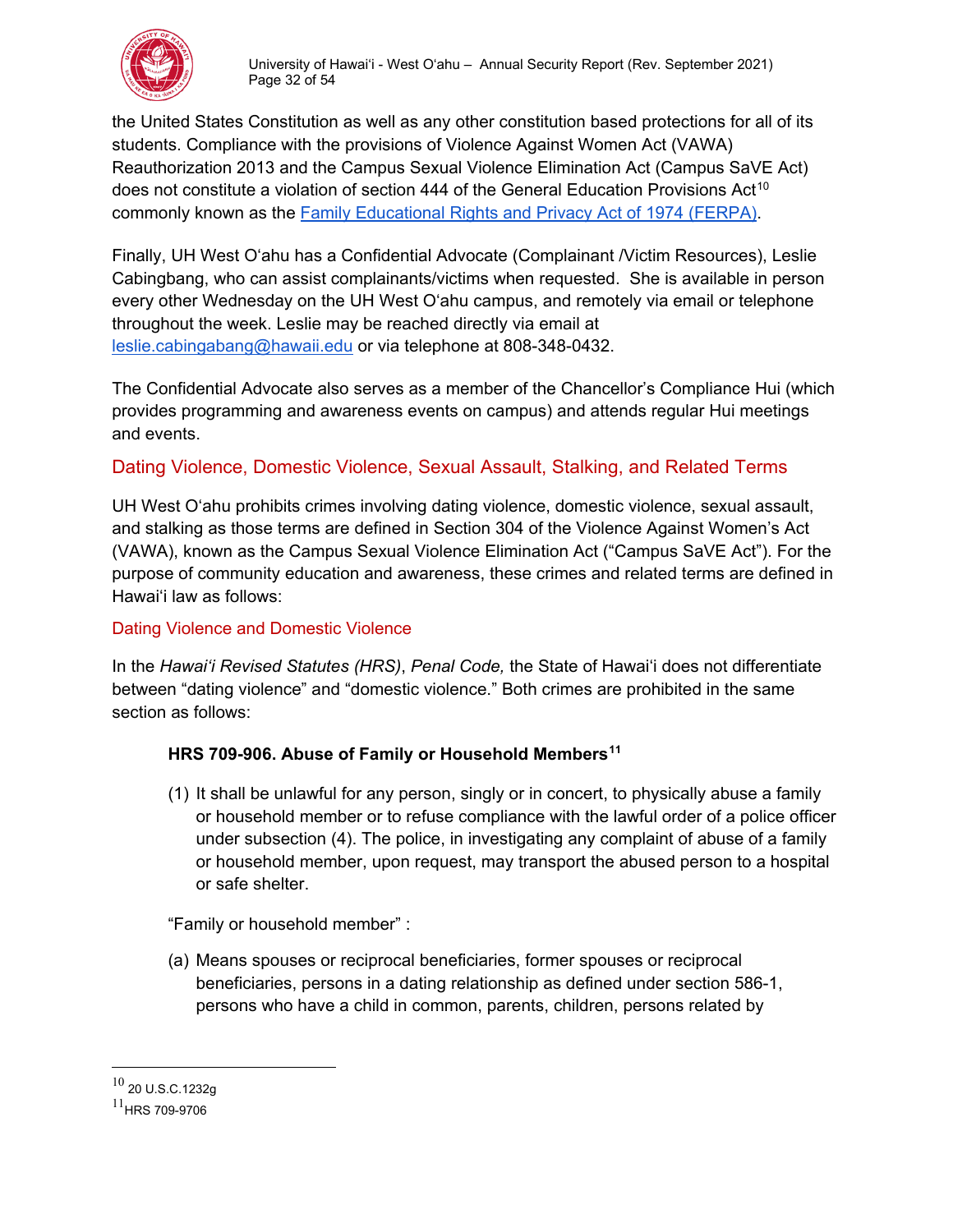

consanguinity, and persons jointly residing or formerly residing in the same dwelling unit; and

(b) Does not include those who are, or were, adult roommates or cohabitants only by virtue of an economic or contractual affiliation.

According to HRS 586-1<sup>12</sup>, a "Dating relationship' means a romantic, courtship, or engagement relationship, often but not necessarily characterized by the actions of an intimate or sexual nature, but does not include a casual acquaintanceship nor ordinary fraternization between persons in a business or social context."

#### <span id="page-32-0"></span>Sexual Assault

Hawaiʻi state law divides the crime of sexual assault into four categories, as stated in the HRS:

#### **HRS 707-730. Sexual assault in the first degree**

- (1) A person commits the offense of sexual assault in the first degree if:
	- (a) The person knowingly subjects another person to an act of sexual penetration by strong compulsion;
	- (b) The person knowingly engages in sexual penetration with another person who is less than fourteen years old;
	- (c) The person knowingly engages in sexual penetration with a person who is at least fourteen years old but less than sixteen years old; provided that:
		- (i) The person is not less than five years older than the minor; and
		- (ii) The person is not legally married to the minor;
	- (d) The person knowingly subjects to sexual penetration of another person who is mentally defective; or
	- (e) The person knowingly subjects to sexual penetration another person who is mentally incapacitated or physically helpless as a result of the influence of a substance that the actor knowingly caused to be administered to the other person without the other person's consent.

Paragraphs (b) and (c) shall not be construed to prohibit practitioners licensed under chapter 453 or 455 from performing any act within their respective practices.

#### **HRS 707-731. Sexual assault in the second degree**

(1) A person commits the offense of sexual assault in the second degree if:

<span id="page-32-1"></span> $12$  HRS 586-1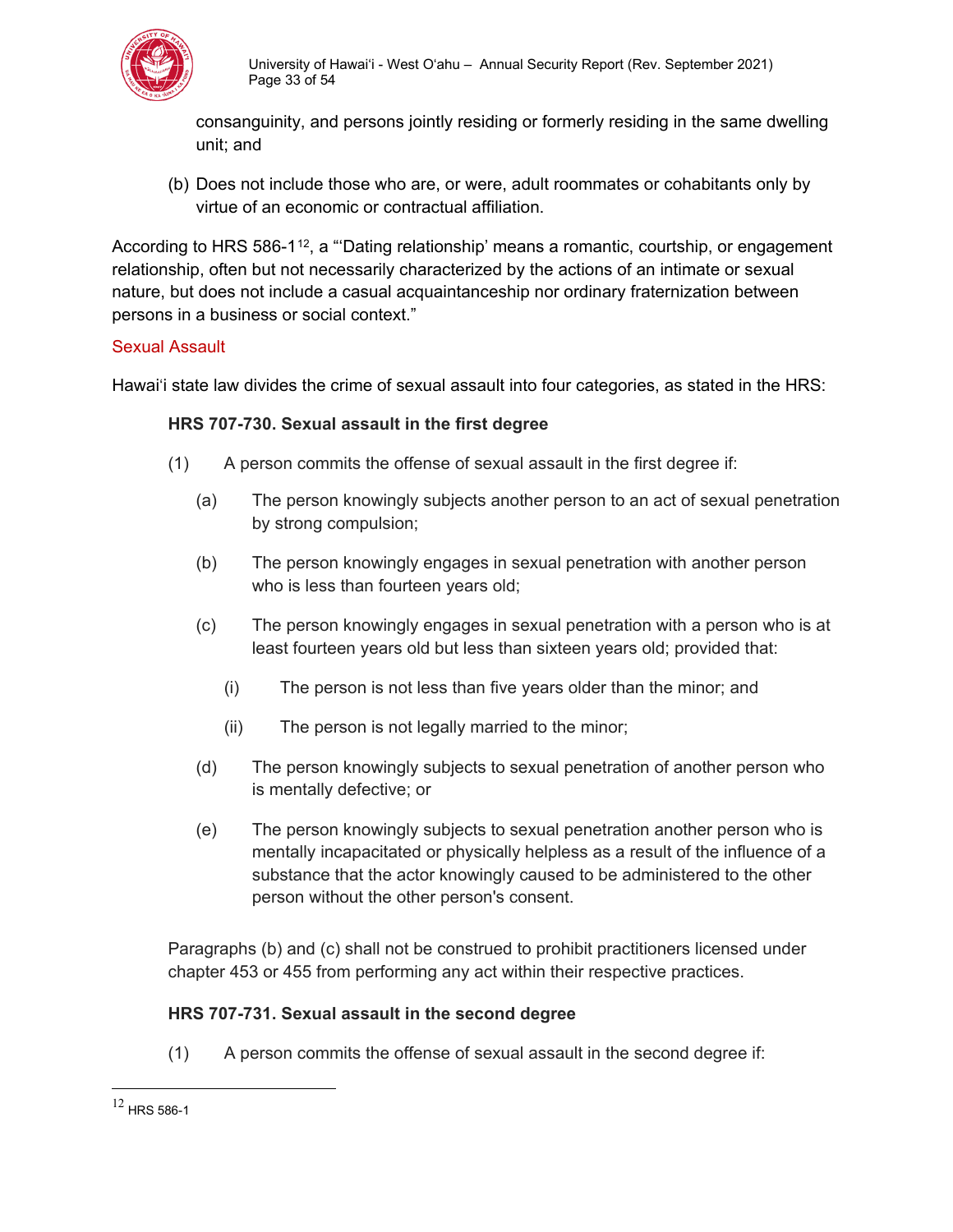

- (a) The person knowingly subjects another person to an act of sexual penetration by compulsion;
- (b) The person knowingly subjects to sexual penetration another person who is mentally incapacitated or physically helpless;
- (c) The person, while employed:
	- (i) In a state correctional facility;
	- (ii) By a private company providing services at a correctional facility;
	- (iii) By a private company providing community-based residential services to persons committed to the director of public safety and having received notice of this statute;
	- (iv) By a private correctional facility operating in the State of Hawaiʻi; or
	- (v) As a law enforcement officer as defined in section 710-1000,

knowingly subjects to sexual penetration an imprisoned person, a person confined to a detention facility, a person committed to the director of public safety, a person residing in a private correctional facility operating in the State of Hawaii, or a person in custody; provided that paragraph (b) and this paragraph shall not be construed to prohibit practitioners licensed under chapter 453 or 455 from performing any act within their respective practices; and further provided that this paragraph shall not be construed to prohibit a law enforcement officer from performing a lawful search pursuant to a warrant or an exception to the warrant clause; or

- (d) The person knowingly subjects to sexual penetration a minor who is at least sixteen years old and the person is contemporaneously acting in a professional capacity to instruct, advise, or supervise the minor; provided that:
	- (i) The person is not less than five years older than the minor; and
	- (ii) The person is not legally married to the minor.

#### **HRS 707-732. Sexual assault in the third degree[13](#page-33-0)**

- (1) A person commits the offense of sexual assault in the third degree if:
	- (a) The person recklessly subjects another person to an act of sexual penetration by compulsion;

<span id="page-33-0"></span><sup>13</sup> [HRS 707-732](https://www.capitol.hawaii.gov/hrscurrent/Vol14_Ch0701-0853/HRS0707/HRS_0707-0732.htm)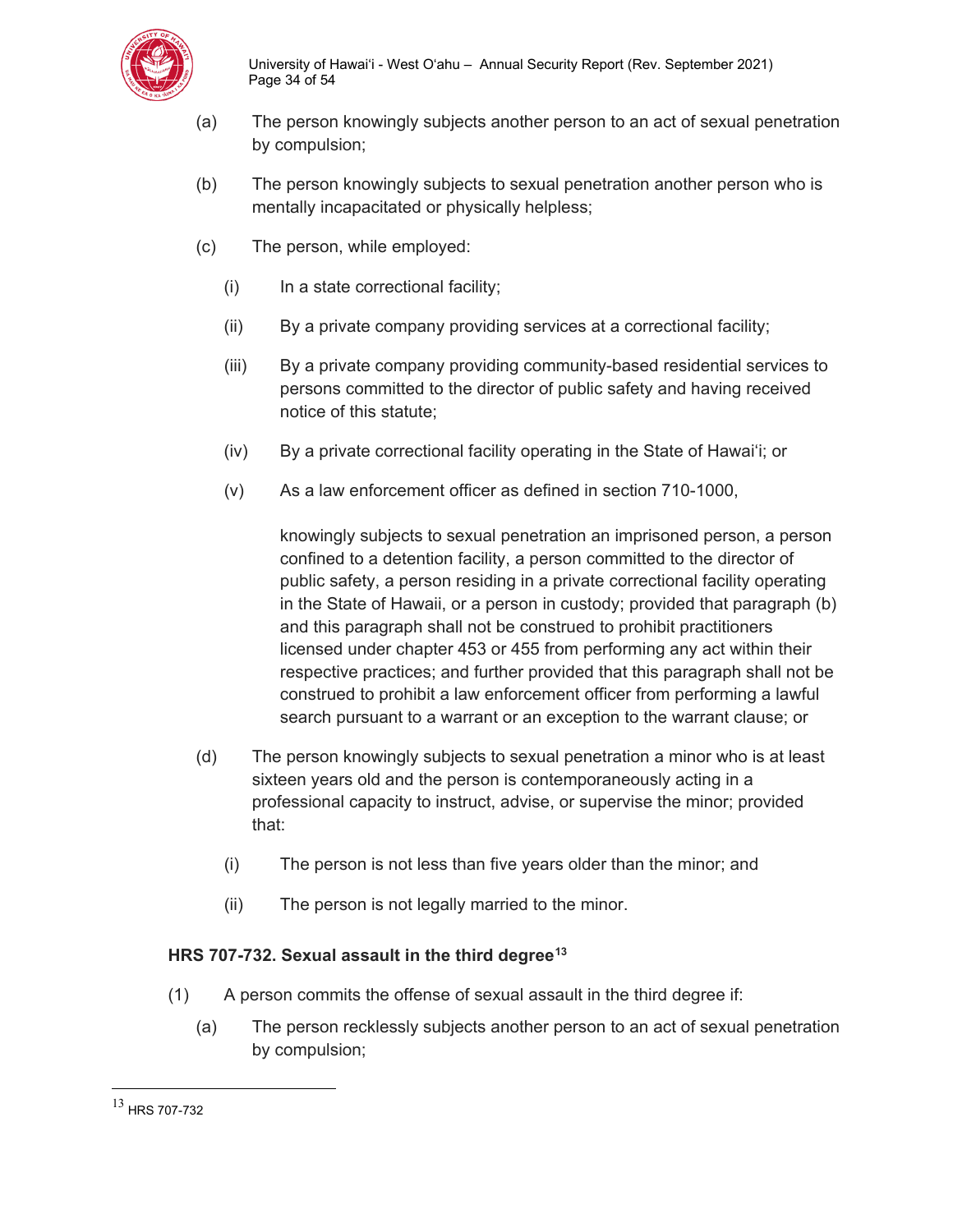

- (b) The person knowingly subjects to sexual contact with another person who is less than fourteen years old or causes such a person to have sexual contact with the person;
- (c) The person knowingly engages in sexual contact with a person who is at least fourteen years old but less than sixteen years old or causes the minor to have sexual contact with the person; provided that:
	- (i) The person is not less than five years older than the minor; and
	- (ii) The person is not legally married to the minor;
- (d) The person knowingly subjects to sexual contact another person who is mentally defective, mentally incapacitated, or physically helpless, or causes such a person to have sexual contact with the actor;
- (e) The person, while employed:
	- (i) In a state correctional facility;
	- (ii) By a private company providing services at a correctional facility;
	- (iii) By a private company providing community-based residential services to persons committed to the director of public safety and having received notice of this statute;
	- (iv) By a private correctional facility operating in the State of Hawaiʻi; or
	- (v) As a law enforcement officer as defined in section [710-1000],

knowingly subjects to sexual contact an imprisoned person, a person confined to a detention facility, a person committed to the director of public safety, a person residing in a private correctional facility operating in the State of Hawaii, or a person in custody, or causes the person to have sexual contact with the actor; or

(f) The person knowingly, by strong compulsion, has sexual contact with another person or causes another person to have sexual contact with the actor.

Paragraphs (b), (c), (d), and (e) shall not be construed to prohibit practitioners licensed under chapter 453 or 455 from performing any act within their respective practices; provided further that paragraph (e)(v) shall not be construed to prohibit a law enforcement officer from performing a lawful search pursuant to a warrant or an exception to the warrant clause.

#### **HRS 707-733. Sexual assault in the fourth degree[14](#page-34-0)**

(1) A person commits the offense of sexual assault in the fourth degree if:

<span id="page-34-0"></span><sup>14</sup> [HRS 707-733](https://www.capitol.hawaii.gov/hrscurrent/Vol14_Ch0701-0853/HRS0707/HRS_0707-0733.htm)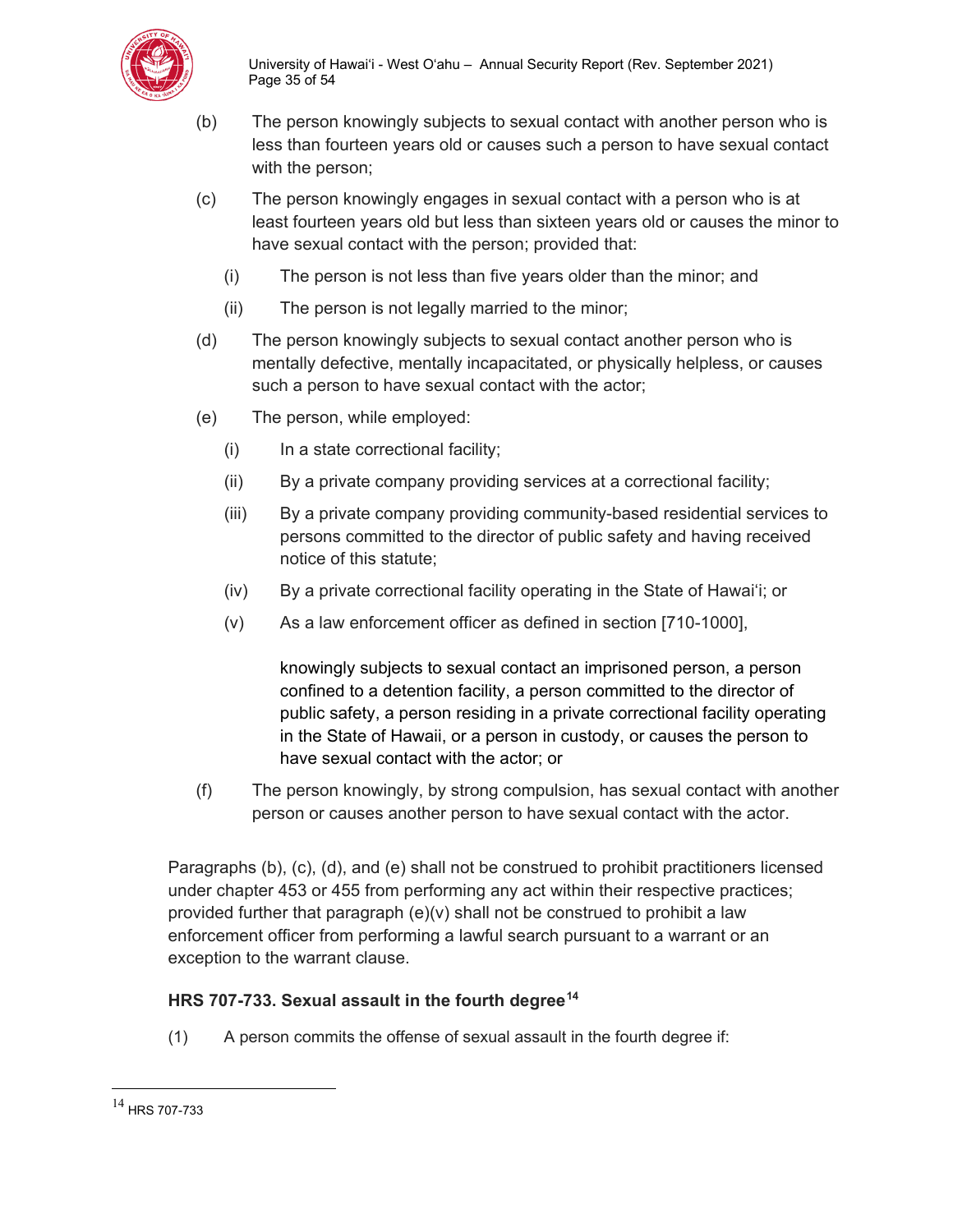

University of Hawai'i - West O'ahu – Annual Security Report (Rev. September 2021) Page 36 of 54

- (a) The person knowingly subjects another person, not married to the actor, to sexual contact by compulsion or causes another person, not married to the actor, to have sexual contact with the actor by compulsion;
- (b) The person knowingly exposes the person's genitals to another person under circumstances in which the actor's conduct is likely to alarm the other person or put the other person in fear of bodily injury; or
- (c) The person knowingly trespasses on property for the purpose of subjecting another person to surreptitious surveillance for the sexual gratification of the actor.
- (d) The person knowingly engages in or causes sexual contact with a minor who is at least sixteen years old and the person is contemporaneously acting in a professional capacity to instruct, advise, or supervise the minor; provided that:
	- (i) The person is not less than five years older than the minor; and
	- (ii) The person is not legally married to the minor."

According to HRS 710-1000, as used in the preceding sections, "'Law enforcement officer' means any public servant, whether employed by the State or subdivisions thereof or by the United States, vested by law with a duty to maintain public order or to make arrests for offenses or to enforce the criminal laws, whether that duty extends to all offenses or is limited to a specific class of offenses."

#### <span id="page-35-0"></span>**Stalking**

Hawaiʻi state law defines "stalking" as a form of harassment, as stated in the HRS:

#### **HRS 711-1106.5. Harassment by stalking[15](#page-35-1)**

(1) A person commits the offense of harassment by stalking if, with intent to harass, annoy, or alarm another person, or in reckless disregard of the risk thereof, that person engages in a course of conduct involving pursuit, surveillance, or non consensual contact upon the other person on more than one occasion without legitimate purpose.

…

(3) For purposes of this section, "non consensual contact" means any contact that occurs without that individual's consent or in disregard of that person's expressed desire that the contact be avoided or discontinued. Non consensual contact includes direct personal visual or oral contact and contact via telephone, facsimile, or any form of electronic communication, as defined in section 711-1111(2), including electronic mail transmission.

<span id="page-35-1"></span><sup>15</sup> [HRS 711-1106.5](https://www.capitol.hawaii.gov/hrscurrent/Vol14_Ch0701-0853/HRS0711/HRS_0711-1106_0005.htm)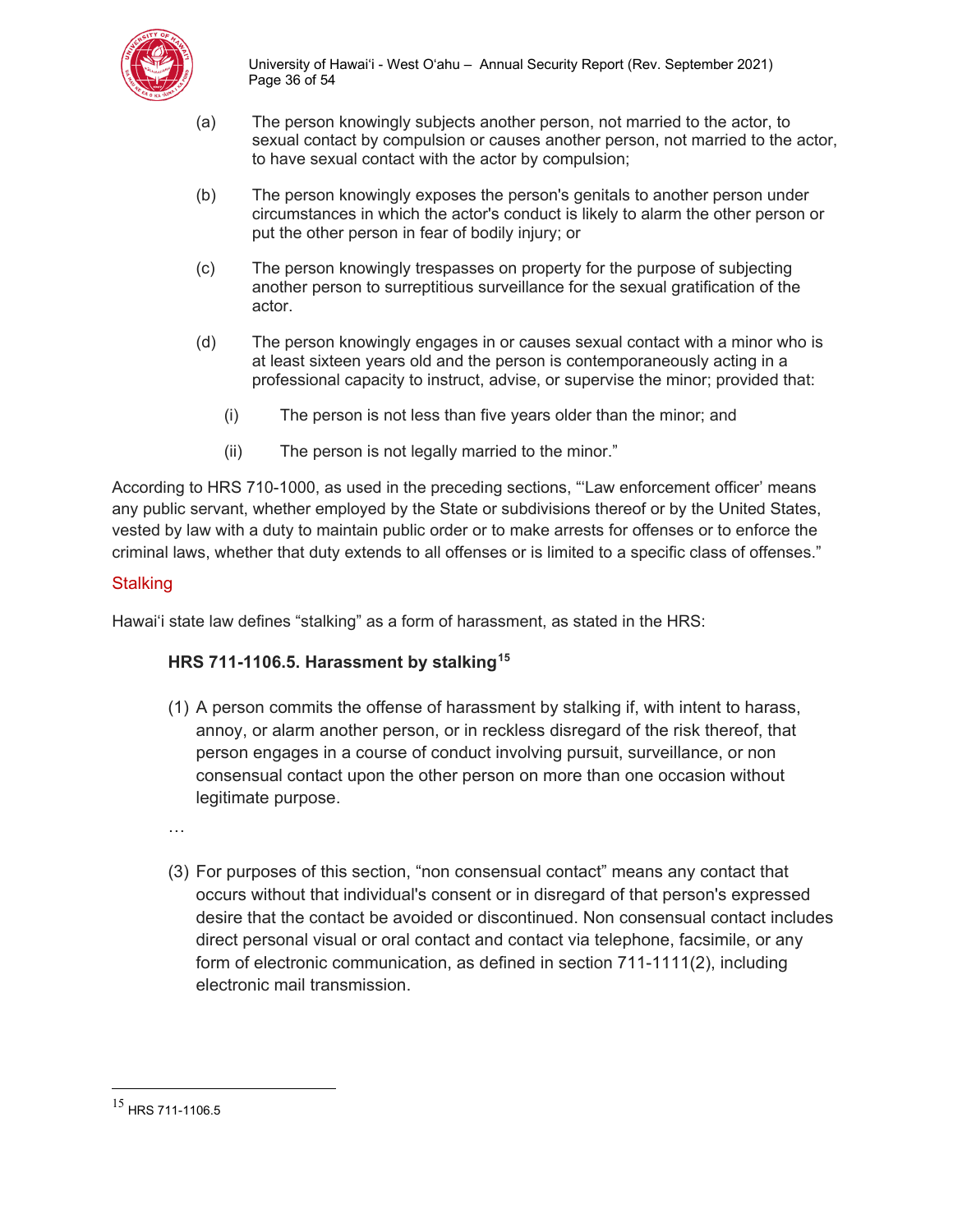

According to HRS 711-1111(2), "'Electronic communication' means any transfer of signs, signals, writing, images, sounds, data, or intelligence of any nature transmitted in whole or part by a wire, radio, electromagnetic, photoelectronic, or photo-optical system."

#### <span id="page-36-0"></span>**Consent**

Because the Hawaiʻi Penal Code does not define "consent" with regard to sexual activity, the following definition has been developed in Hawaiʻi courts: "Consent signifies voluntary agreement or concurrence...and may be expressed or implied."[16](#page-36-2)

With regard to sexual assault crimes, Hawaiʻi law has defined what constitutes "ineffective consent" in HRS 702-235[17:](#page-36-3)

"Unless otherwise provided by this Code or by the law defining the offense, consent does not constitute a defense if:

- (1) It is given by a person who is legally incompetent to authorize the conduct alleged;
- (2) It is given by a person who by reason of youth, mental disease, disorder, or defect, or intoxication is manifestly unable or known by the defendant to be unable to make a reasonable judgment as to the nature or harmfulness of the conduct alleged;
- (3) It is given by a person whose improvident consent is sought to be prevented by the law defining the offense; or
- (4) It is induced by force, duress or deception."

UH West O'ahu defines "consent" as "Consent is affirmative, conscious, and voluntary agreement to engage in agreed upon forms of sexual contact. A person cannot give Consent if the person is under the age of consent for sexual contact, the person is developmentally or intellectually disabled, or the person is mentally incapacitated or physically helpless. Lack of protest or resistance cannot be interpreted as Consent. Silence cannot be interpreted as Consent. Consent must be ongoing throughout any sexual contact and can be revoked at any time. The existence of a dating relationship, domestic partnership or marriage between the persons involved, or the existence of past sexual relations between the persons involved, is never by itself an indicator of Consent."

# <span id="page-36-1"></span>Campus Compliance Hui (Programming,Training and Awareness)

The Chancellor of UH West O'ahu has created a Campus Compliance Hui (CCH), which consists of student and staff representatives from across the campus: Faculty, Campus Security, Communications, Counseling, Health Services, Human Resources, Student Affairs, Student Life, and Compliance.

<span id="page-36-2"></span><sup>16</sup> *State v. Adams*, 10 Haw.App. 593, 605, 880 P.2d 226, 234 (1994) and recently reiterated in *State v. McFadden*, 136 Hawaii 190, 358 P.3d 759 (2015)

<span id="page-36-3"></span><sup>17</sup> [HRS 702-235](https://www.capitol.hawaii.gov/hrscurrent/Vol14_Ch0701-0853/HRS0702/HRS_0702-0235.htm)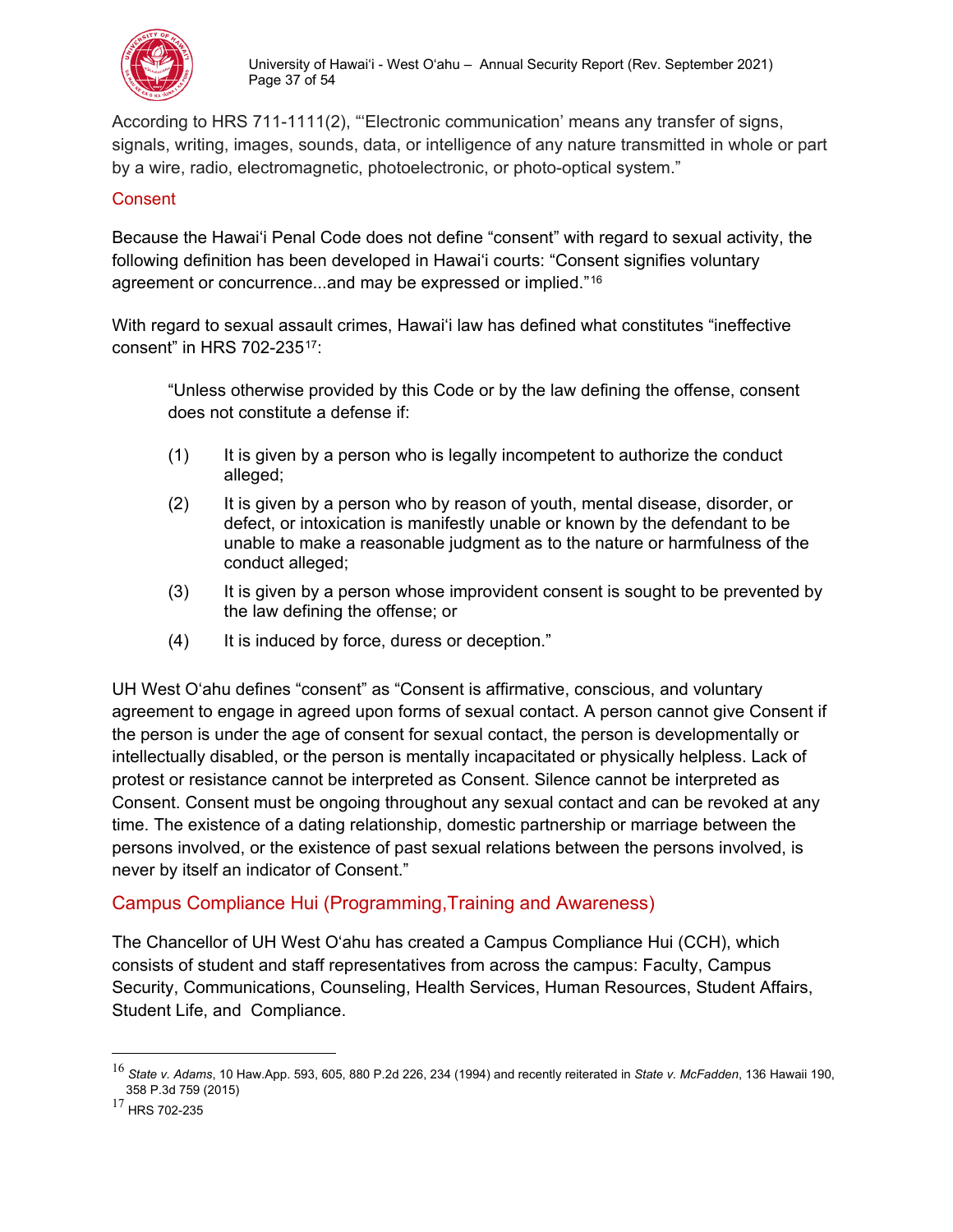

UH West O'ahu's CCH identifies and coordinates the campus-wide effort to provide programming via awareness campaigns and events throughout the year. Last year, UH West O'ahu's programming activities occurred primarily online as a result of campus capacity limitations and shutdowns during the COVID-19 pandemic.

The CCH's programming and awareness efforts include, but are not limited to:

**a. Awareness programs**. "Awareness programs" refers to programs, campaigns, or initiatives that increase audience knowledge of the issues of sexual assault, domestic violence, dating violence and stalking and share information and resources to prevent interpersonal violence, promote safety, and reduce perpetration.

Campus "awareness programming" included informational poster/social media campaigns and educational programming that focuses on sharing resources and information about sexual assault, domestic/dating violence and stalking. CCH also sponsored the following events: "One Billion Rising" event aimed at building awareness on dating and domestic violence in our community; and "Healing Soles: Step Up Against Sexual Violence" to build awareness about sexual assault and other forms of sexual violence.

In addition to information provided during various on campus events, the campus community can also build awareness surrounding issues regarding intimate partner violence by visiting the CDC Preventing Intimate Partner Violence webpage <https://www.cdc.gov/violenceprevention/intimatepartnerviolence/fastfact.html> or by viewing the CDC information video on sexual violence [https://youtu.be/LWctQH4C0P8.](https://youtu.be/LWctQH4C0P8)

**b. Bystander intervention**. "Bystander intervention" refers to safe and positive options that may be carried out by an individual or individuals to prevent harm or intervene in situations of potential harm when there is a risk of domestic violence, dating violence, sexual assault, or stalking.

UH West O'ahu's programming activities include social media campaigns, pamphlets, and handouts, and roundtable discussions with various audiences. UH West O'ahu held "What's Love" workshops ("Safe Zone Training Program for allies of LGBTQ people"; "Sexual Violence – Tools for Response and Prevention"; and "Mentors in Violence Prevention") as a part of Sexual Violence Prevention and Awareness Workshops. UH West O'ahu also has a well-trained Behavior Intervention Team (BIT). Information may be submitted to the BIT anonymously on the BIT webpage at

https://cm.maxient.com/reportingform.php?UHWestOahu&layout\_id=2

In addition to the resources provided during on-campus events, the campus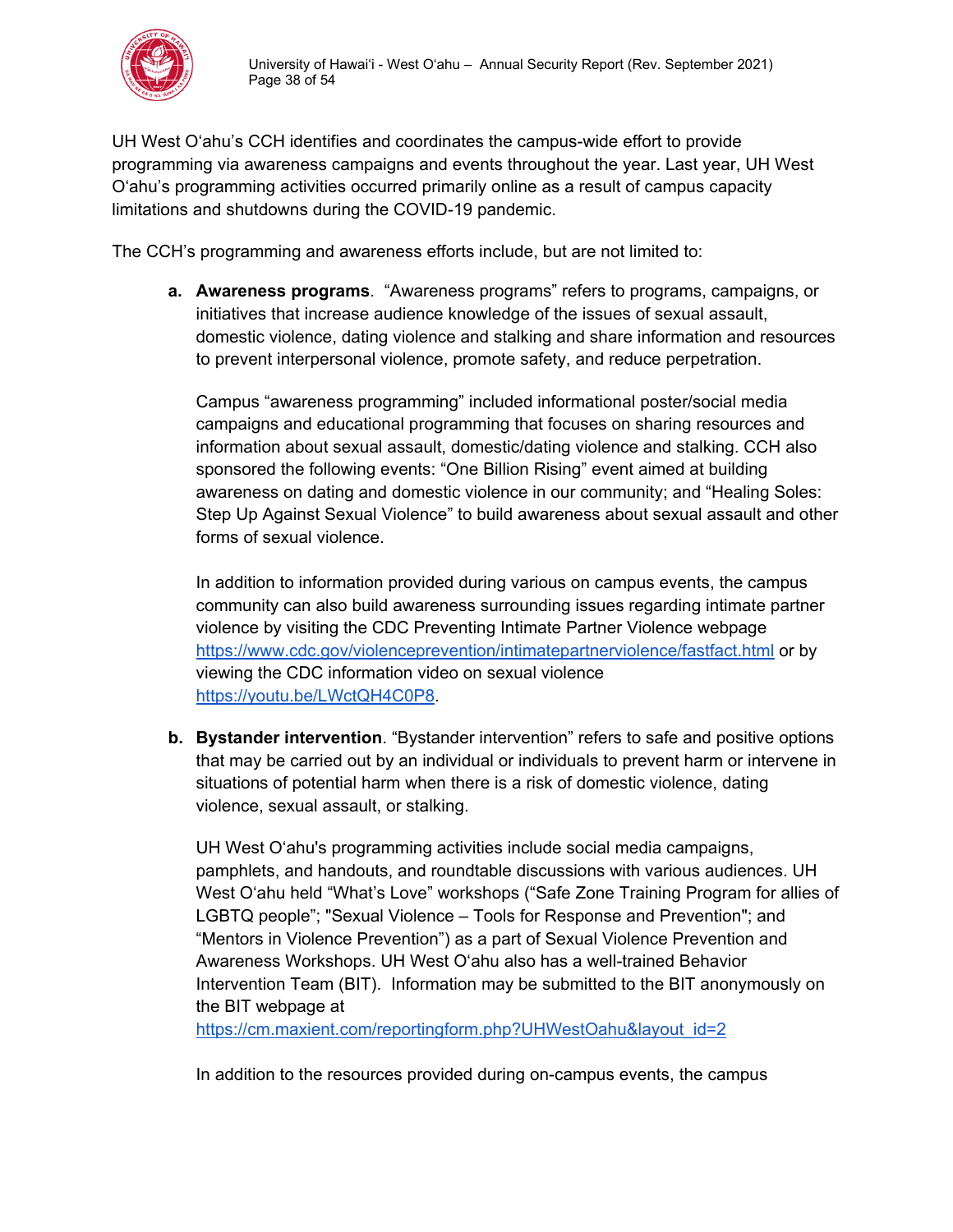

community is encouraged to use the "C-A-R-E"[18](#page-38-0) method to help individuals safely intervene and possibly prevent sexual assault, when/if necessary:

#### **C**reate a distraction

Do what you can to interrupt the situation. A distraction can give the person at risk a chance to get to a safe place.

- Cut off the conversation with a diversion like, "Let's get pizza, I'm starving," or "This party is lame. Let's try somewhere else."
- Bring out fresh food or drinks and offer them to everyone at the party, including the people you are concerned about.
- Start an activity that draws other people in, like a game, a debate, or a dance party.

#### **A**sk directly

Talk directly to the person who might be in trouble.

● Ask questions like "Who did you come here with?" or "Would you like me to stay with you?"

#### **R**efer to an authority

Sometimes the safest way to intervene is to refer to a neutral party with the authority to change the situation, like an RA or security guard.

- Talk to a security quard, bartender, or another employee about your concerns. It's in their best interest to ensure that their patrons are safe, and they will usually be willing to step in.
- Don't hesitate to call 911 if you are concerned for someone else's safety.

#### **E**nlist others

It can be intimidating to approach a situation alone. Enlist another person to support you.

- Ask someone to come with you to approach the person at risk. When it comes to expressing concern, sometimes there is power in numbers.
- Ask someone to intervene in your place. For example, you could ask someone who knows the person at risk to escort them to the bathroom.
- Enlist the friend of the person you're concerned about. "Your friend looks like they've had a lot to drink. Can you check on them?"
- **c. Ongoing prevention and awareness campaigns**. "Ongoing awareness and prevention campaigns" refers to campaigns that are sustained over time focusing on increasing awareness or understanding of topics relevant to sexual assault, domestic/dating violence and stalking. These programs occur at different levels throughout the institution, they utilize a range of strategies and target the entire UH West O'ahu population, to include faculty, staff, new employees, athletics, incoming students, and continuing students).

<span id="page-38-0"></span><sup>18</sup> Rape, Abuse and Incest National Network (RAINN) [https://www.rainn.org/articles/steps-you-can-take-prevent-sexual-assaul](https://www.rainn.org/articles/steps-you-can-take-prevent-sexual-assault)t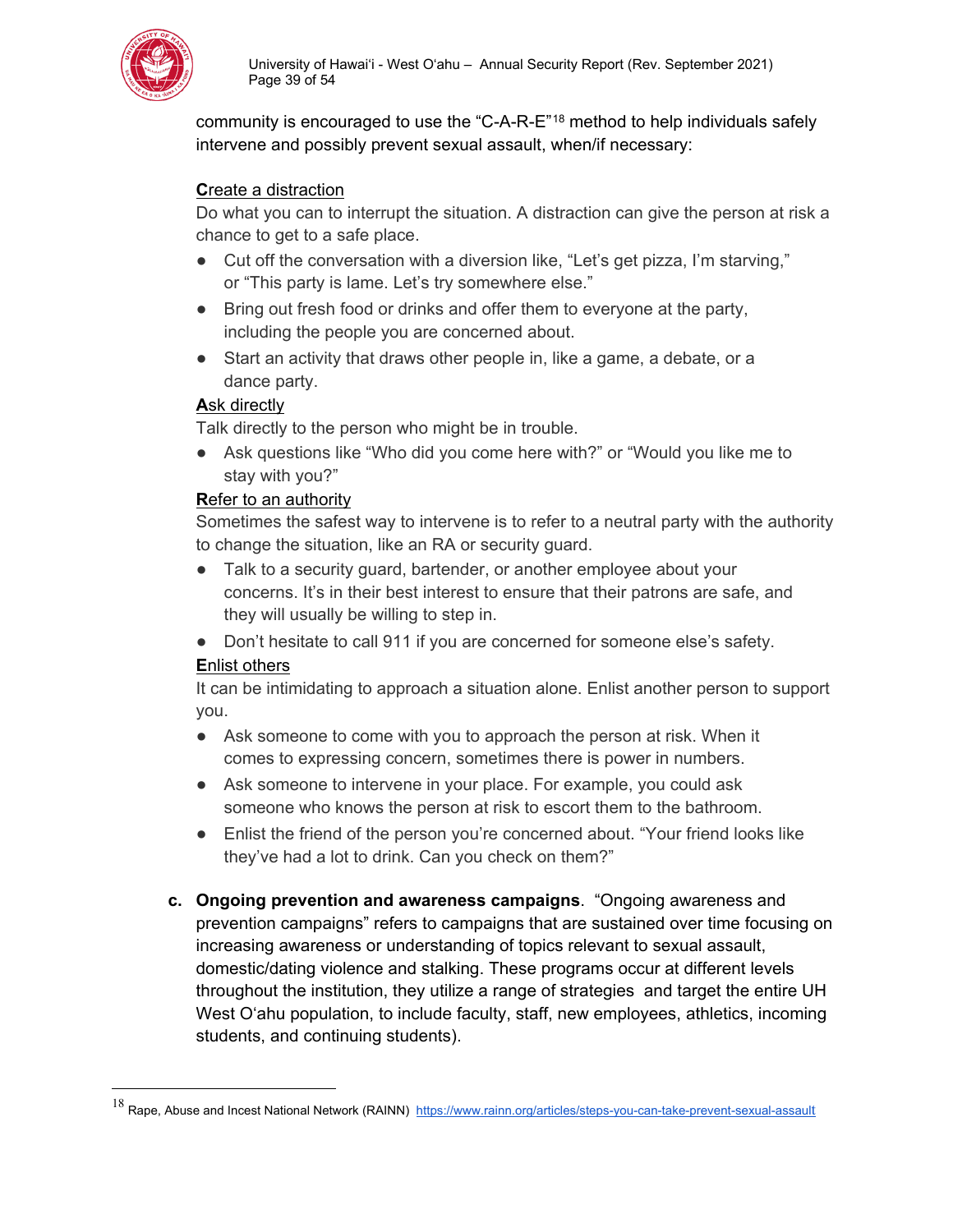

UH West O'ahu's "ongoing prevention and awareness campaigns" included social media campaigns, pamphlets, and handouts, and/or roundtable discussions with various audiences during the pandemic, since live events have not been held. Information that includes suicide prevention, sexual harassment, dating/domestic violence and stalking awareness continue to be shared via social media and campus articles. Information about sex/gender harassment, sexual assault, domestic/dating violence and stalking and Consent Loco Moco video available on the campus Title IX Training webpage.

The campus also sponsors "What's Love" workshops ("Safe Zone Training Program for allies of LGBTQ people"; "Sexual Violence – Tools for Response and Prevention"; and "Mentors in Violence Prevention") as a part of Sexual Violence Prevention and Awareness Workshops.

**d. Primary prevention programs**. "Primary prevention" refers to programming, initiatives and strategies intended to stop domestic violence, dating violence, sexual assault, or stalking before it occurs to prevent initial perpetration or victimization through the promotion of positive and healthy behaviors and beliefs.

UH West O'ahu's primary prevention program includes a showing and discussion of the video entitled "The Mask You Live In." This documentary explores how our culture's narrow definition of masculinity is harming our boys, men and society at large and offers ways in which society can address the issues.

This program is aimed at preventing destructive behaviors and destructive events, attacking the root cause of hypermasculinity and misogynistic behavior. .

**e. Risk reduction**. "Risk reduction" refers to approaches that seek to mitigate risk factors that may increase the likelihood of perpetration, victimization, or bystander inaction.

UH West O'ahu's risk-reduction activities include the creation and implementation of the campus' Behavior Intervention Team (BIT), implementation of Maxient (the online campus reporting), and general crime prevention education information.

# <span id="page-39-0"></span>Responding to Sex Offenses

Under Title IX, UH West O'ahu is required to have grievance procedures that appropriately addresses complaints regarding sexual harassment, sex discrimination and gender-based violence when reported to the institution (see section under "Sex/Gender Based Discrimination (Title IX)).

UH West O'ahu highly encourages victims of sexual assault, domestic violence, dating violence, and/or stalking to timely report incidents to a Title IX Coordinator, Deputy Title IX Coordinator, the UH West O'ahu Campus Security Department, and/or other Campus Security Authority (CSA).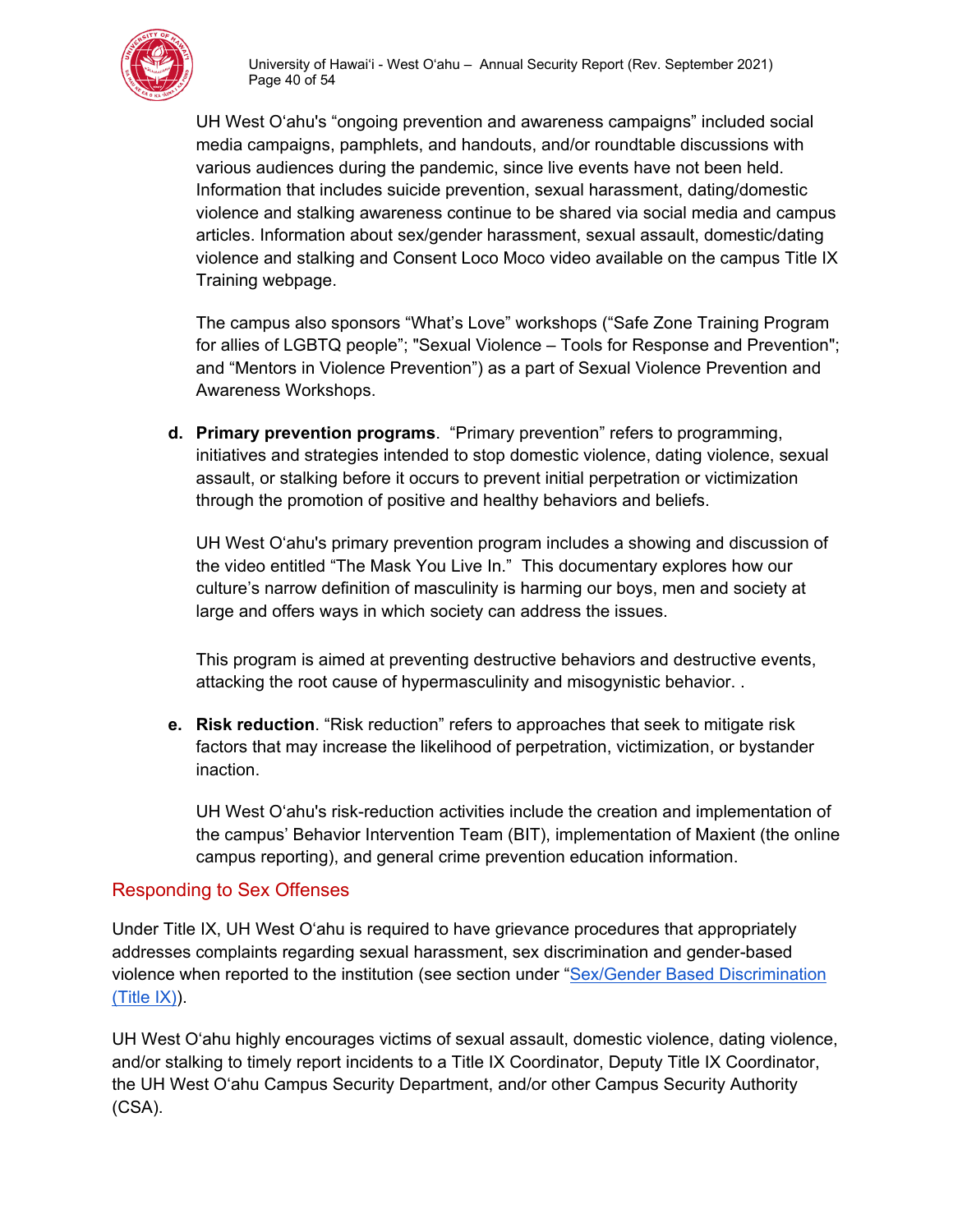

Filing a report with a UH West O'ahu Campus Security Department officer, or other CSA, will not obligate the Complainant to participate in a criminal investigation or prosecution, nor will it subject the Complainant to scrutiny or judgmental opinions from officers. Filing a report will:

- Ensure that a Complainant has an opportunity to access the necessary medical treatment and testing;
- Provide the opportunity for collection of evidence helpful in prosecution, which cannot be obtained later (ideally a Complainat of an alleged sexual assault should not wash, douche, use the toilet, or change clothing prior to a medical/legal exam);
- Assure the Complainant is provided information regarding free confidential counseling from community or campus counselors specifically trained in the area of sexual assault crisis intervention.
- Allow for UH West O'ahu to provide the Complainant with supportive measures, such as "no-contact" orders between the parties, witnesses, and others as appropriate. UH West O'ahu may also assist the Complainant and/or Respondent with changes in academic and living situations when available, appropriate, and requested by the Complainant or Respondent. To the extent possible, all supportive measures provided by UH West O'ahu will protect the identity of the Complainant.

When a Complainant contacts Campus Security, other UH West O'ahu officials (such as the Title IX Coordinator and the Deputy Title IX Coordinators) may be contacted to ensure compliance with federal and state law, when appropriate, to assist the Complainant and/or provide information regarding UH West O'ahu's Title IX grievance procedures. Please refer to the **Sex/Gender Based Discrimination (Title IX)** section of this document for more detailed process information.

UH West O'ahu has a Confidential Advocate (Complainant/Victim Resources), Leslie Cabingbang, who can assist complainants/victims when requested. She is available in person every other Wednesday on the UH West O'ahu campus, and remotely via email or telephone throughout the week. Leslie may be reached directly via email at [leslie.cabingabang@hawaii.edu](mailto:leslie.cabingabang@hawaii.edu) or via telephone at 808-348-0432.

The Confidential Advocate will provide a written notification to victims about options for available assistance on how to request changes to academic schedules and/or other protective measures. If the requested accommodations or supportive measures are reasonably available, the institution will provide reasonable accommodations regardless if the victim chooses to report the crime to campus security or local law enforcement. Furthermore, when a student or employee reports that they have been a victim dating violence, domestic violence, sexual assault or stalking, whether the offense occurred on or off campus, the institution will provide the victim with a written explanation of the student's or employee's rights and options.

The Confidential Advocate also serves as a member of the Chancellor's Compliance Hui (which provides programming and awareness events on campus) and attends regular Hui meetings and events. UH West O'ahu also provides on-campus counseling. To find out more information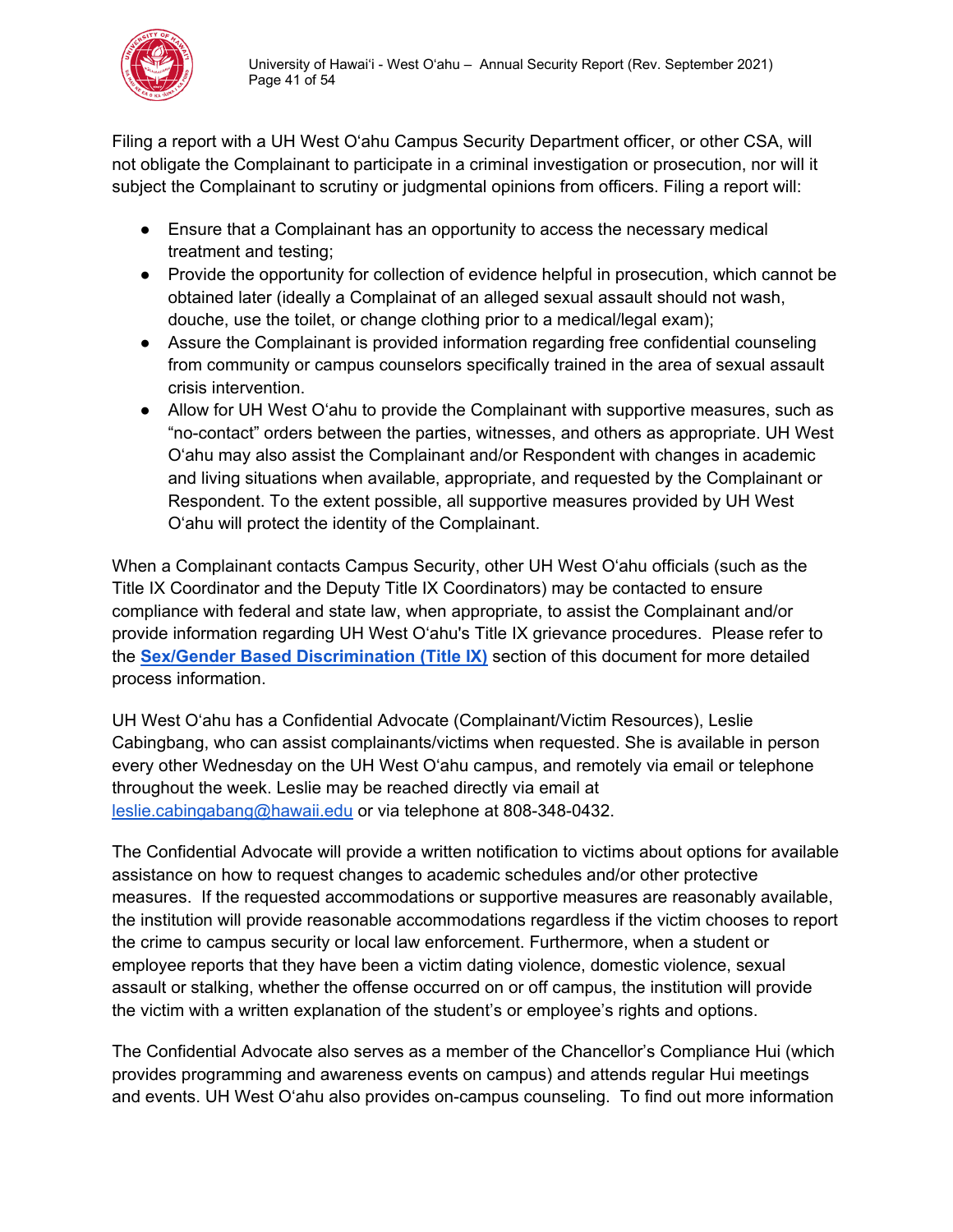

regarding available campus counseling services, visit [https://westoahu.hawaii.edu/current](https://westoahu.hawaii.edu/current-students/health-and-wellness/)[students/health-and-wellness/.](https://westoahu.hawaii.edu/current-students/health-and-wellness/)

UH West O'ahu provides written notification and information to students and employees about existing counseling, health, mental health, victim advocacy, legal assistance, visa and immigrant assistance, student financial aid, and other services available for victims, both within and in the community when requested.

Community based counseling and support services outside UH West O'ahu include:

**Hawaiʻi Domestic Violence Action Center** Ph. Toll Free: 1-800-690-6200 Helpline: (808) 531-3771 [http://www.stoptheviolence.org](http://www.stoptheviolence.org/)

**The Sex Abuse Treatment Center** Ph. (808) 524-7273 [http://www.satchawaii.com](http://www.satchawaii.com/)

**Parents and Children Together (PACT)**  Ph. (808) 832-0855 [http://www.pacthawaii.org](http://www.pacthawaii.org/)

**Catholic Charities Hawaiʻi** Ph. (808) 521-4357 [http://www.catholiccharitieshawaii.org](http://www.catholiccharitieshawaii.org/)

**Child and Family Service** Ph. (808) 681-3500 [http://www.childandfamilyservices.org](https://www.childandfamilyservice.org/)

**National Sexual Assault Hotline** Ph. (800) 656-HOPE(4673) [https://rainn.org](https://rainn.org/) 

**The National Domestic Violence Hotline** Ph. (800) 799-safe (7233) [http://www.thehotline.org](http://www.thehotline.org/)

Confidential Advocate (Complainant/Victim Resources):

#### **UH Confidential Advocacy**

Leslie Cabingbang, MSW Senior Confidential Advocate Ph. (808) 348-0432 [advocate@hawaii.edu](mailto:advocate@hawaii.edu)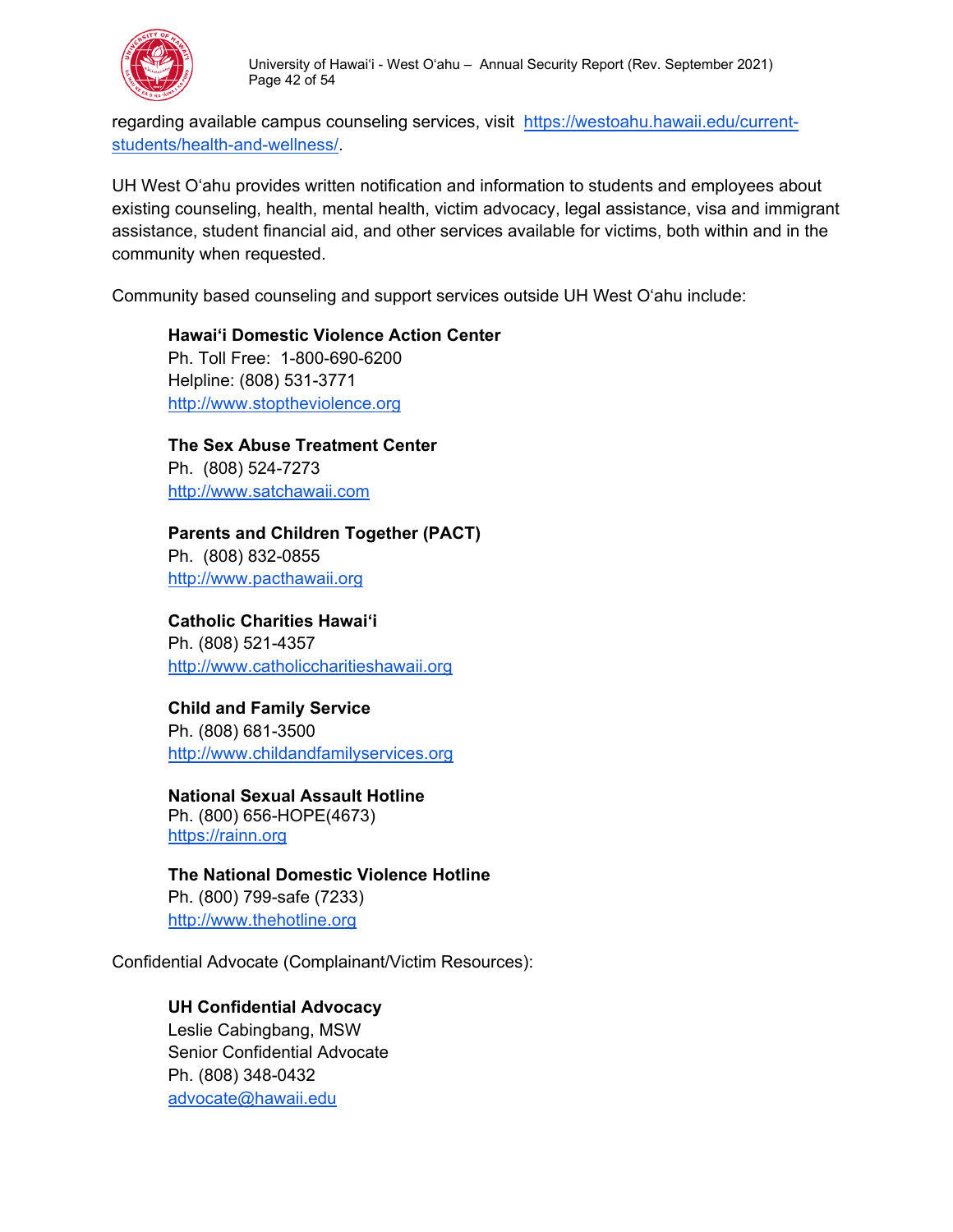

# <span id="page-42-0"></span>Sex Offender Registration Information

Campus Sex Crimes Prevention Act of 2000, which amends the Jacob Wetterling Crimes Against Children and Sexually Violent Offender Registration Act, the Clery Act and the Family Educational Rights and Privacy Act of 1974 (FERPA), requires institutions of higher education to issue a statement advising the campus community where law enforcement information provided by a state concerning registered sex offenders may be obtained. It also requires sex offenders already required to register in a state, to provide notice of each institution of higher education in the state at which the person is employed, carries a vocation, or is a student. In the State of Hawai'i, certain convicted sex offenders must register with the Sex Offender Registration Act maintained by the Attorney General of Hawai'i.

The Hawai'i law requiring sex offenders and other covered offenders to register with the Attorney General can be found here: [http://www.capitol.hawaii.gov/hrscurrent/Vol14\\_Ch0701-](http://www.capitol.hawaii.gov/hrscurrent/Vol14_Ch0701-0853/HRS0846E/) [0853/HRS0846E/](http://www.capitol.hawaii.gov/hrscurrent/Vol14_Ch0701-0853/HRS0846E/)

The Hawai'i Sex Offender (and other covered offender) Registry can be searched here: <http://sexoffenders.ehawaii.gov/sexoffender/welcome.html>

Registry information provided under this section shall be used for the purpose of the administration of criminal justice, screening of current or prospective employees, volunteers or otherwise for the protection of the public in general and children in particular.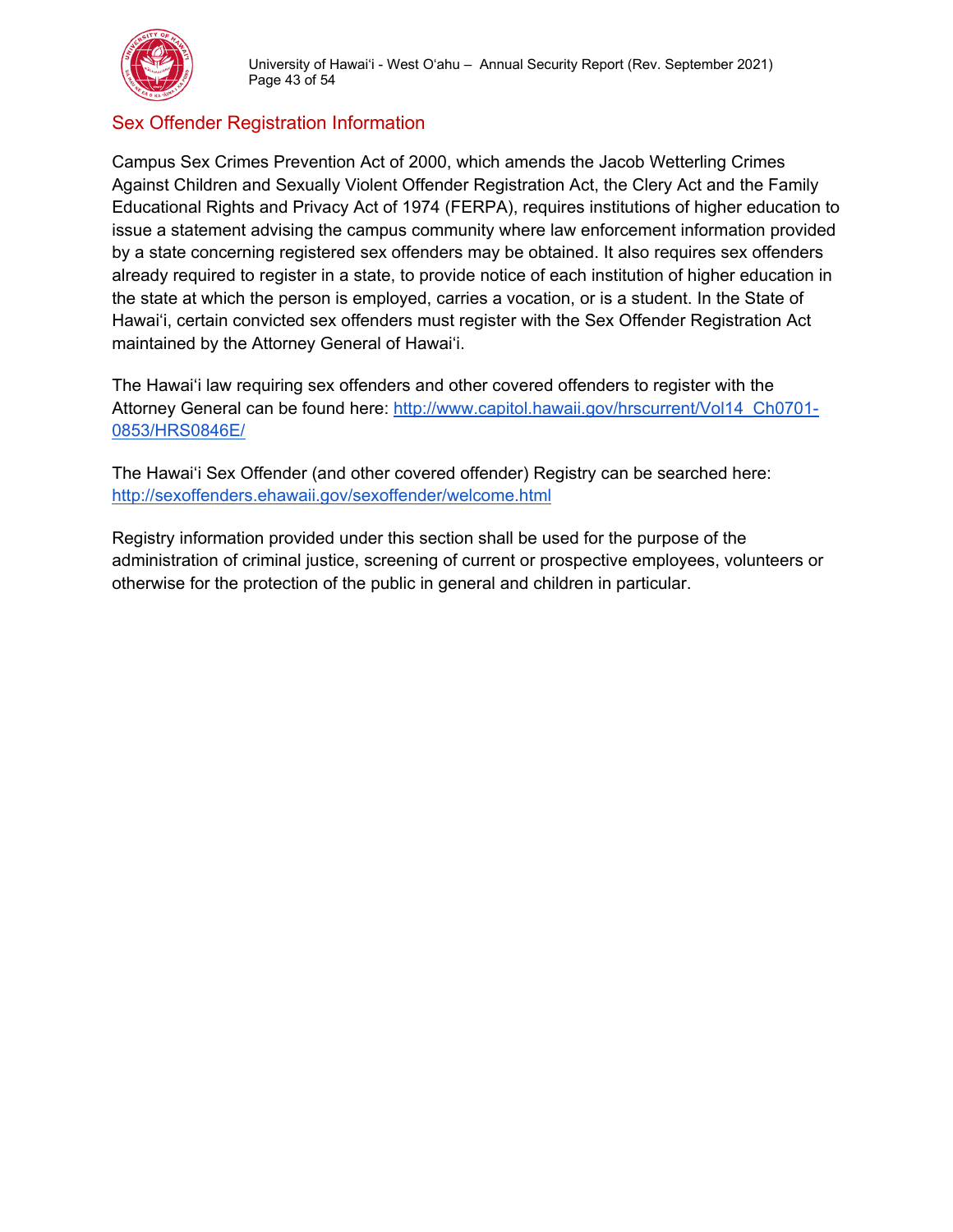

# <span id="page-43-0"></span>**Appendix A:**



# <span id="page-43-1"></span>**Appendix B:**

# <span id="page-43-2"></span>Ayahuasca

A hallucinogenic tea made in the Amazon from a DMT-containing plant (Psychotria viridis or Diplopterys cabrerana or other) along with another vine (Banisteriopsis caapi) that contains an MAO Inhibitor preventing the natural breakdown of DMT in the digestive system, thereby facilitating a prolonged hallucinatory experience. It was used historically in Amazonian religious and healing rituals and is increasingly used by tourists.

**Commercial names:** None.

**Street names:** Aya, Yagé, Hoasca.

**Common forms:** Brewed as tea.

**Short-term effects:** Strong hallucinations including altered visual and auditory perceptions; increased heart rate and blood pressure; nausea; burning sensation in the stomach; tingling sensations and increased skin sensitivity.

**Long-term effects:** Possible changes to the serotoninergic and immune systems, although more research is needed.

**Other health risks:** Unknown.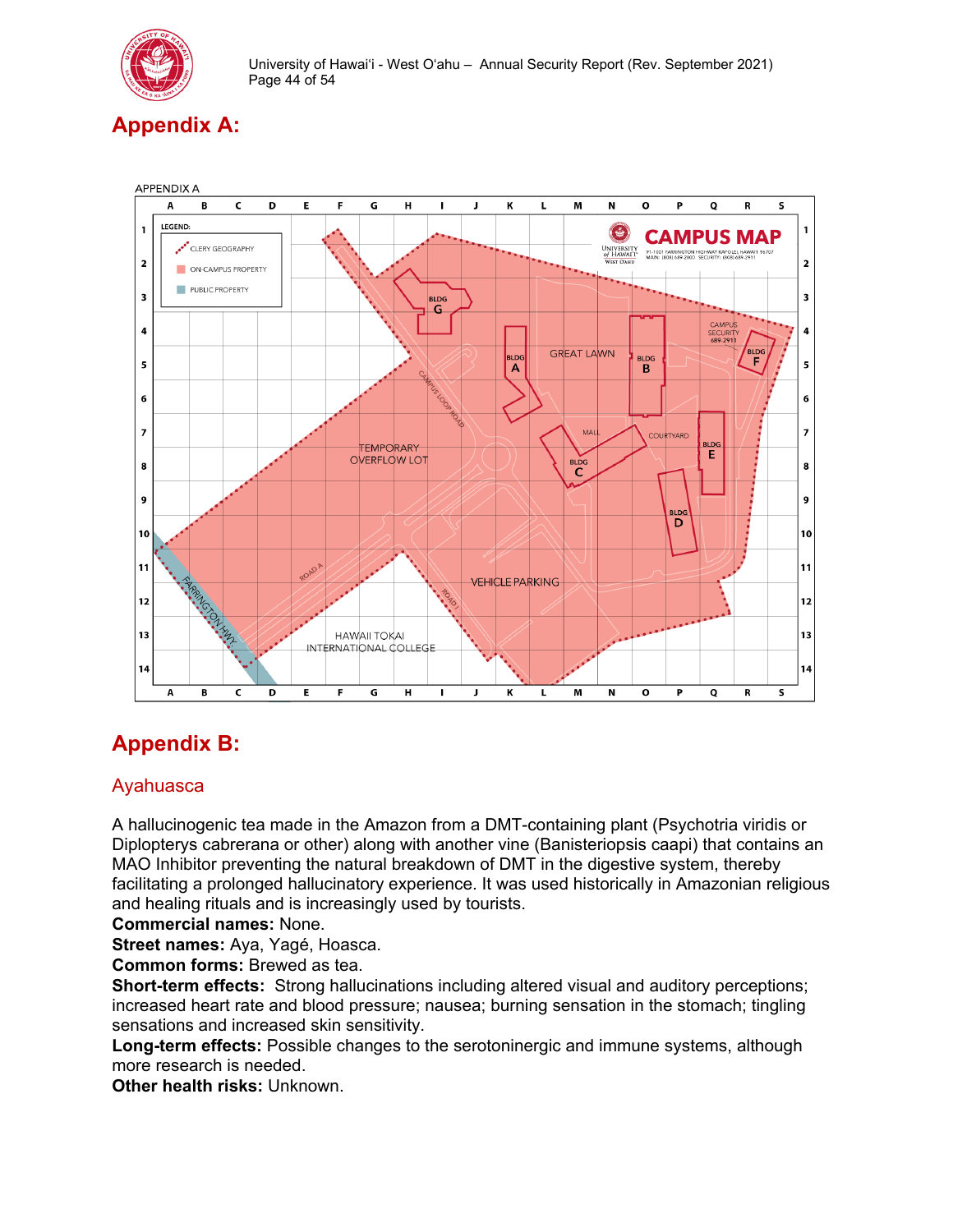

# <span id="page-44-0"></span>Central Nervous System Depressants

Medications that slow brain activity, which makes them useful for treating anxiety and sleep problems.

**Commercial names:** Barbiturates: pentobarbital (Nembutal), phenobarbital (Luminal). **Street names:** Barbs, Phennies, Red Birds, Reds, Tooies, Yellow Jackets, Yellows. **Common forms:** Pill, capsule, liquid.

**Commercial names:** Benzodiazepines: alprazolam (Xanax), chlorodiazepoxide (Limbitrol), diazepam (Valium), lorazepam (Ativan), triazolam (Halicon), Klonopin (Clonazepam). **Street names:** Candy, Downers, Sleeping Pills, Tranks. **Common forms:** Pill, capsule, liquid.

**Commercial names:** Sleep Medications: eszopiclone (Lunesta), zaleplon (Sonata), zolpidem (Ambien).

**Street names:** Forget-me Pill, Mexican Valium, R2, Roche, Roofies, Roofinol, Rope, Rophies. **Common forms: Pill, capsule, liquid.** 

**Short-term effects:** Drowsiness, slurred speech, poor concentration, confusion, dizziness, problems with movement and memory, lowered blood pressure, slowed breathing.

#### **Long-term effects:** Unknown.

**Other health risks:** Sleep medications are sometimes used as date rape drugs. Risk of HIV, hepatitis, and other infectious diseases from shared needles.

#### <span id="page-44-1"></span>Cocaine

A powerfully addictive stimulant drug made from the leaves of the coca plant native to South America.

**Commercial names:** Cocaine hydrochloride topical solution (anesthetic rarely used in medical procedures).

**Street names:** Blow, Bump, C, Candy, Charlie, Coke, Crack, Flake, Rock, Snow, Toot. **Common forms:** White powder, whitish rock crystal.

**Short-term effects:** Narrowed blood vessels; enlarged pupils; increased body temperature, heart rate, and blood pressure; headache; abdominal pain and nausea; euphoria; increased energy, alertness; insomnia, restlessness; anxiety; erratic and violent behavior, panic attacks, paranoia, psychosis; heart rhythm problems, heart attack; stroke, seizure, coma.

**Long-term effects:** Loss of sense of smell, nosebleeds, nasal damage and trouble swallowing from snorting; infection and death of bowel tissue from decreased blood flow; poor nutrition and weight loss from decreased appetite; lung damage from smoking.

**Other health risks:** Pregnancy: premature delivery, low birth weight, deficits in self-regulation and attention in school-aged children prenatally exposed. Risk of HIV, hepatitis, and other infectious diseases from shared needles.

#### <span id="page-44-2"></span>DMT

A synthetic drug producing intense but relatively short-lived hallucinogenic experiences; also naturally occurring in some South American plants (See Ayahuasca).

**Commercial names:** None.

**Street names:** DMT, Dimitri.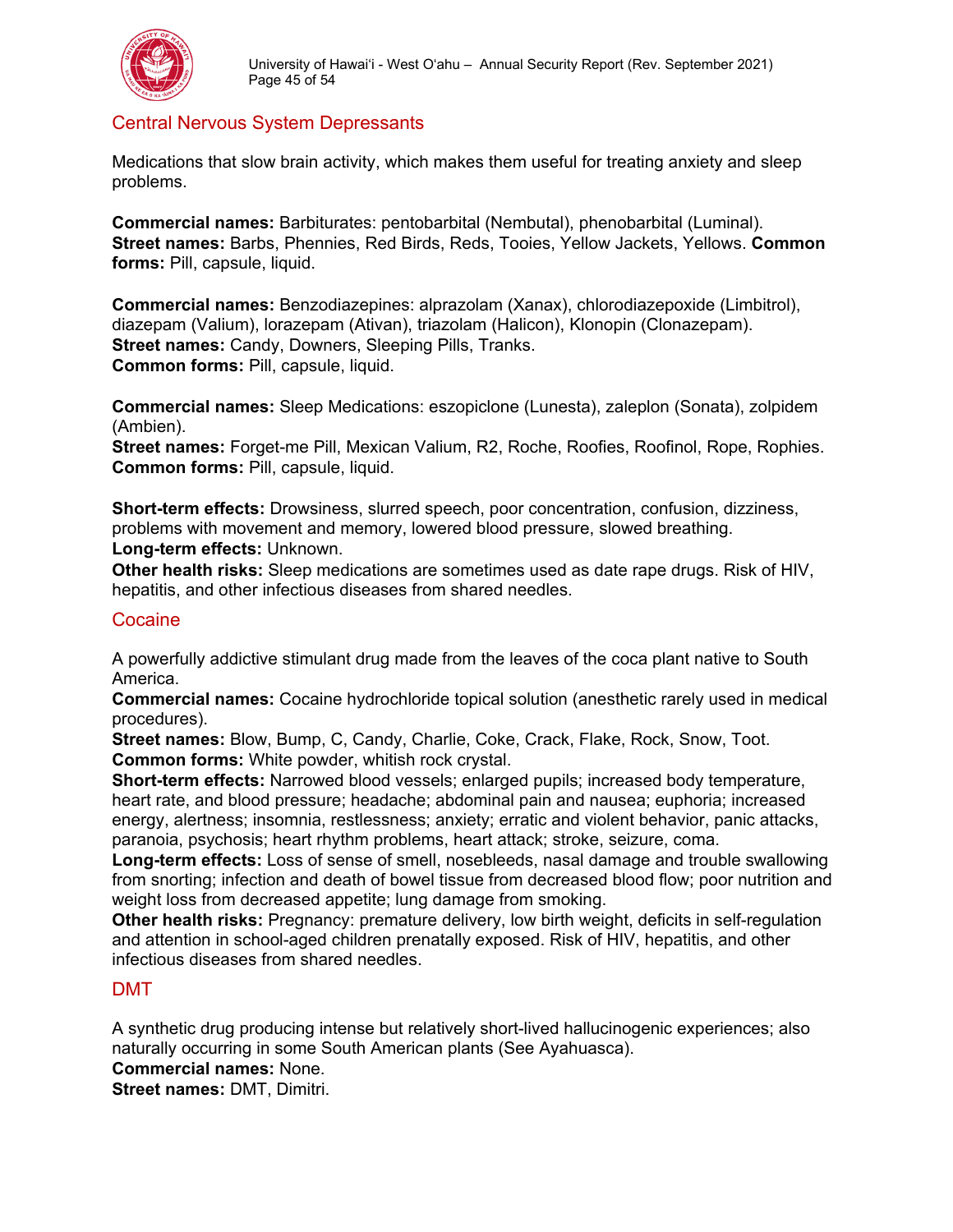

**Common forms:** White or yellow crystalline powder.

**Short-term effects:** Intense visual hallucinations, depersonalization, auditory distortions, and an altered perception of time and body image, peaking in about 30 minutes when drank as tea. Physical effects include hypertension, increased heart rate, agitation, seizures, dilated pupils. **Long-term effects:** Unknown.

**Other health risks:** At high doses, coma and respiratory arrest have occurred.

# <span id="page-45-0"></span>GHB

A depressant approved for use in the treatment of narcolepsy, a disorder that causes daytime "sleep attacks."

**Commercial names:** Gamma-hydroxybutyrate or sodium oxybate (Xyrem).

**Street names:** G, Georgia Home Boy, Goop, Grievous Bodily Harm, Liquid Ecstasy, Liquid X, Soap, Scoop.

**Common forms:** Colorless liquid, white powder.

**Short-term effects:** Euphoria, drowsiness, nausea, vomiting, confusion, memory loss, unconsciousness, slowed heart rate and breathing, lower body temperature, seizures, coma, death.

**Long-term effects:** Unknown.

**Other health risks:** Sometimes used as a date rape drug.

<span id="page-45-1"></span>Hallucinogens (See Ketamine, LSD, Mescaline (Peyote), PCP, Psilocybin, Salvia, DMT, and Ayahuasca.)

#### <span id="page-45-2"></span>**Heroin**

An opioid drug made from morphine, a natural substance extracted from the seed pod of various opium poppy plants.

**Commercial names:** None.

**Street names:** Brown sugar, China White, Dope, H, Horse, Junk, Skag, Skunk, Smack, White Horse. With OTC cold medicine and antihistamine: Cheese.

**Common forms:** White or brownish powder, or black sticky substance known as "black tar heroin."

**Short-term effects:** Euphoria; dry mouth; itching; nausea; vomiting; analgesia; slowed breathing and heart rate.

**Long-term effects:** Collapsed veins; abscesses (swollen tissue with pus); infection of the lining and valves in the heart; constipation and stomach cramps; liver or kidney disease; pneumonia. **Other health risks:** Pregnancy: miscarriage, low birth weight, neonatal abstinence syndrome. Risk of HIV, hepatitis, and other infectious diseases from shared needles.

#### <span id="page-45-3"></span>**Inhalants**

Solvents, aerosols, and gases found in household products such as spray paints, markers, glues, and cleaning fluids; also nitrites (e.g., amyl nitrite), which are prescription medications for chest pain.

#### **Commercial names:** Various.

**Street names:** Poppers, snappers, whippets, laughing gas.

**Common forms:** Paint thinners or removers, degreasers, dry-cleaning fluids, gasoline, lighter fluids, correction fluids, permanent markers, electronics cleaners and freeze sprays, glue, spray paint, hair or deodorant sprays, fabric protector sprays, aerosol computer cleaning products, vegetable oil sprays, butane lighters, propane tanks, whipped cream aerosol containers,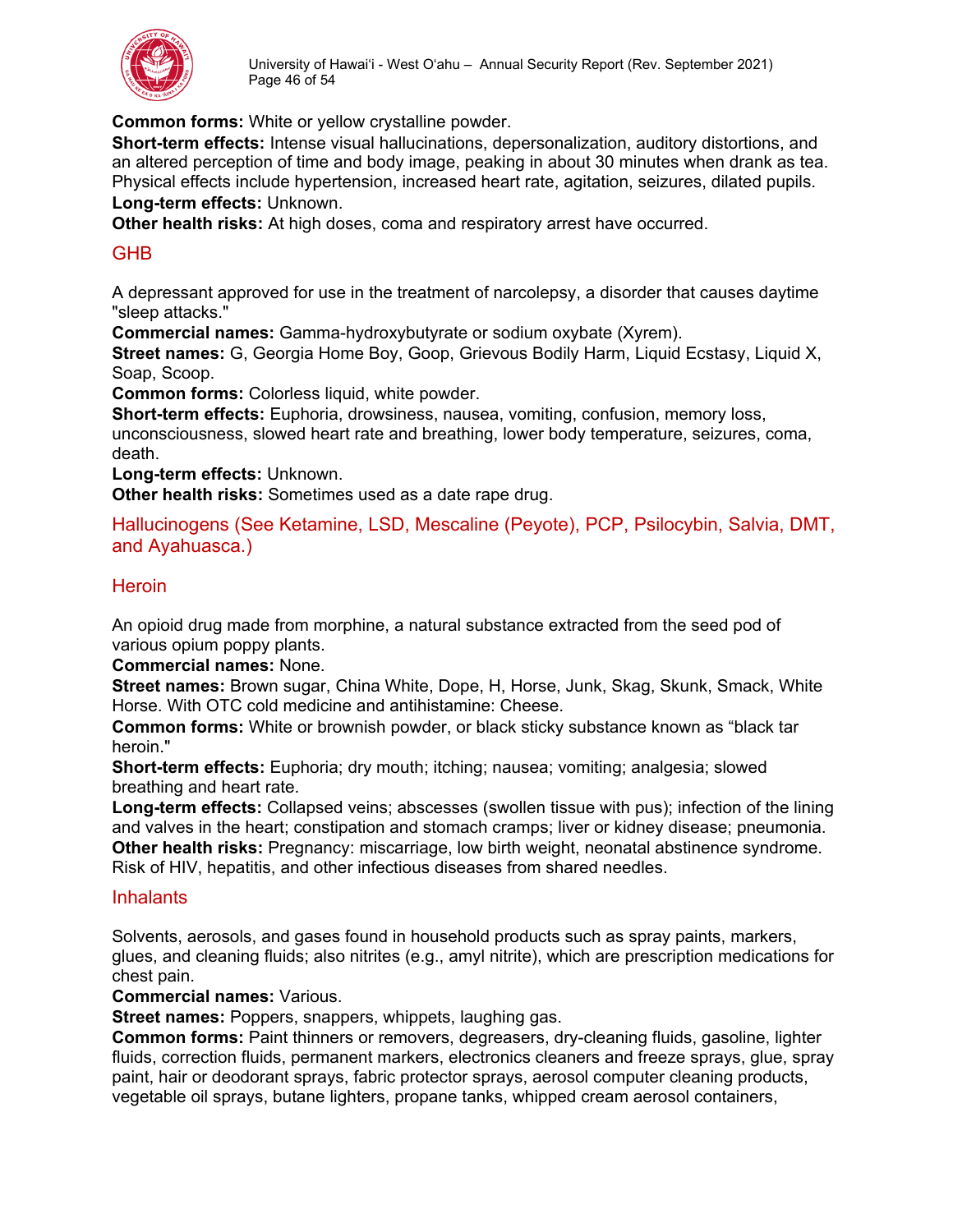

refrigerant gases, ether, chloroform, halothane, nitrous oxide.

**Short-term effects:** Confusion; nausea; slurred speech; lack of coordination; euphoria; dizziness; drowsiness; disinhibition, lightheadedness, hallucinations/delusions; headaches; sudden sniffing death due to heart failure (from butane, propane, and other chemicals in aerosols); death from asphyxiation, suffocation, convulsions or seizures, coma, or choking. Nitrites: enlarged blood vessels, enhanced sexual pleasure, increased heart rate, brief sensation of heat and excitement, dizziness, headache.

**Long-term effects:** Liver and kidney damage; bone marrow damage; limb spasms due to nerve damage; brain damage from lack of oxygen that can cause problems with thinking, movement, vision, and hearing. Nitrites: increased risk of pneumonia.

**Other health risks:** Pregnancy: low birth weight, bone problems, delayed behavioral development due to brain problems, altered metabolism and body composition.

#### <span id="page-46-0"></span>Ketamine

A dissociative drug used as an anesthetic in veterinary practice. Dissociative drugs are hallucinogens that cause the user to feel detached from reality.

**Commercial names:** Ketalar.

**Street names:** Cat Valium, K, Special K, Vitamin K.

**Common forms:** Liquid, white powder.

**Short-term effects:** Problems with attention, learning, and memory; dreamlike states, hallucinations; sedation; confusion and problems speaking; loss of memory; problems moving, to the point of being immobile; raised blood pressure; unconsciousness; slowed breathing that can lead to death.

**Long-term effects:** Ulcers and pain in the bladder; kidney problems; stomach pain; depression; poor memory.

**Other health risks:** Sometimes used as a date rape drug. Risk of HIV, hepatitis, and other infectious diseases from shared needles.

#### <span id="page-46-1"></span>Khat

Pronounced "cot," a shrub (Catha edulis) found in East Africa and southern Arabia; contains the psychoactive chemicals cathinone and cathine. People from African and Arabian regions (up to an estimated 20 million worldwide) have used khat for centuries as part of cultural tradition and for its stimulant-like effects.

**Commercial names:** None.

**Street names:** Abyssinian Tea, African Salad, Catha, Chat, Kat, Oat.

**Common forms:** Fresh or dried leaves.

**Short-term effects:** Euphoria, increased alertness and arousal, increased blood pressure and heart rate, depression, paranoia, headaches, loss of appetite, insomnia, fine tremors, loss of short-term memory.

**Long-term effects:** Gastrointestinal disorders such as constipation, ulcers, and stomach inflammation; and increased risk of heart attack.

**Other health risks:** In rare cases associated with heavy use: psychotic reactions such as fear, anxiety, grandiose delusions (fantastical beliefs that one has superior qualities such as fame, power, and wealth), hallucinations, and paranoia.

#### <span id="page-46-2"></span>Kratom

A tropical deciduous tree (Mitragyna speciosa) native to Southeast Asia, with leaves that contain mitragynine, a psychoactive (mind-altering) opioid. Kratom is consumed for mood-lifting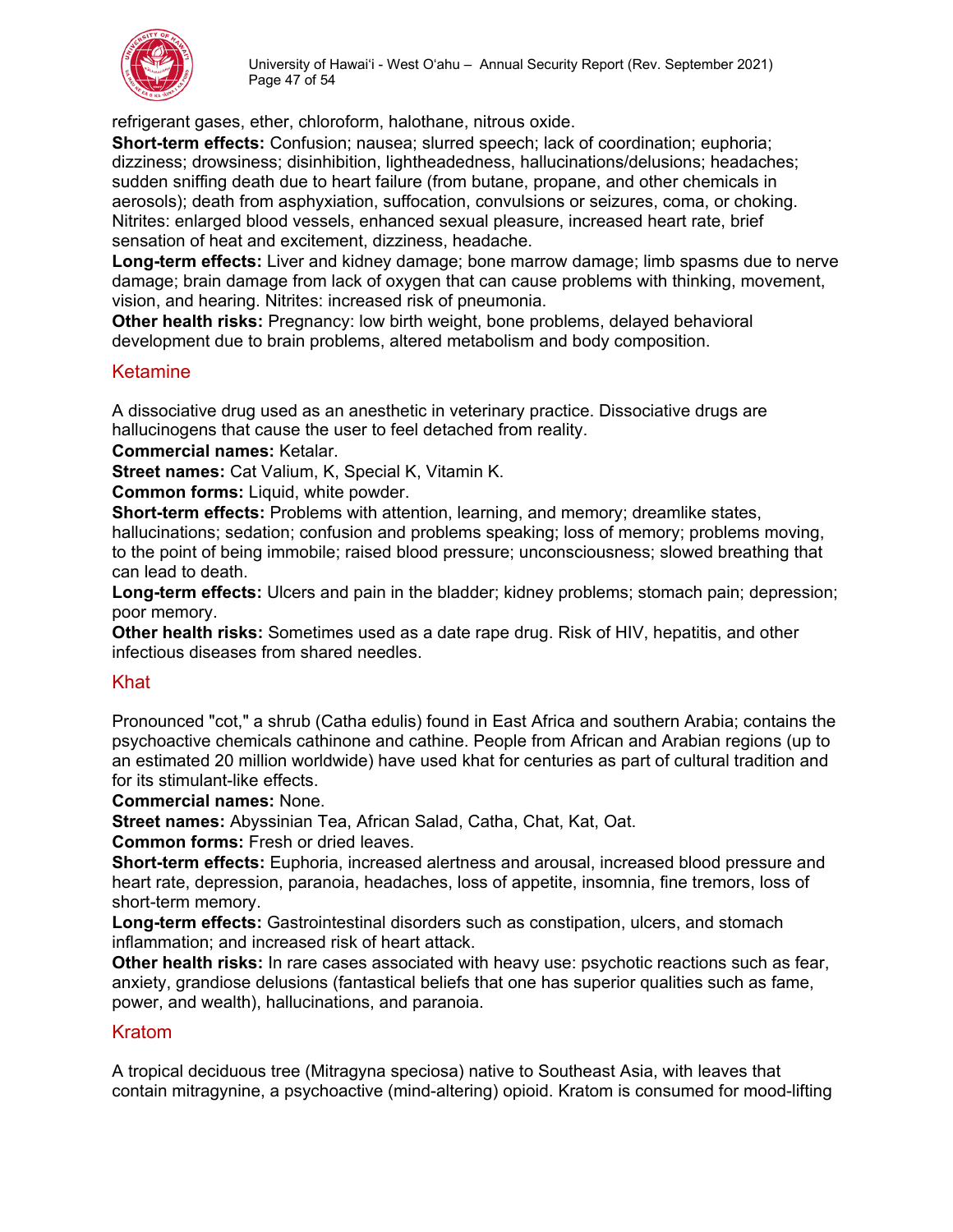

effects and pain relief and as an aphrodisiac.

**Commercial names:** None.

**Street names:** Herbal Speedball, Biak-biak, Ketum, Kahuam, Ithang, Thom.

**Common forms:** Fresh or dried leaves, powder, liquid, gum.

**Short-term effects:** Nausea, dizziness, itching, sweating, dry mouth, constipation, increased urination, loss of appetite. Low doses: increased energy, sociability, alertness. High doses: sedation, euphoria, decreased pain.

**Long-term effects:** Anorexia, weight loss, insomnia, skin darkening, dry mouth, frequent urination, constipation. Hallucinations with long-term use at high doses in some users.

# <span id="page-47-0"></span>LSD

A hallucinogen manufactured from lysergic acid, which is found in ergot, a fungus that grows on rye and other grains. LSD is an abbreviation of the scientific name lysergic acid diethylamide. **Commercial names:** None.

**Street names:** Acid, Blotter, Blue Heaven, Cubes, Microdot, Yellow Sunshine.

**Common forms:** Tablet; capsule; clear liquid; small, decorated squares of absorbent paper that liquid has been added to.

**Short-term effects:** Rapid emotional swings; distortion of a person's ability to recognize reality, think rationally, or communicate with others; raised blood pressure, heart rate, body temperature; dizziness and insomnia; loss of appetite; dry mouth; sweating; numbness; weakness; tremors; enlarged pupils.

**Long-term effects:** Frightening flashbacks (called Hallucinogen Persisting Perception Disorder [HPPD]); ongoing visual disturbances, disorganized thinking, paranoia, and mood swings.

#### <span id="page-47-1"></span>**Cannabis**

The main psychoactive (mind-altering) chemical in cannabis is delta-9-tetrahydrocannabinol, or THC.

**Commercial names:** Various brand names in states where the sale of cannabis is legal. **Street names:** Blunt, Bud, Dope, Ganja, Grass, Green, Herb, Joint, Mary Jane, Pot, Reefer, Sinsemilla, Skunk, Smoke, Trees, Weed; Hashish: Boom, Gangster, Hash, Hemp. **Common forms:** Greenish-gray mixture of dried, shredded leaves, stems, seeds, and/or flowers; resin (hashish) or sticky, black liquid (hash oil).

**Short-term effects:** Enhanced sensory perception and euphoria followed by drowsiness/relaxation; slowed reaction time; problems with balance and coordination; increased heart rate and appetite; problems with learning and memory; hallucinations; anxiety; panic attacks; psychosis.

**Long-term effects:** Mental health problems, chronic cough, frequent respiratory infections. **Other health risks:** Youth: possible loss of IQ points when repeated use begins in adolescence. Pregnancy: babies born with problems with attention, memory, and problem solving.

# <span id="page-47-2"></span>MDMA (Ecstasy/Molly)

A synthetic, psychoactive drug that has similarities to both the stimulant amphetamine and the hallucinogen mescaline. MDMA is an abbreviation of the scientific name 3,4-methylenedioxymethamphetamine.

**Commercial names:** None.

**Street names:** Adam, Clarity, Eve, Lover's Speed, Peace, Uppers.

**Common forms:** Colorful tablets with imprinted logos, capsules, powder, liquid.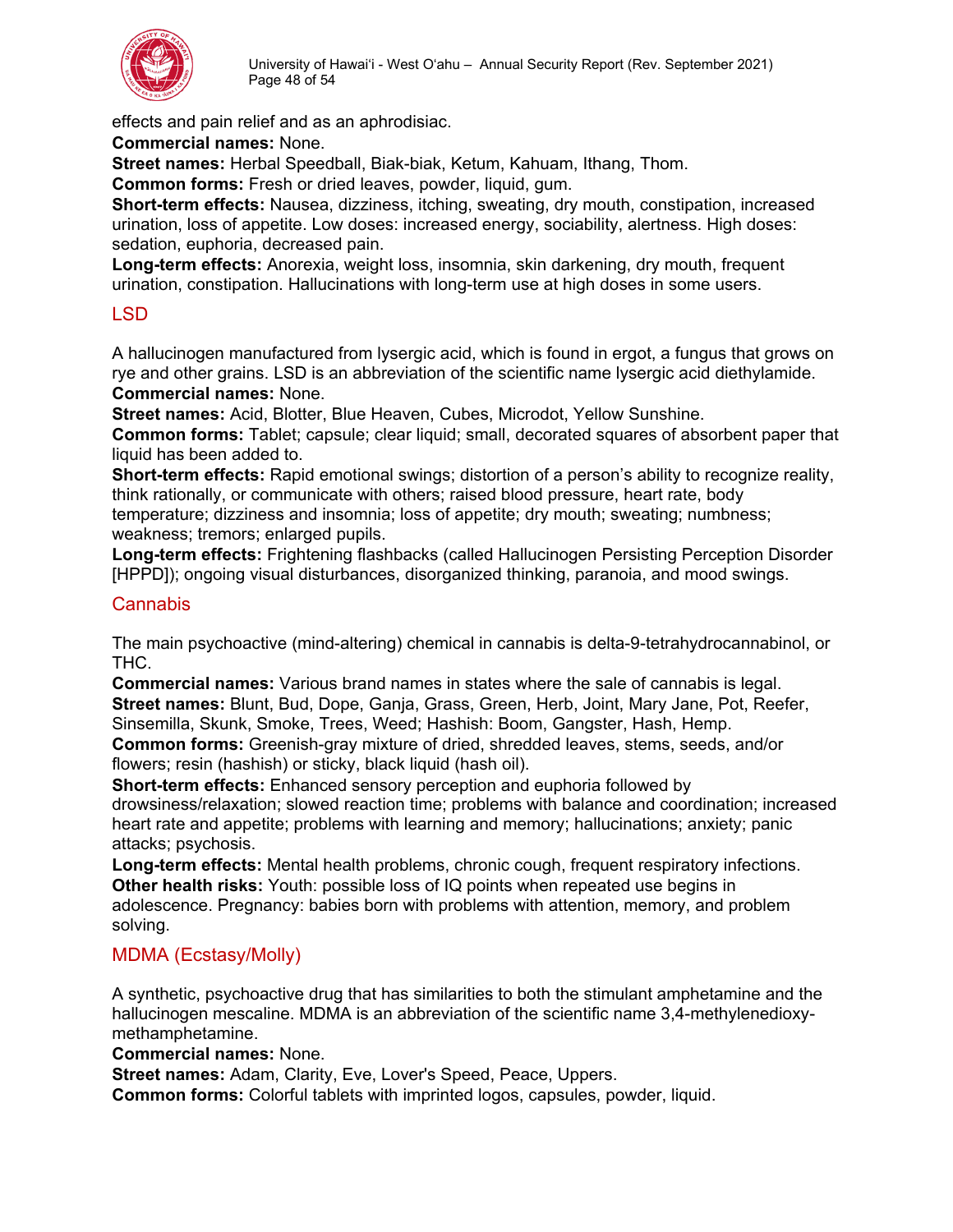

**Short-term effects:** Lowered inhibition; enhanced sensory perception; increased heart rate and blood pressure; muscle tension; nausea; faintness; chills or sweating; sharp rise in body temperature leading to kidney failure or death.

**Long-term effects:** Long-lasting confusion, depression, problems with attention, memory, and sleep; increased anxiety, impulsiveness; less interest in sex.

#### <span id="page-48-0"></span>Mescaline (Peyote)

A hallucinogen found in disk-shaped "buttons" in the crown of several cacti, including peyote. **Commercial names:** None.

**Street names:** Buttons, Cactus, Mesc.

**Common forms:** Fresh or dried buttons, capsule.

**Short-term effects:** Enhanced perception and feeling; hallucinations; euphoria; anxiety; increased body temperature, heart rate, blood pressure; sweating; problems with movement. **Long-term effects:** Unknown.

#### <span id="page-48-1"></span>Methamphetamine

An extremely addictive stimulant amphetamine drug.

**Commercial names:** Desoxyn.

**Street names:** Crank, Chalk, Crystal, Fire, Glass, Go Fast, Ice, Meth, Speed.

**Common forms:** White powder or pill; crystal meth looks like pieces of glass or shiny bluewhite "rocks" of different sizes.

**Short-term effects:** Increased wakefulness and physical activity; decreased appetite; increased breathing, heart rate, blood pressure, temperature; irregular heartbeat.

**Long-term effects:** Anxiety, confusion, insomnia, mood problems, violent behavior, paranoia, hallucinations, delusions, weight loss, severe dental problems ("meth mouth"), intense itching leading to skin sores from scratching.

**Other health risks:** Pregnancy: premature delivery; separation of the placenta from the uterus; low birth weight; lethargy; heart and brain problems. Risk of HIV, hepatitis, and other infectious diseases from shared needles.

# <span id="page-48-2"></span>Over-the-Counter Cough/Cold Medicines (Dextromethorphan or DXM)

Psychoactive when taken in higher-than-recommended amounts.

**Commercial names:** Various (many brand names include "DM").

**Street names:** Robotripping, Robo, Triple C.

**Common forms:** Syrup, capsule.

**Short-term effects:** Cough relief; euphoria; slurred speech; increased heart rate and blood pressure; dizziness; nausea; vomiting.

**Long-term effects:** Unknown.

**Other health risks:** Breathing problems, seizures, and increased heart rate may occur from other ingredients in cough/cold medicines.

#### <span id="page-48-3"></span>Over the Counter Medicines - Loperamide

An anti-diarrheal that can cause euphoria when taken in higher-than-recommended doses. **Commercial names:** Immodium

Street names: None

**Common forms:** Tablet, capsule, or liquid

**Short-term effects:** Controls diarrhea symptoms. In high dose, can produce euphoria. May lessen cravings and withdrawal symptoms of other drugs.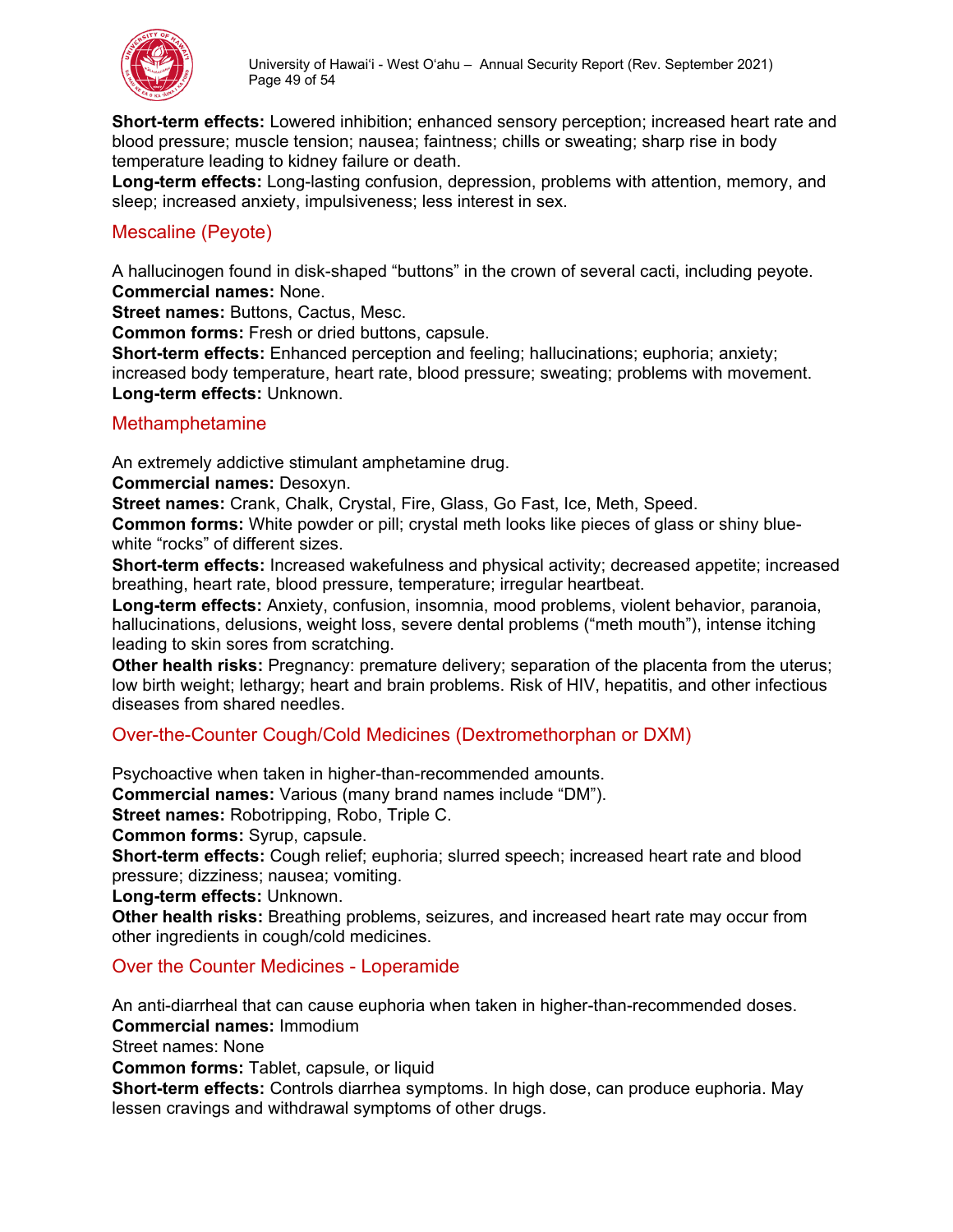

#### **Long-term effects:** Unknown.

**Other health risks:** Fainting, stomach pain, constipation, loss of consciousness, cardiovascular toxicity, pupil dilation, and kidney failure from urinary retention.

#### <span id="page-49-0"></span>PCP

A dissociative drug developed as an intravenous anesthetic that has been discontinued due to serious adverse effects. Dissociative drugs are hallucinogens that cause the user to feel detached from reality. PCP is an abbreviation of the scientific name, phencyclidine.

#### **Commercial names:** None.

**Street names:** Angel Dust, Boat, Hog, Love Boat, Peace Pill.

**Common forms:** White or colored powder, tablet, or capsule; clear liquid.

**Short-term effects:** Delusions, hallucinations, paranoia, problems thinking, a sense of distance from one's environment, anxiety. Low doses: slight increase in breathing rate; increased blood pressure and heart rate; shallow breathing; face redness and sweating; numbness of the hands or feet; problems with movement. High doses: lowered blood pressure, pulse rate, breathing rate; nausea; vomiting; blurred vision; flicking up and down of the eyes; drooling; loss of balance; dizziness; violence; suicidal thoughts; seizures, coma, and death.

**Long-term effects:** Memory loss, problems with speech and thinking, depression, loss of appetite, anxiety.

**Other health risks:** PCP has been linked to self-injury. Risk of HIV, hepatitis, and other infectious diseases from shared needles.

#### <span id="page-49-1"></span>Prescription Opioids

Pain relievers with an origin similar to that of heroin. Opioids can cause euphoria and are often used non medically, leading to overdose deaths.

**Commercial names:** Codeine (various brand names).

**Street names:** Captain Cody, Cody, Lean, Schoolboy, Sizzurp, Purple Drank With glutethimide: Doors & Fours, Loads, Pancakes and Syrup. **Common forms: Tablet, capsule, liquid.** 

**Commercial names:** Fentanyl (Actiq, Duragesic, Sublimaze). **Street names:** Apache, China Girl, China White, Dance Fever, Friend, Goodfella, Jackpot, Murder 8, Tango and Cash, TNT. **Common forms:** Lozenge, sublingual tablet, film, buccal tablet.

**Commercial names:** Hydrocodone or dihydrocodeinone (Vicodin, Lortab, Lorcet, and others). **Street names:** Vike, Watson-387. **Common forms:** Capsule, liquid, tablet.

**Commercial names:** Hydromorphone (Dilaudid). **Street names:** D, Dillies, Footballs, Juice, Smack. **Common forms:** Liquid, suppository.

**Commercial names:** Meperidine (Demerol). **Street names:** Demmies, Pain Killer. **Common forms:** Tablet, liquid.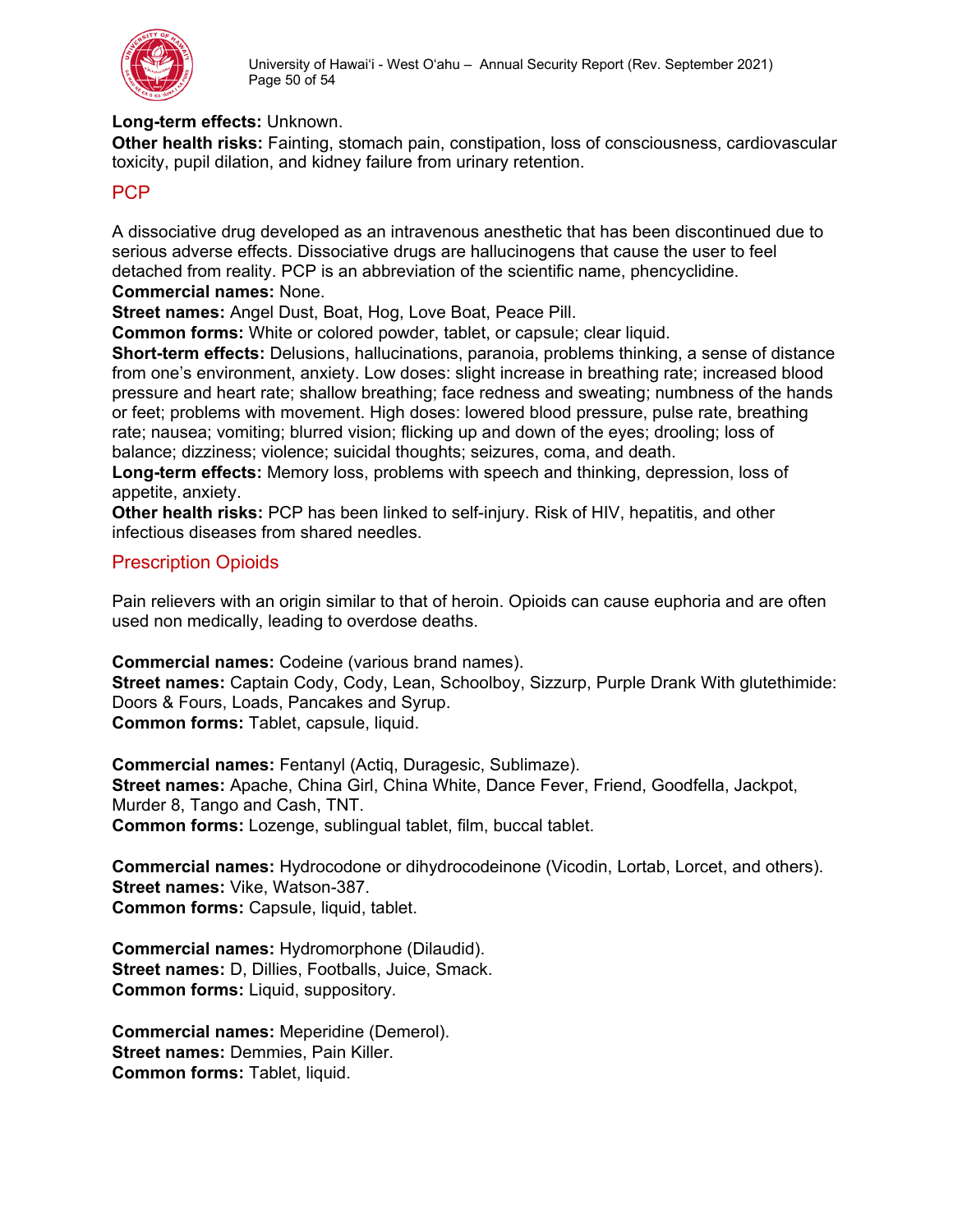

**Commercial names:** Methadone (Dolophine, Methadose). **Street names:** Amidone, Fizzies. With MDMA: Chocolate Chip Cookies. **Common forms:** Tablet, dispersible tablet, liquid.

**Commercial names:** Morphine (Duramorph, Roxanol). **Street names:** M, Miss Emma, Monkey, White Stuff. **Common forms: Tablet, liquid, capsule, suppository.** 

**Commercial names:** Oxycodone (OxyContin, Percodan, Percocet, and others). **Street names:** O.C., Oxycet, Oxycotton, Oxy, Hillbilly Heroin, Percs. **Common forms:** Capsule, liquid, tablet.

**Commercial names:** Oxymorphone (Opana). **Street names:** Biscuits, Blue Heaven, Blues, Mrs. O, O Bomb, Octagons, Stop Signs. **Common forms:** Tablet.

**Short-term effects:** Pain relief, drowsiness, nausea, constipation, euphoria, confusion, slowed breathing, death.

**Long-term effects:** Increased risk of overdose or addiction if misused.

**Other health risks:** Pregnancy: Miscarriage, low birth weight, neonatal abstinence syndrome. Older adults: higher risk of accidental misuse or abuse because many older adults have multiple prescriptions, increasing the risk of drug-drug interactions, and breakdown of drugs slows with age; also, many older adults are treated with prescription medications for pain. Risk of HIV, hepatitis, and other infectious diseases from shared needles.

#### <span id="page-50-0"></span>Prescription Stimulants

Medications that increase alertness, attention, energy, blood pressure, heart rate, and breathing rate.

**Commercial names:** Amphetamine (Adderall, Benzedrine). **Street names:** Bennies, Black Beauties, Crosses, Hearts, LA Turnaround, Speed, Truck Drivers, Uppers. **Common forms:** Tablet, capsule.

**Commercial names:** Methylphenidate (Concerta, Ritalin) **Street names:** JIF, MPH, R-ball, Skippy, The Smart Drug, Vitamin R. **Common forms:** Liquid, tablet, chewable tablet, capsule.

**Short-term effects:** Increased alertness, attention, energy; increased blood pressure and heart rate; narrowed blood vessels; increased blood sugar; opened-up breathing passages. High doses: dangerously high body temperature and irregular heartbeat; heart failure; seizures. **Long-term effects:** Heart problems, psychosis, anger, paranoia.

**Other health risks:** Risk of HIV, hepatitis, and other infectious diseases from shared needles.

#### <span id="page-50-1"></span>**Psilocybin**

A hallucinogen in certain types of mushrooms that grow in parts of South America, Mexico, and the United States.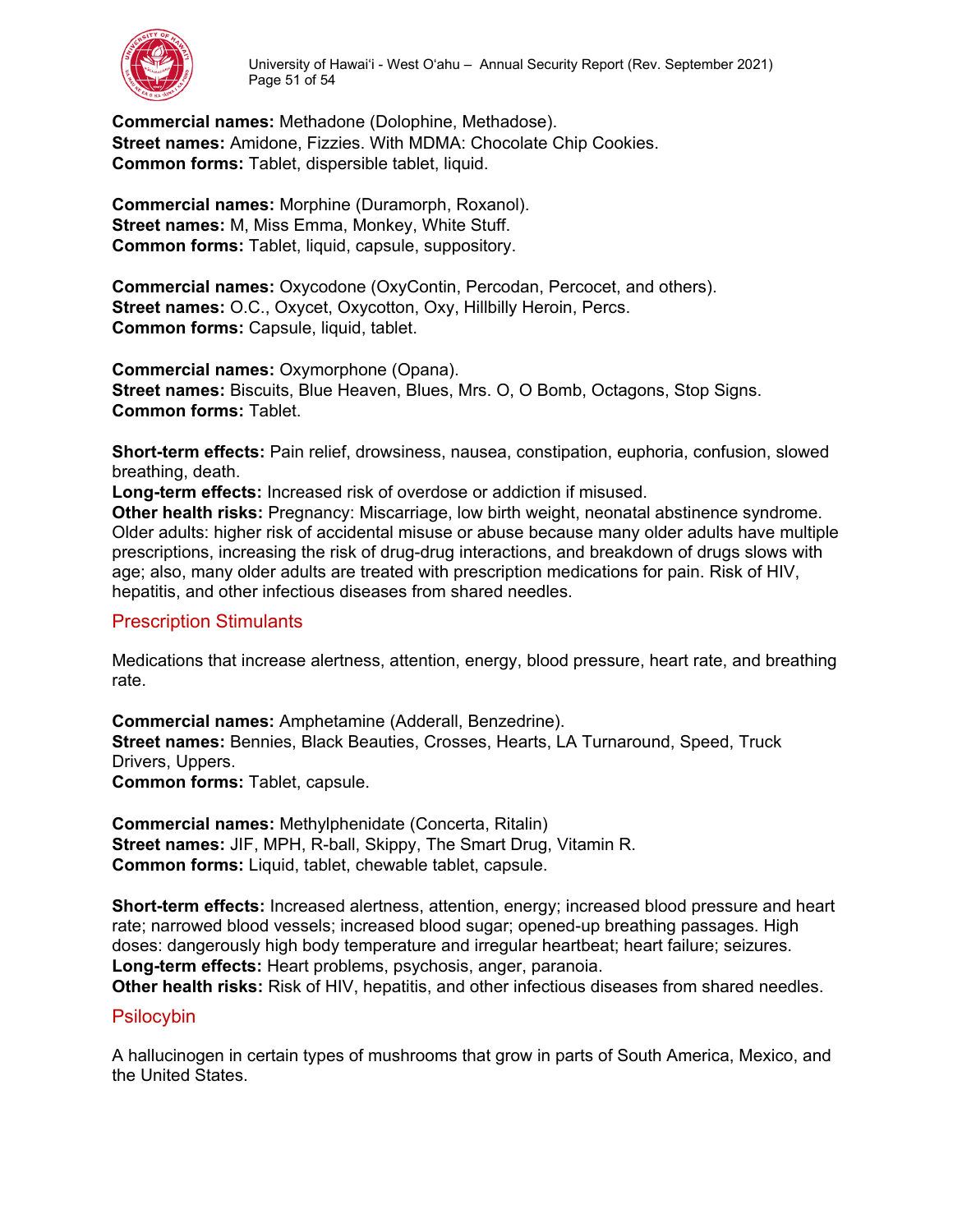

#### **Commercial names:** None.

**Street names:** Little Smoke, Magic Mushrooms, Purple Passion, Shrooms.

**Common forms:** Fresh or dried mushrooms with long, slender stems topped by caps with dark gills.

**Short-term effects:** Hallucinations, altered perception of time, inability to tell fantasy from reality, panic, muscle relaxation or weakness, problems with movement, enlarged pupils, nausea, vomiting, drowsiness.

**Long-term effects:** Risk of flashbacks and memory problems.

**Other health risks:** Risk of poisoning if a poisonous mushroom is accidentally used.

#### <span id="page-51-0"></span>Rohypnol (Flunitrazepam)

A benzodiazepine chemically similar to prescription sedatives such as Valium and Xanax. Teens and young adults tend to abuse this drug at bars, nightclubs, concerts, and parties. It has been used to commit sexual assaults due to its ability to sedate and incapacitate unsuspecting victims.

**Commercial names:** Rohypnol, Flunitrazepam Common forms: Tablet.

**Street names:** Circles, Date Rape Drug, Forget Pill, Forget-Me Pill, La Rocha, Lunch Money, Mexican Valium, Mind Eraser, Pingus, R2, Reynolds, Rib, Roach, Roach 2, Roaches, Roachies, Roapies, Rochas Dos, Roofies, Rope, Rophies, Row-Shay, Ruffies, Trip-and-Fall, Wolfies. **Short-term effects:** Drowsiness, sedation, sleep; amnesia, blackout; decreased anxiety; muscle relaxation, impaired reaction time and motor coordination; impaired mental functioning and judgment; confusion; aggression; excitability; slurred speech; headache; slowed breathing and heart rate.

#### **Long-term effects:** Unknown.

#### <span id="page-51-1"></span>**Salvia**

A dissociative drug (Salvia divinorum) that is an herb in the mint family native to southern Mexico. Dissociative drugs are hallucinogens that cause the user to feel detached from reality. **Commercial names:** Sold legally in most states as Salvia divinorum.

**Street names:** Magic mint, Maria Pastora, Sally-D, Shepherdess's Herb, Diviner's Sage. **Common forms:** Fresh or dried leaves.

**Short-term effects:** Short-lived but intense hallucinations; altered visual perception, mood, body sensations; mood swings, feelings of detachment from one's body; sweating. **Long-term effects:** Unknown.

#### <span id="page-51-2"></span>Steroids (Anabolic)

Man-made substances used to treat conditions caused by low levels of steroid hormones in the body and abused to enhance athletic and sexual performance and physical appearance. **Commercial names:** Nandrolone (Oxandrin), oxandrolone (Anadrol), oxymetholone (Winstrol),

stanozolol (Durabolin), testosterone cypionate (Depo-testosterone).

**Street names:** Juice, Gym Candy, Pumpers, Roids.

**Common forms:** Tablet, capsule, liquid drops, gel, cream, patch, injectable solution. **Shortterm effects:** Builds muscles, improved athletic performance. Acne, fluid retention (especially in the hands and feet), oily skin, yellowing of the skin, infection.

**Long-term effects:** Kidney damage or failure; liver damage; high blood pressure, enlarged heart, or changes in cholesterol leading to increased risk of stroke or heart attack, even in young people; aggression; extreme mood swings; anger ("roid rage"); paranoid jealousy; extreme irritability; delusions; impaired judgment.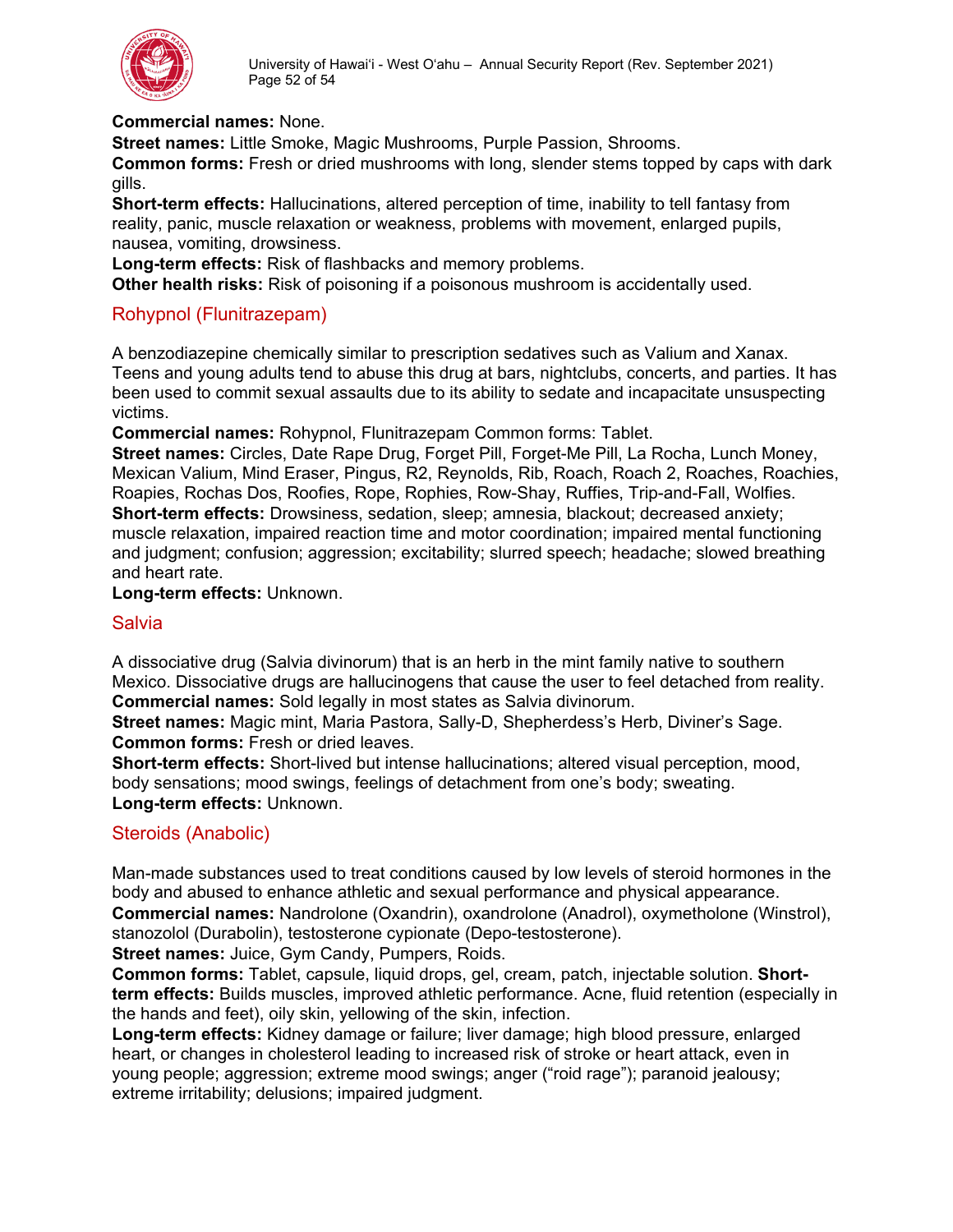

**Other health risks:** Males: shrunken testicles, lowered sperm count, infertility, baldness, development of breasts, increased risk for prostate cancer. Females: facial hair, male-pattern baldness, menstrual cycle changes, enlargement of the clitoris, deepened voice. Adolescents: stunted growth. Risk of HIV, hepatitis, and other infectious diseases from shared needles.

# <span id="page-52-0"></span>Synthetic Cannabinoids

A wide variety of herbal mixtures containing man-made cannabinoid chemicals related to THC in marijuana but often much stronger and more dangerous. Sometimes misleadingly called "synthetic marijuana" and marketed as a "natural," "safe," legal alternative to marijuana. **Commercial names:** None.

**Street names:** K2, Spice, Black Mamba, Bliss, Bombay Blue, Fake Weed, Fire, Genie, Moon Rocks, Skunk, Smacked, Yucatan, Zohai.

**Common forms:** Dried, shredded plant material that looks like potpourri and is sometimes sold as "incense."

**Short-term effects:** Increased heart rate; vomiting; agitation; confusion; hallucinations, anxiety, paranoia; increased blood pressure.

**Long-term effects:** Unknown.

**Other health risks:** Use of synthetic cannabinoids has led to an increase in emergency room visits in certain areas.

# <span id="page-52-1"></span>Synthetic Cathinones (Bath Salts)

An emerging family of drugs containing one or more synthetic chemicals related to cathinone, a stimulant found naturally in the khat plant. Examples of such chemicals include mephedrone, methylone, and 3,4-methylenedioxypyrovalerone (MDPV).

**Commercial names:** None.

**Street names:** Bloom, Cloud Nine, Cosmic Blast, Flakka, Ivory Wave, Lunar Wave, Scarface, Vanilla Sky, White Lightning.

**Common forms:** White or brown crystalline powder sold in small plastic or foil packages labeled "not for human consumption" and sometimes sold as jewelry cleaner; tablet, capsule, liquid.

**Short-term effects:** Increased heart rate and blood pressure; euphoria; increased sociability and sex drive; paranoia, agitation, and hallucinations; psychotic and violent behavior;

nosebleeds; sweating; nausea, vomiting; insomnia; irritability; dizziness; depression; suicidal thoughts; panic attacks; reduced motor control; cloudy thinking.

#### **Long-term effects:** Death.

**Other health risks:** Risk of HIV, hepatitis, and other infectious diseases from shared needles.

#### <span id="page-52-2"></span>**Tobacco**

Plant grown for its leaves, which are dried and fermented before use.

**Commercial names:** Multiple brand names.

**Street names:** None.

**Common forms:** Cigarettes, cigars, bidis, hookahs, smokeless tobacco (snuff, spit tobacco, chew).

**Short-term effects:** Increased blood pressure, breathing, and heart rate.

**Long-term effects:** Greatly increased risk of cancer, especially lung cancer when smoked and oral cancers when chewed; chronic bronchitis; emphysema; heart disease; leukemia; cataracts; pneumonia.

**Other health risks:** Pregnancy: miscarriage, low birth weight, stillbirth, learning and behavior